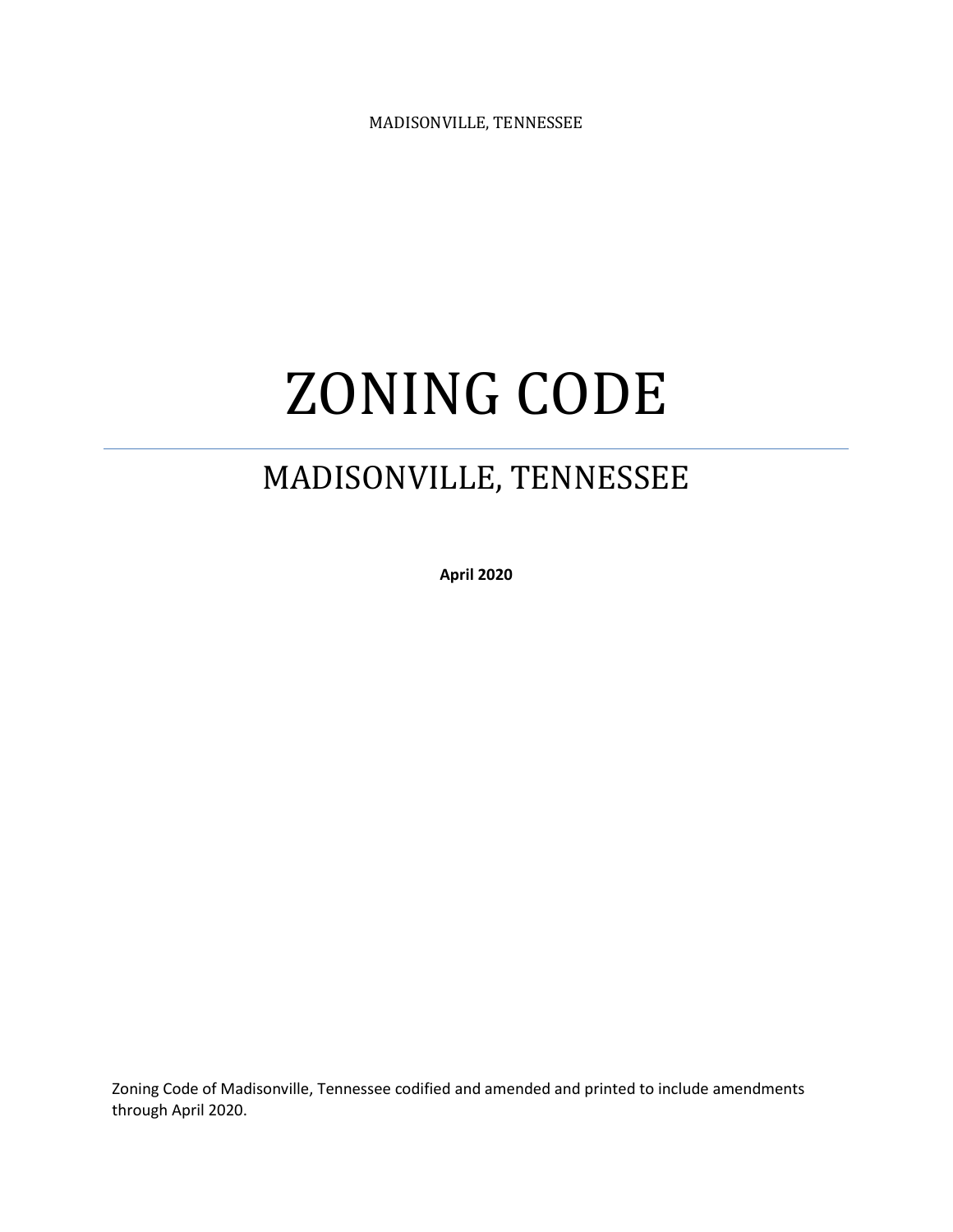Reprinted in June 1998 with the following amendments:

Ord. # 5-6-85 Ord. # 9-05-A Ord. # 12-2-A Ord. # 12-2-C Ord. # 97-1 Ord. # 6-2-97

Reprinted in June 2016 with the following amendments:

Ord. # 98-9-O Ord. # 99-35-O Ord. # 01-20-O Ord. # 03-44-O Ord. # 03-48-O Ord. # 05-80-O Ord. # 09-143-O Ord. # 10-166-O Ord. # 11-172-O Ord. # 15-229-O

Reprinted in April 2020 with the following amendments:

Ord. # 17-254-O Ord. # 18-269-O Ord. # 18-271-O Ord. # 18-278-O Ord. # 18-279-O Ord. # 18-280-O Ord. # 18-281-O Ord. # 19-304-O Ord. # 20-307-O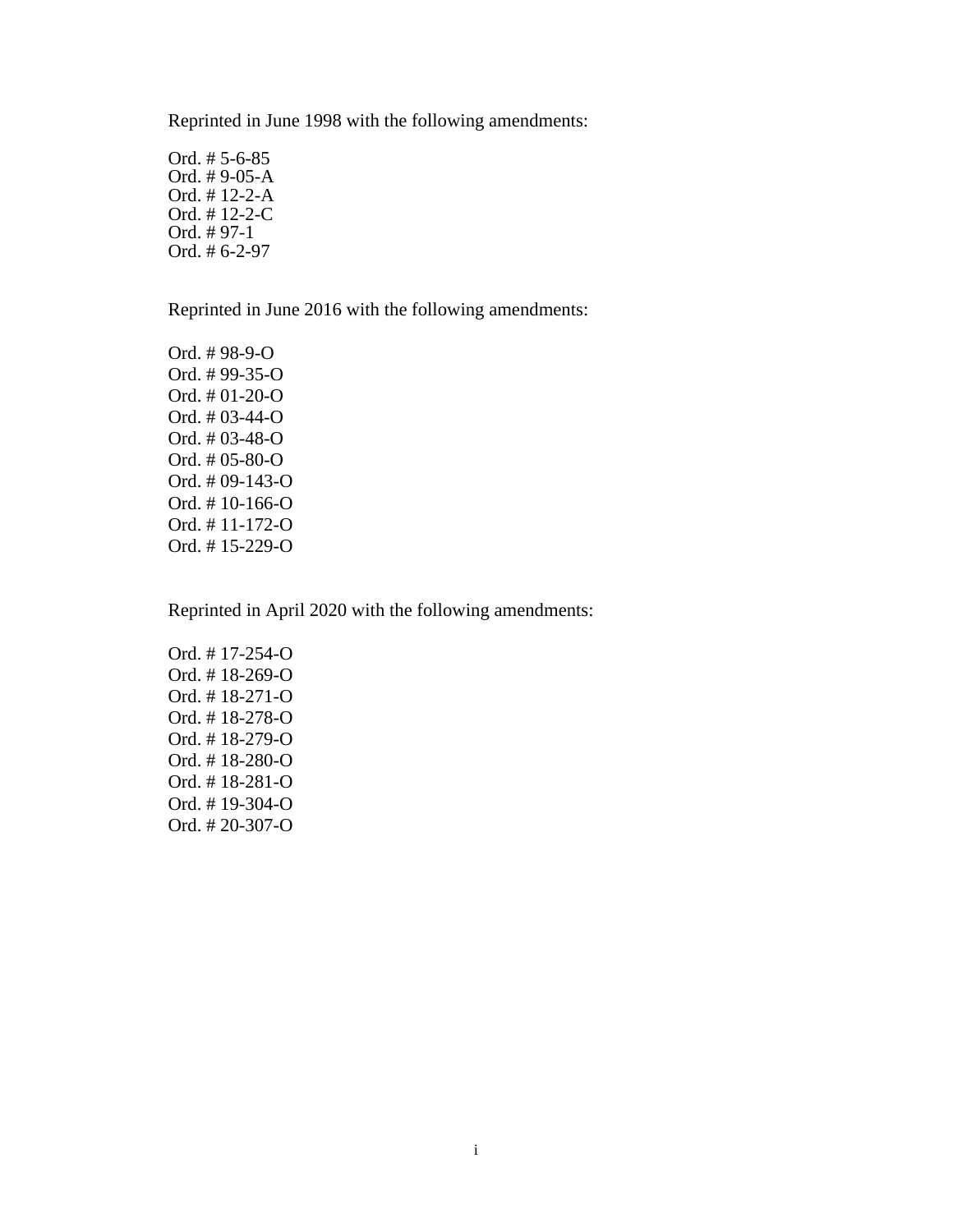#### **TABLE OF CONTENTS**

#### **CHAPTER PAGE**

# 2 ZONING CODE

|                             | Section 11-201. Zoning Code and Zoning Map |  |
|-----------------------------|--------------------------------------------|--|
|                             | Section 11-202. Purpose of Zoning Code     |  |
| Section 11-203. Definitions |                                            |  |

# 3 GENERAL PROVISIONS

| Section 11-301. Zoning Map |                                                       | 10 |
|----------------------------|-------------------------------------------------------|----|
|                            | Section 11-302. Interpretation of District Boundaries | 10 |
|                            | Section 11-303. Application of District Regulations   | 11 |
|                            | Section 11-304. Classification of Districts           | 11 |
|                            | Section 11-305. R-1 Low Density Residential District  | 11 |
|                            | Section 11-306. R-2 High Density Residential District | 13 |
|                            | Section 11-307. C-1 Local Business District           | 16 |
|                            | Section 11-308. C-2 Central Business District         | 16 |
|                            | Section 11-309. C-3 Highway Business District         | 17 |
|                            | Section 11-310. M-1 Industrial District               | 19 |

# 4 SUPPLEMENTARY PROVISIONS APPLYING TO ALL DISTRICTS

| Section 11-401. Access Control  |                                                          | 21 |
|---------------------------------|----------------------------------------------------------|----|
|                                 | Section 11-402. Customary Home Occupations               | 21 |
|                                 | Section 11-403. Off-Street Parking Regulations           | 22 |
|                                 | Section 11-404. Off-Street Loading and Unloading Space   |    |
|                                 | Requirements                                             | 25 |
|                                 | Section 11-405. General Lot Restrictions                 | 25 |
|                                 | Section 11-406. Visibility at Intersection               | 26 |
|                                 | Section 11-407. Gasoline Service Station Restrictions    | 26 |
|                                 | Section 11-408. Signs, Billboards, and Other Advertising |    |
|                                 | <b>Structures</b>                                        | 26 |
|                                 | Section 11-409. Mobile Homes and Mobile Home Parks       | 30 |
| Section 11-410. Travel Trailers |                                                          | 34 |
|                                 | Section 11-411. Standards for Automobile Wrecking, Junk  |    |
|                                 | and Salvage Yards                                        | 34 |
|                                 | Section 11-412. Standards for Cemeteries                 | 35 |
|                                 | Section 11-413. Height Regulations                       | 35 |
|                                 | Section 11-414. Swimming Pools                           | 35 |
|                                 | Section 11-415. Temporary Use Regulations                | 35 |
|                                 | Section 11-416. Planned Unit Development (PUD)           |    |
|                                 | Regulations                                              | 36 |
|                                 | Section 11-417. Telecommunications Towers                | 38 |
|                                 | Section 11-418. Site Plan Requirements                   | 40 |
|                                 | Section 11-419. Storm Water Detention Standards          | 41 |
|                                 |                                                          |    |

# 5 EXCEPTIONS AND MODIFICATIONS

| Section 11-501. Scope         |                                     | $\Delta'$ |
|-------------------------------|-------------------------------------|-----------|
|                               | Section 11-502. Non-Conforming Uses | $\Delta$  |
| Section 11-503. Lot of Record |                                     | 43        |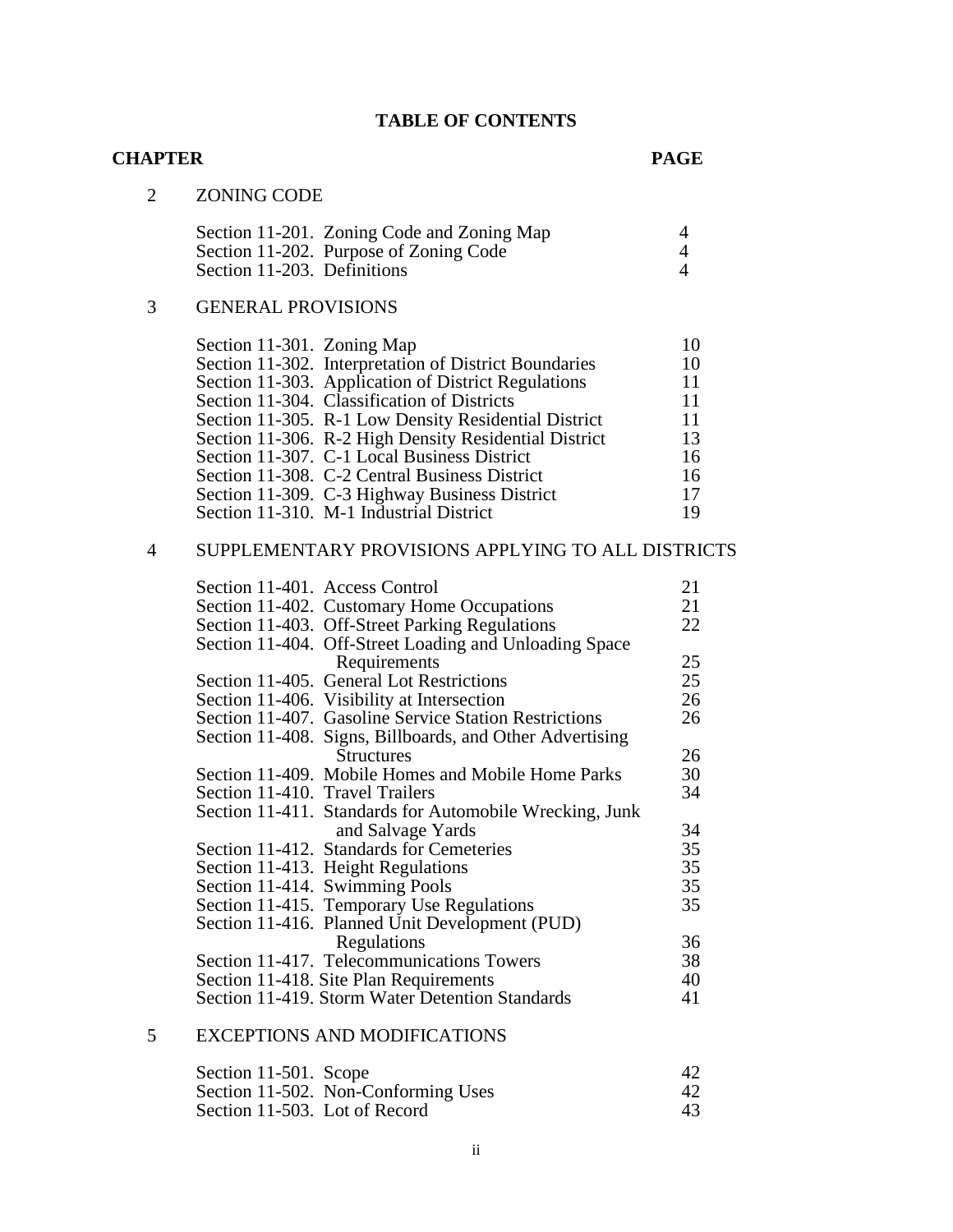|   | Section 11-504. Minimum Size<br>Section 11-505. Setback Requirements<br>Section 11-506. Uses Permitted Upon Review | 43<br>43<br>43 |
|---|--------------------------------------------------------------------------------------------------------------------|----------------|
| 6 | ADMINISTRATION AND ENFORCEMENT                                                                                     |                |

#### Section 11-601. Administration of the Ordinance 44 Section 11-602. The Enforcement Officer 44 Section 11-603. Building Permits 44 Section 11-604. Certificate of Occupancy 44

# 7 BOARD OF ZONING APPEALS

|                           | Section 11-701. Creation and Appointment      | 46 |
|---------------------------|-----------------------------------------------|----|
|                           | Section 11-702. Power and Duties              | 46 |
|                           | Section 11-703. Procedure for Authorizing Use |    |
|                           | Permitted on Review                           | 46 |
| Section 11-704. Variances |                                               | 47 |

# 8 AMENDMENTS AND LEGAL STATUS

|                                | Section 11-801. Amendments to the Ordinance | 49 |
|--------------------------------|---------------------------------------------|----|
| Section 11-802. Penalties      |                                             | 49 |
| Section 11-803. Remedies       |                                             | 49 |
| Section 11-804. Validity       |                                             | 49 |
| Section 11-805. Effective Date |                                             | 49 |
| Section 11-806. Interpretation |                                             | 49 |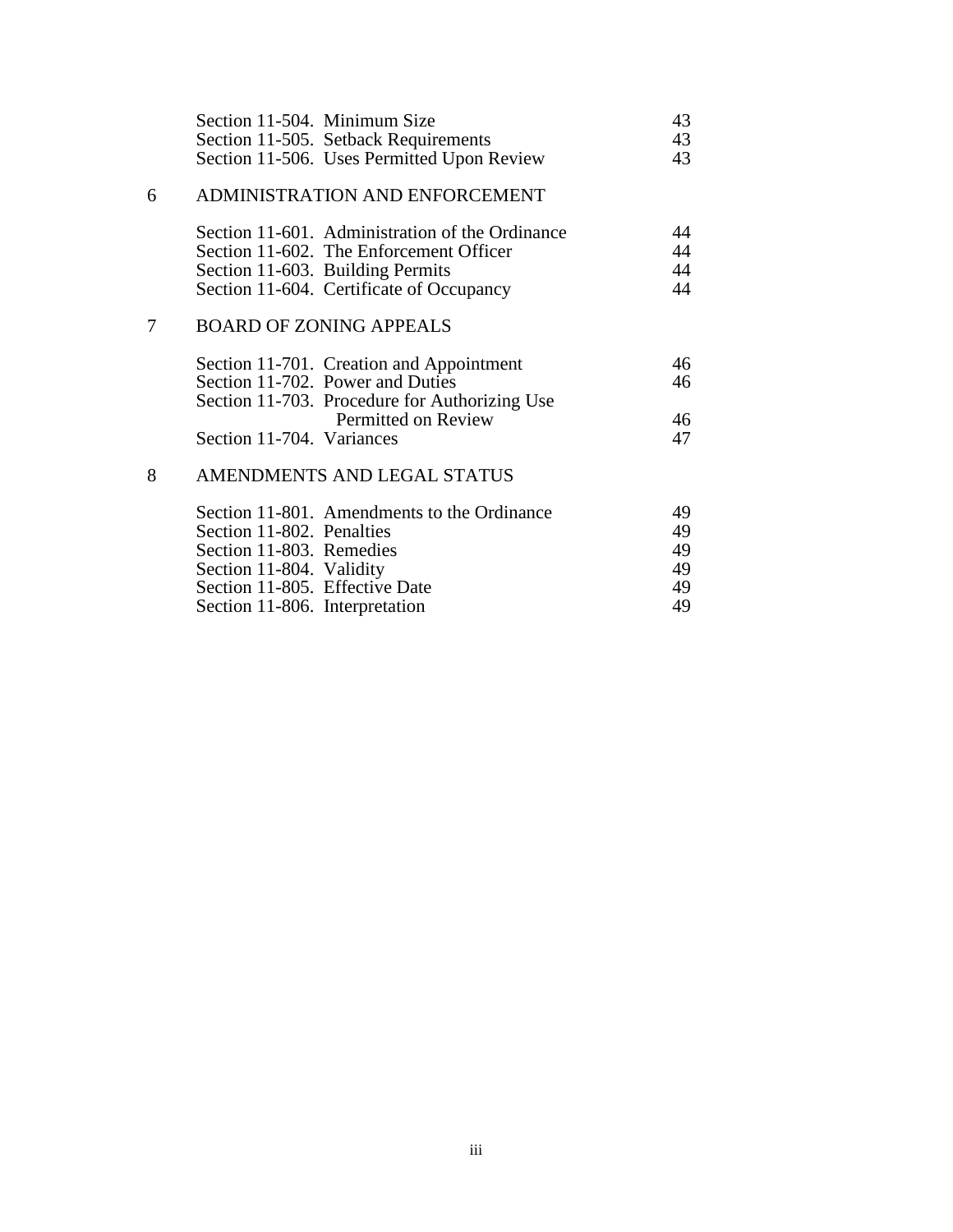#### **CHAPTER 2**

#### **ZONING CODE**

#### **SECTION 11-201. ZONING CODE AND ZONING MAP. 11-202. PURPOSE OF ZONING CODE. 11-203. DEFINITIONS.**

**11-201. Zoning code and zoning map**. Title 11, Chapters 2 through 8, inclusive, of this code shall be known as the zoning code. The city is hereby divided into zones or districts, as shown on the official zoning map of entitled "Zoning Map of Madisonville, Tennessee" which is referred to in this code as the zoning map, and is hereby adopted by reference and is declared to be a part of this code.

**11-202. Purpose of zoning code**. The zoning regulations and districts as herein set forth have been made in accordance with a comprehensive plan for the purpose of promoting the public health, safety, morals, convenience, order, prosperity, and general welfare of the community. They have been designed to lessen congestion in the streets, to secure safety from fires, floods, panic and other dangers, to provide adequate light and air, to prevent the overcrowding of land, to avoid undue concentration of population, to facilitate the adequate provision of transportation, water, sewerage, schools, parks and other public requirements. They have been made with reasonable consideration among other things as to the character of each district and its peculiar uses, and with a view of conserving the value of buildings and encouraging the most appropriate use of land throughout the city.

**11-203. Definitions**. For the purpose of this zoning code and in order to carry out the provisions and intentions as set forth herein, certain words, terms, and phrases are to be used and interpreted as defined hereinafter. Words used in the present tense shall include the future tense; words in the singular number shall include the plural and words in the plural number shall include the singular; the word "person" includes a firm, partnership or corporation as well as an individual; the term "shall" is always mandatory and not directory; and the word "may" is permissive. The word "used" or "occupied" as applied to any land or building shall be construed to include the words "intended, arranged, or designed to be used or occupied."

The following words, terms, and phrases are hereby defined as follows and shall be interpreted as such throughout the zoning code. Terms not herein defined shall have the meaning customarily assigned to them.

- *Accessory Building*: A subordinate building, the use of which is incidental to that of a main building and located on the same lot therewith.
- *Accessory Use*: A use customarily incidental, appropriate, and subordinate to the principal use of land or buildings and located upon the same lot therewith.
- *Agriculture Use*: This includes all forms of agriculture, growing of crops in the open, dairying, grazing, the raising and maintaining of poultry and other livestock, horticulture, forests, and woods, provided, however, all health ordinances of Madisonville are complied with.
- *Alley*: A minor right-of-way, dedicated to public use, which affords a means of vehicular access to the back or side of properties otherwise abutting a street, and which may be used for public utility purposes.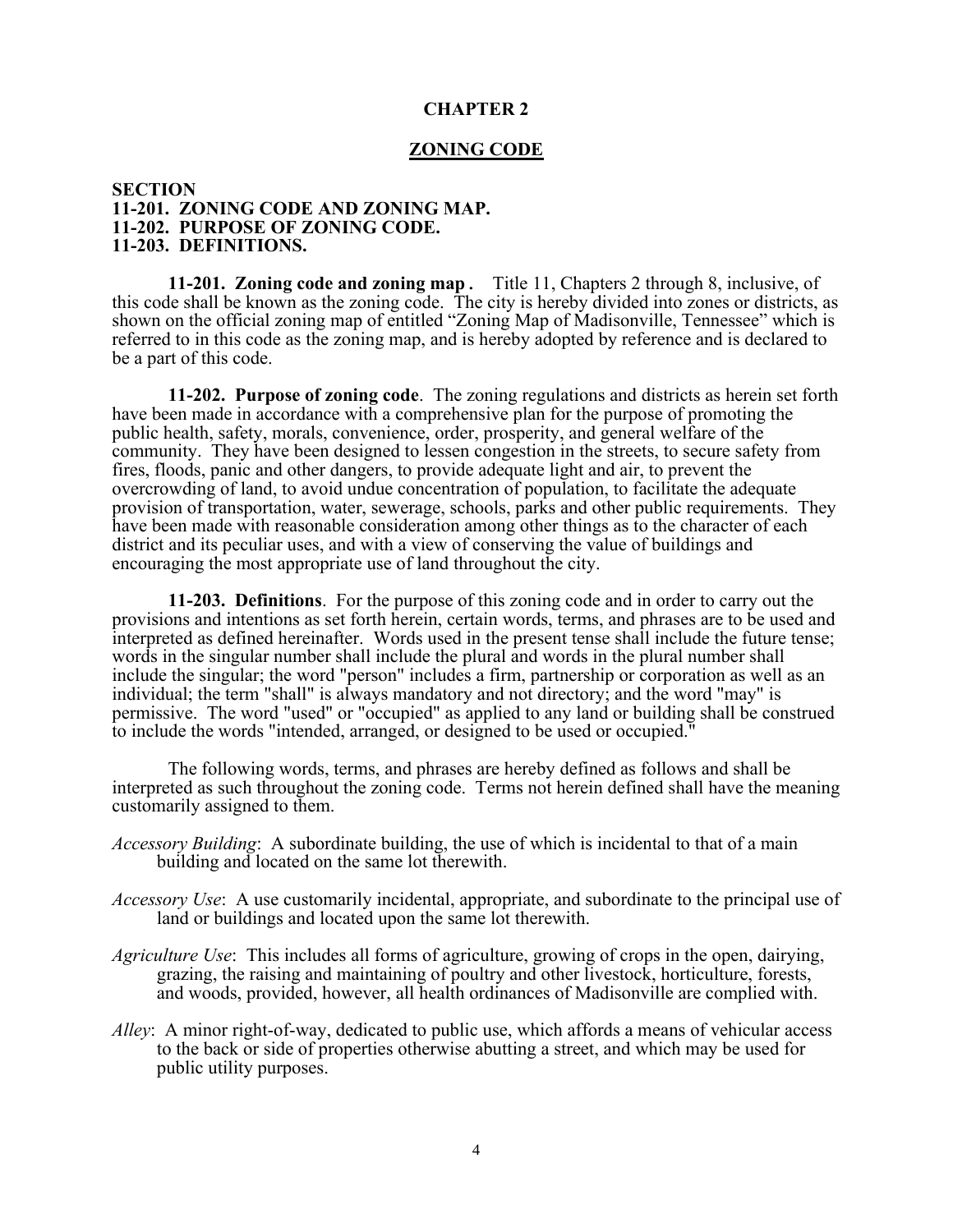- *Area, Building*: The total areas taken on a horizontal plane at the main grade level of the principal building and all accessory buildings exclusive of uncovered porches, terraces, and steps.
- *Assisted Living Facility*: Residences for the elderly that provide rooms, meals, personal care, and supervision of self-administered medication. They may also provide other services, such as recreational activities and transportation.
- *Automobile Wrecking*: The dismantling, storage, sale or dumping of used motor vehicles, trailers or parts thereof.
- *Automobile Wrecking, Junk, and Salvage Yard*. Any lot or place which is exposed to the weather and upon which more than five  $(5)$  motor vehicles of any kind, incapable of being operated, and which it would not be economically feasible to make operative, are placed, located, or found.
- *Bed and Breakfast Establishment*: A private home, inn, or other unique residential facility offering bed and breakfast accommodations and one (1) daily meal and having four (4), but no more than twelve (12), guest rooms furnished for pay, with guests staying not more than fourteen (14) days, and where the innkeeper resides on the premises or property. Guest rooms shall be established and maintained distinct and separate from the innkeeper's quarters.
- *Bed and Breakfast Homestay*: A private home, inn, or other unique residential facility offering bed and breakfast accommodations and one (1) daily meal and having less than four (4) guest rooms furnished for pay, with guests staying not more than fourteen (14) days, and where the innkeeper resides on the premises or property. Guest rooms shall be established and maintained distinct and separate from the innkeeper's quarters.
- *Billboard:* A sign that draws attention to or communicates information about a business, service, commodity, accommodation, attraction, or other activity that is conducted, sold, or offered at a location other than the premises on which the billboard is located. Also referred to as Off-Premise Outdoor Advertising.
- *Buildable Area Of A Lot*: That portion of a lot bounded by the required rear yard, side yards, and the building setback lines.
- *Building*: Any structure intended for shelter, housing or enclosure of persons, animals, or chattel, including tents, lunch wagons, dining cars, mobile homes, and similar structures whether stationary or mobile.
- *Building, Main or Principal*: A building in which is conducted the principal use of the lot on which it is situated. In any residential district, any dwelling shall be deemed to be a main building of the lot on which it is situated.
- *Building Setback Line*: A line delineating the minimum allowable distance between the property line and on a building on a lot, within which no building or other structure shall be placed except as otherwise provided.
- *Building Setback Line, Front*: A line delineating the minimum allowable distance between the street right-of-way or of an official future street right-of-way line, and the front of a full width of the lot and is parallel to or concentric with the street right-of-way.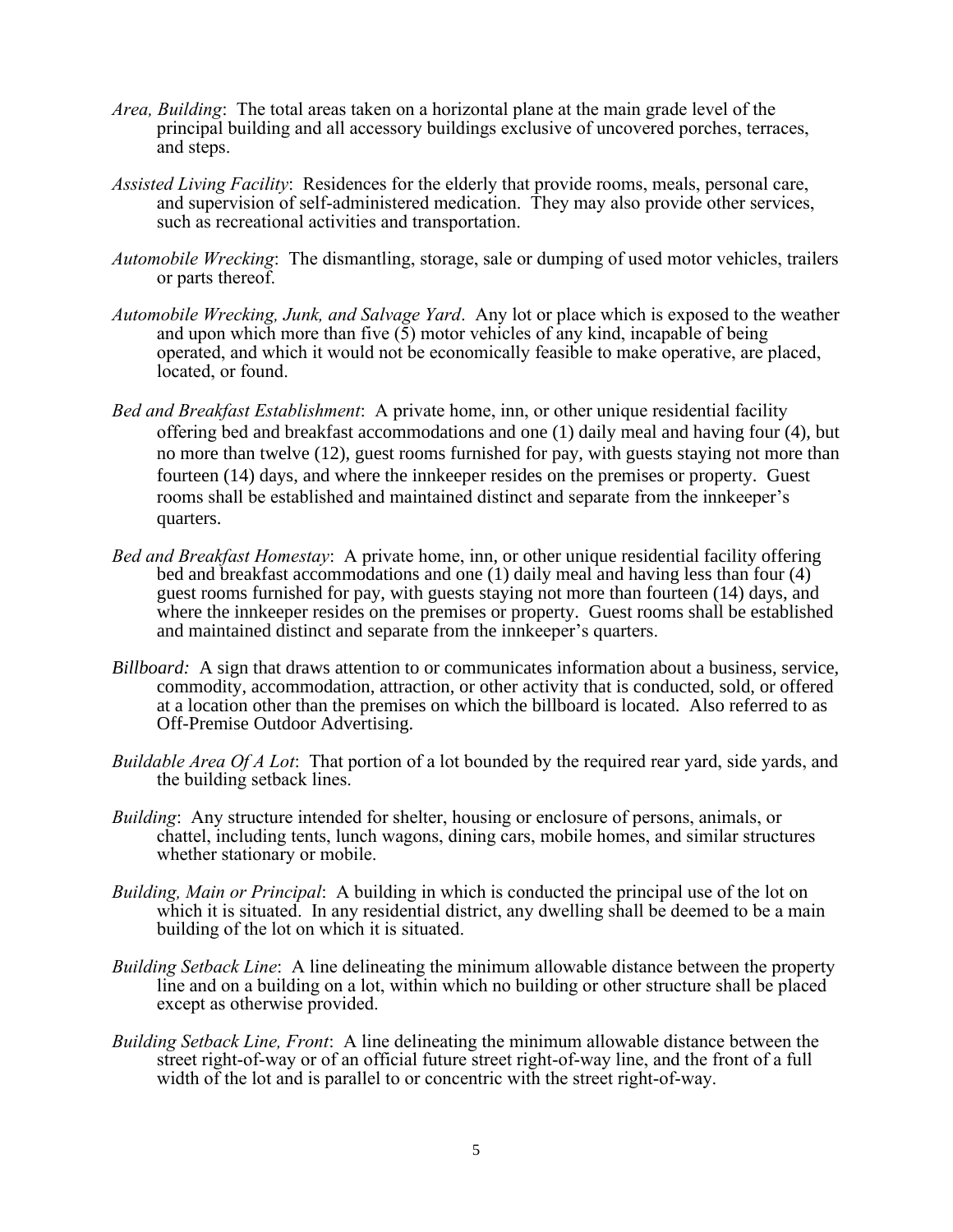- *Building Setback Line, Rear*: A line delineating the minimum allowable distance between the rear property line and a building on a lot (other than for permitted accessory structures). The rear setback line extends the full width of the lot.
- *Building Setback Line, Side*: A line delineating the minimum distance between the side property line and a building on a lot. The side setback line extends from the front building setback line to the rear building setback line.
- *Business Services*: Any activity conducted for gain which renders services primarily to other commercial enterprises, or which services and/or repairs appliances and machines used in a home or business.
- *Cultural Facilities*: Establishments relating to cultural, historic, educational, or natural interests, such as theaters, museums, art galleries, libraries, and other such similar facilities as determined by the Board of Zoning Appeals.
- *Day Care Center*: A State of Tennessee licensed establishment which provides for the care, supervision, protection, and basic needs of children for less than 24-hour periods.
- *Dwelling*: A building or portion thereof, used for residential purposes.
- *Dwelling, Multiple*: A building designed for occupancy by two (2) or more families living independently of each other.
- *Dwelling Unit*: One (1) or more rooms and a single kitchen designed as a unit for occupancy by only one (1) family for cooking, living, and sleeping purposes.
- *General Offices*: A room or group of rooms used for conducting the affairs of a business, dental, government, medical, or professional.
- *Ground/Pole Sign*: Any sign erected on a free-standing frame, pole(s), or posts(s) and not attached to any building. Such signs may be two-sided provided that both sides cannot be seen simultaneously from any point. Such signs may have changeable copy.
- *Group Home*: A nonprofit or for-profit boarding home for the sheltered care of persons with special needs, which, in addition to providing food and shelter, also provides some combination of personal care, social or counseling services, limited medical services, and transportation.
- *Height of Building*: The vertical distance from the established average sidewalk grade, street grade, or finished grade at the building line, whichever is the highest, to the highest point of the building.
- *Home Occupations*: Any activity carried out for gain by a resident and conducted as a customary, incidental, and accessory use in the resident's dwelling unit.
- *Hotel*: An establishment providing sleeping accommodations to the general public with rooms having access to indoor hallways.
- *Junkyard of Salvage Yard*. A lot, land or structure, or part thereof, used primarily for the collecting, storage, and sale of waste paper, rags, scrap metal, or discarded material; or for the collecting, dismantling, storage, and salvaging of machinery or vehicles not in running condition or for the sale of parts thereof.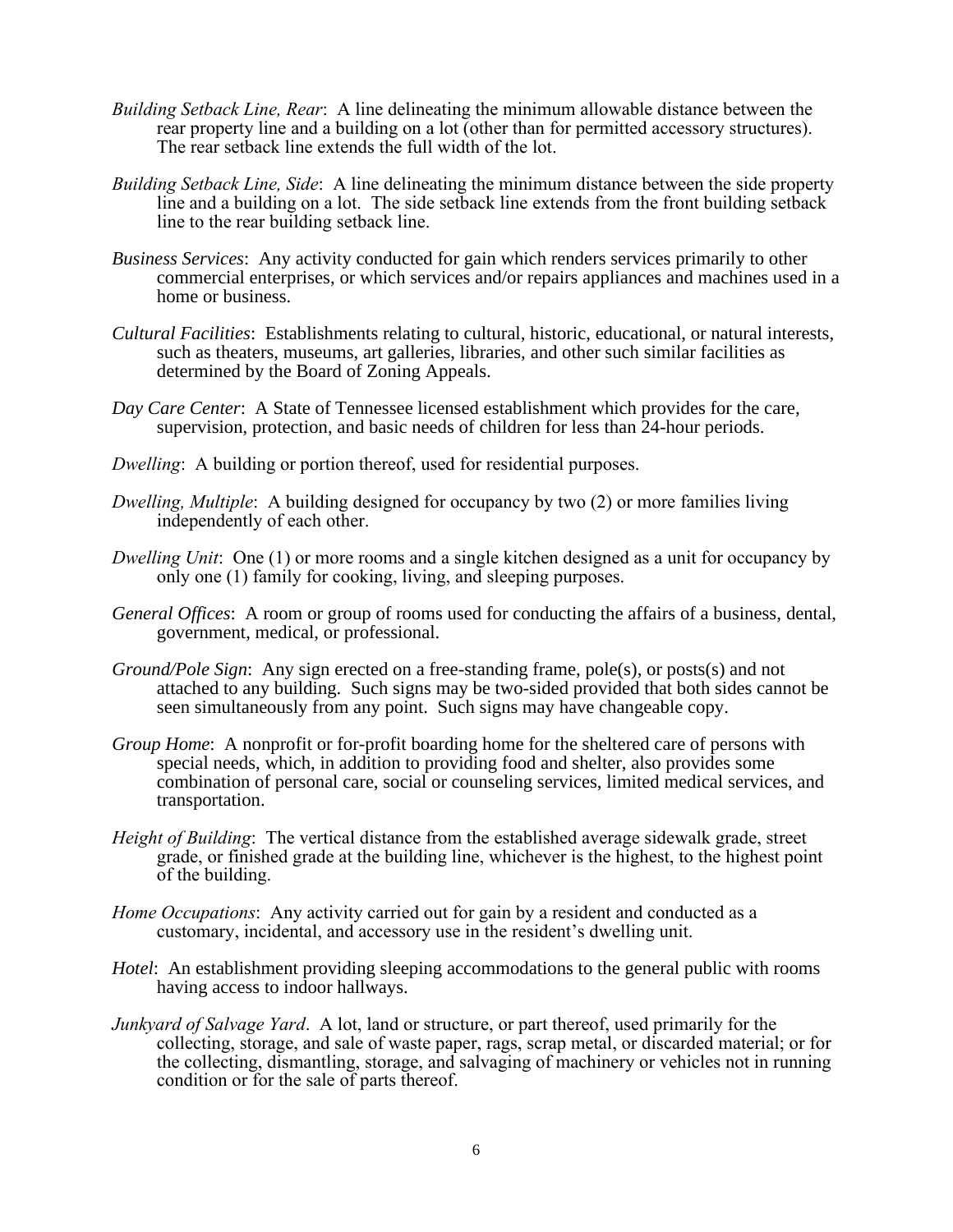- *Loading Space*. A space within the main building or on the same lot therewith, providing for the standing, loading, or unloading of a truck or other vehicle.
- *Lot*: A piece, parcel or plot of land in one (1) ownership, which may include one (1) or more lots of record, occupied or to be occupied by one (1) principal building and its accessory building including the open spaces required under this ordinance.
- *Lot, Lines*: The boundary dividing a given lot from the streets, an alley, or adjacent lots.
- *Lot of Record*: A lot which is part of a subdivision recorded in the office of the county register of deeds, or a lot described by metes and bounds, the description of which has been recorded in the office of the county register of deeds.
- *Medical Facilities*: Hospitals, specialized treatment facilities, surgical centers, 24-hour emergency centers, and other similar facilities that provide for medical care outside a standard doctor's office.
- *Mental Health Related Facilities*: See Group Home.
- *Minimum Floor Elevation*: The lowest elevation permissible for the construction, erection, or other placement of any floor including a basement floor.
- *Mobile Home (Trailer).* A structural unit which may be designed for a dwelling, business, or commercial use at either a permanent location or for periodic movement from one (1) location to another. Physical characteristics include rectangular shape, metal siding, steel beams, and the capacity for wheels, axles, and trailer hitch.
- *Mobile Home or Trailer Park*: Any area, tract, site or plot of land whereupon mobile homes as herein defined are placed, located or maintained, and shall include all accessory buildings used or intended to be used as part of the equipment thereof.
- *Motel*: An establishment providing sleeping accommodations to the general public with a majority of all rooms having direct access to the outside without the necessity of passing through the main lobby of the building.
- *Non-conforming Use*: A building, structure, or use of land existing at the time of enactment of the zoning code which does not conform to the regulation of the district in which it is situated.
- *Noxious Matter*: Material (in gaseous, liquid, solid, particulate, or any other form) which is capable of causing injury to living organisms, chemical reactions, or detrimental effects upon the social, economic or psychological well-being of individuals.
- *One-Time Event Sign*: Any sign which notifies or advertises an event, such as an election, property sale, merchandise sale, revival, grand opening, or other similar short-term, temporary events.
- *Open Space*: An area on the same lot with a main building which is open, unoccupied and unobstructed by structures from the ground to the sky except as otherwise provided in the zoning code. Open space lines shall coincide with or be parallel to building setback lines of the same lot.
- *Parking Lot*: An off-street facility including parking spaces along with adequate provisions for drives and aisles, for maneuvering and getting access, and for entrance and exit, designed so as to be usable.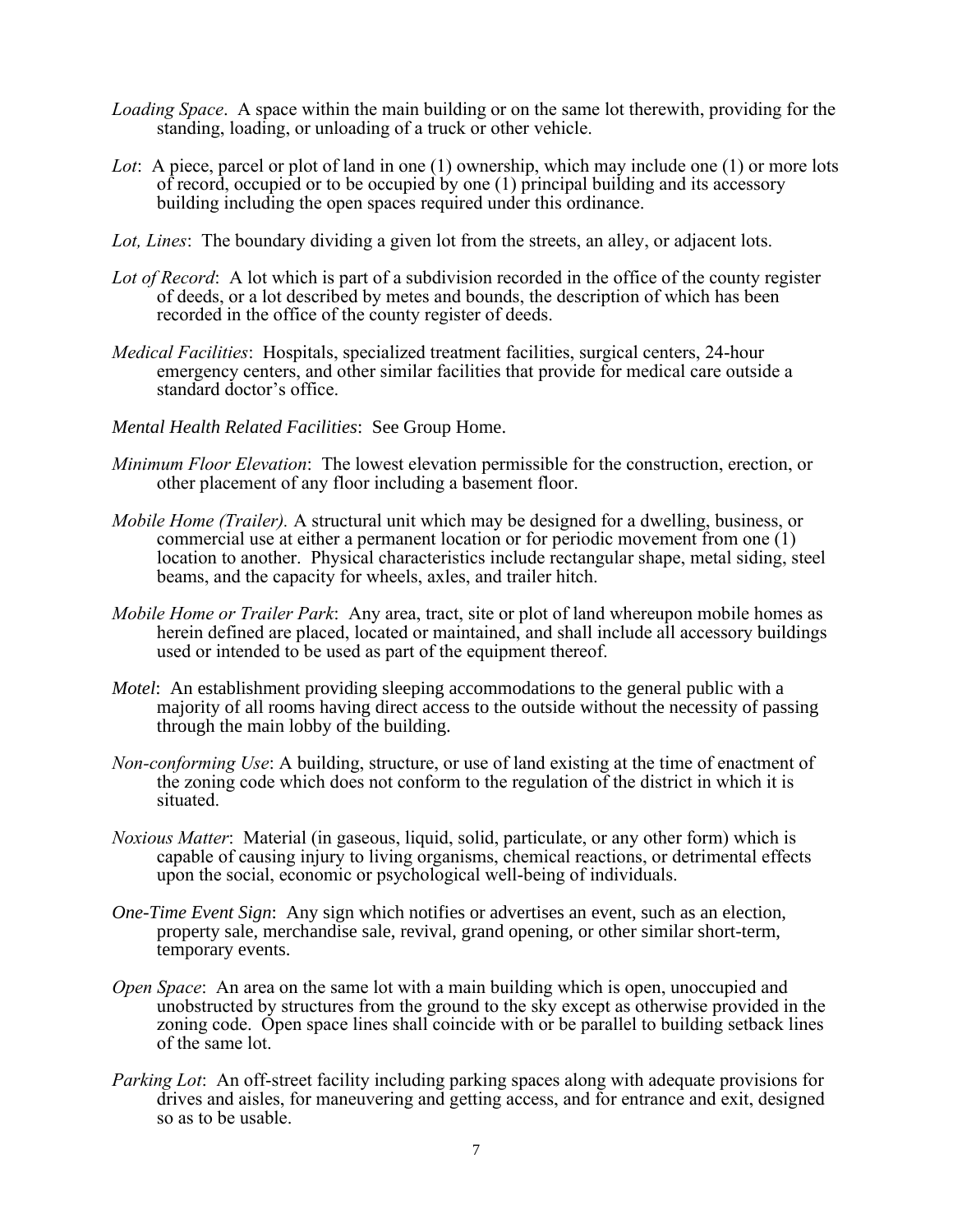- *Parking Space*: An off-street space available for parking one (1) motor vehicle and having direct access to a street or alley.
- *Personal Services*: Establishments primarily engaged in providing services involving the care of a person or his or her personal goods or apparel. Such services include: barber, beautician, shoe repair, seamstress/tailor, laundry and dry cleaning, health clubs, and other similar activities as determined by the Board of Zoning Appeals.
- *Principal Use.* The specific primary purpose for which land or a building is used.
- *Public Utilities*: A closely regulated enterprise with a franchise for providing to the public a utility service deemed necessary for public health, safety, and welfare. A public utility shall include such structures as pump stations, lift stations, and other similar facilities. It shall not include buildings, storage areas, warehousing areas, or warehousing facilities.
- *Residential Treatment Facilities*: See Group Home.
- *Sign, or Other Advertising Device*: Any display, graphic, image, device, structure, or structure extension, to include banners and other attractions created by electronics, lasers, construction, sculpturing, painting, or other means, that has as its primary function and intent, purpose, or effect, the identification of an activity, event, product, or person, and, the attraction of public attention to, or the promotion of such service, facility, place, product, person, or business, whether for profit or not.
- *Short-Term Rental Unit*: A residential dwelling that is rented wholly or partially for a fee for a period of less than thirty (30) continuous days. Does not include a bed and breakfast homestay, a bed and breakfast establishment, a hotel, or a motel.
- *Story*: That portion of a building included between the upper surface of any floor and the upper surface of the floor next above; or any portion of a building between the topmost floor and the roof which is used for human occupancy in which the floor area with eight (8) feet or more head clearance equals fifty (50) percent or more of floor area of the next story below. Provided it is not used as a dwelling unit, a top floor in which the floor area with eight (8) feet or more of head clearance equals less than fifty (50) percent of the floor area of the story next below shall be a "half-story." A basement shall be considered as a story if its ceiling is more than five (5) feet above the level from which the "height of a building" is measured or if it is used for residential or commercial purposes.
- *Street*. A public or private thoroughfare which affords the principal means of access to abutting property.
- *Structure*: Any combination of materials, including buildings, constructed or erected, the use of which requires location on the ground or attachment to anything having location on the ground and including among other things, signs, billboards and fences.
- *Swimming Pools*: An outdoor swimming pool shall be any pool or open tank not located within a completely enclosed building and containing or normally capable of containing water to a depth at any point greater than one and one-half (1-1/2) feet.
- *Travel Trailer*: A vehicular portable structure designed as a temporary dwelling for travel, recreational, and vacation uses.
- *Travel Trailer Park*: A plot of land designed and equipped to accommodate travel trailers for short periods of time.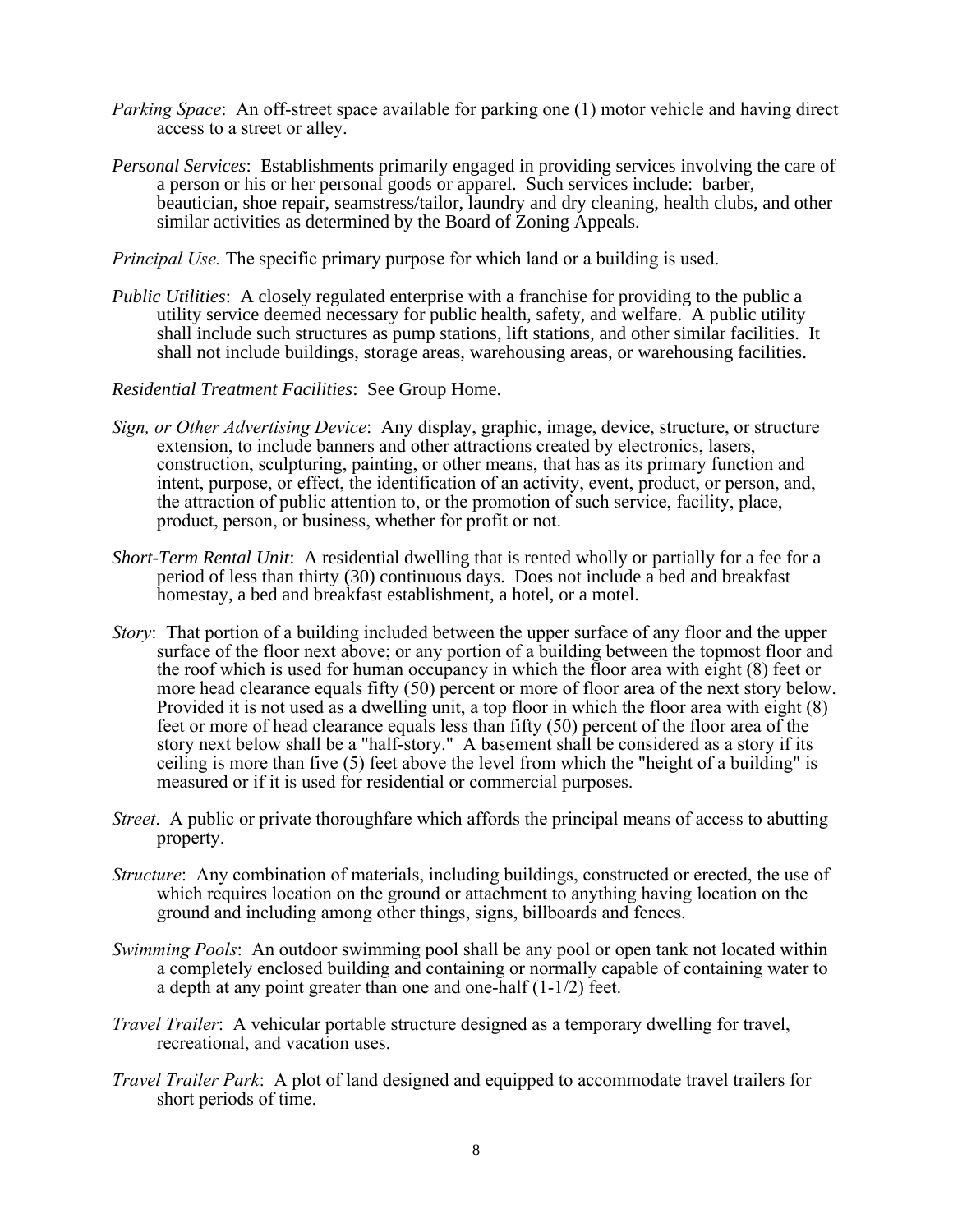- *Use*: The purpose for which land or a building or other structure is designed, arranged or intended, or for which it is or may be occupied or maintained.
- *Wall Sign*: Any sign fastened to or painted on a wall or a building in such a manner that the wall becomes the supporting structure for the sign.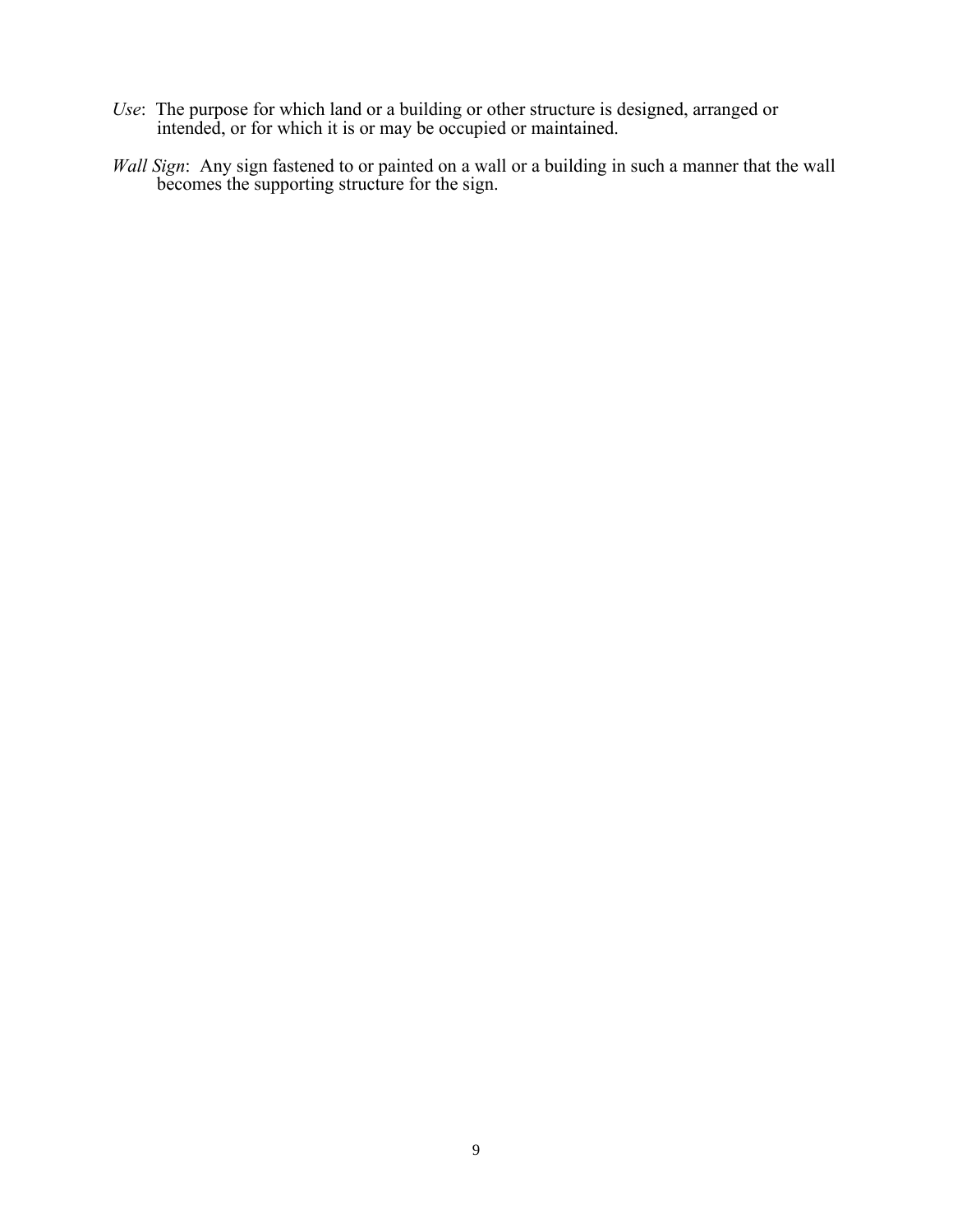# **CHAPTER 3**

# **GENERAL PROVISIONS**

#### **SECTION**

- **11-301. Zoning Map**
- **11-302. Interpretation of District Boundaries**
- **11-303. Application of District Boundaries**
- **11-304. Classification of Districts**
- **11-305. R-1 Low Density Residential District**
- **11-306. R-2 High Density Residential District**
- **11-307. C-1 Local Business District**
- **11-308. C-2 Central Business**
- **11-309. C-3 Highway Business District**
- **11-310. M-1 Industrial District**

**11-301. Zoning Map**. The city is hereby divided into zones, or districts, as shown on the official zoning map and declared to be dated with the effective date of the code that adopts the zoning map or zoning map amendment. Changes to the official zoning map shall be entered on the map promptly after the amendment has been approved by the Madisonville Board of Aldermen. Certified prints of the zoning or zoning map amendments shall be maintained in the office of the city recorder of Madisonville, Tennessee and shall be available for inspection by the public at all reasonable times, as long as this code remains in effect. The official "Zoning Map of Madisonville, Tennessee" shall be the final authority as to current zoning status of land and water areas, buildings, and other structures in the city.

**11-302. Interpretation of District Boundaries**. Unless otherwise indicated, boundaries indicated as approximately following the center lines of streets, highways, or alleys shall be construed as following such center lines. Boundaries which are indicated as approximately following platted lot lines shall be construed as following lot lines. Boundaries which are indicated as approximately following city limits shall be construed as following such city limit. Boundaries indicated as following railroad lines shall be construed to be midway between the main tracks. Boundaries which are indicated as approximately following the center lines of streams, rivers, and lakes, shall be construed to follow such center lines.

Distances not specifically indicated on the official zoning map shall be determined by the scale of the map. Questions concerning the exact locations of district boundaries shall be resolved by the Board of Zoning Appeals.

Where a district boundary divides a lot existing at the time the zoning code takes effect and the major portion of said lot is in the less restricted district, the regulations relative to that district may extend as well to such portions of said lot as is not more than twenty (20) feet within the more restricted district.

Where the property on one side of a street between two intersecting streets is in a business or industrial district and the property on the intersecting street, except the corner or corners is in a residential district, the business or industrial use shall be limited to the property facing or fronting the street zoned for business throughout the block, and any property in the rear thereof facing or fronting the intersecting street, even though it appears to be in a business or industrial district, shall be governed by the use prevailing on that street in that block. It is the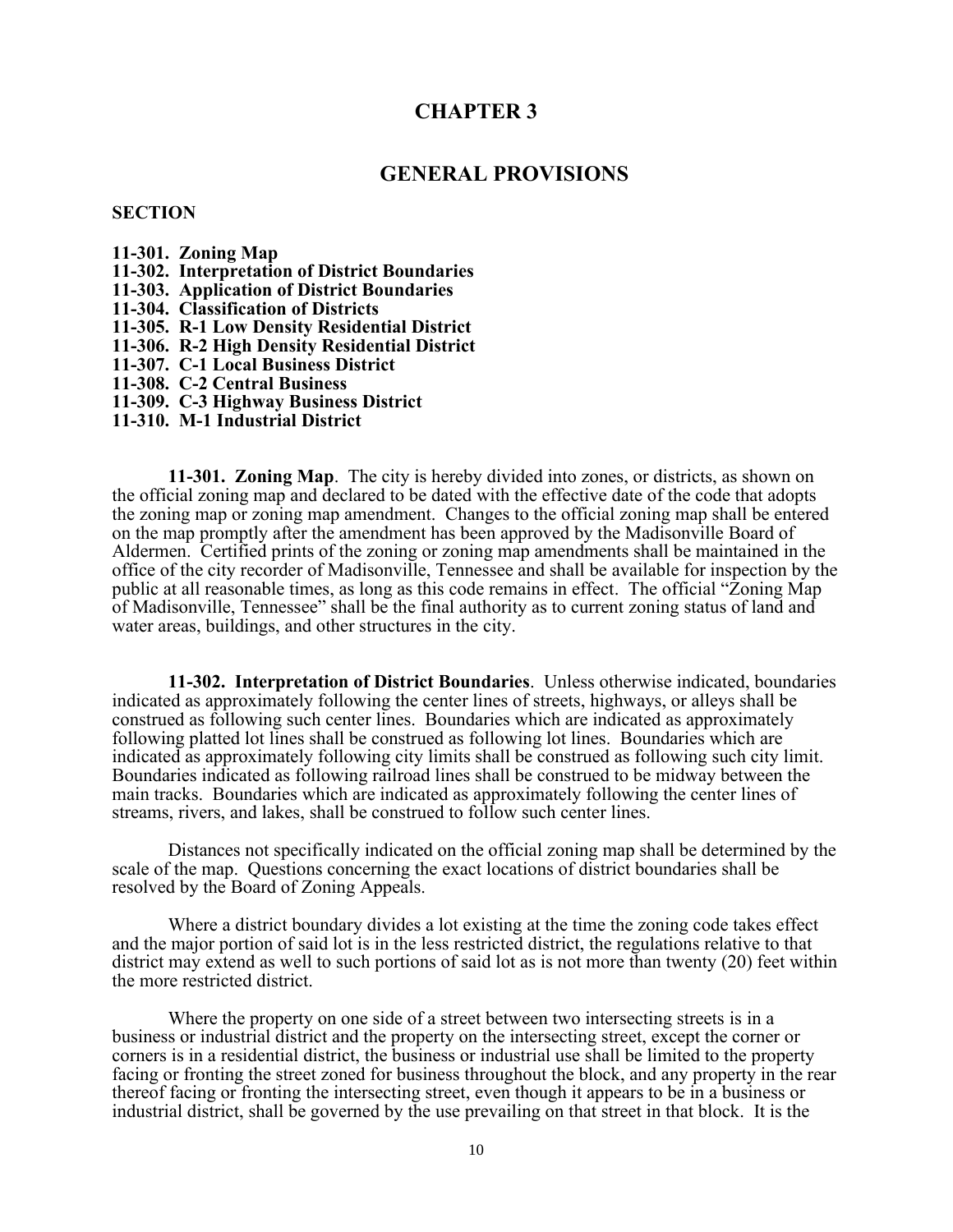purpose of the ordinance to limit business and industrial uses to the property facing or fronting the street zoned for business or industry and to forbid business or industrial uses facing or fronting the street zoned for residential uses. In all cases of ambiguity due to the actual layout of the property of other circumstances, the Board of Zoning Appeals shall have authority to determine on which street the business or industrial use shall face or front so that the spirit of the zoning code shall be observed.

**11-303. Application of District Regulations**. The regulations set by this code within each district shall be minimum regulations and shall apply uniformly to each class or kind of structure or land. No building, structure or land shall hereafter be used or occupied, and no building or structure or part thereof shall hereafter be erected, constructed, reconstructed, moved or structurally altered except in conformity with all of the regulations herein specified for the district in which is located. No building or other structure shall hereafter be erected or altered to exceed the height or bulk; to accommodate or house a greater number of families; to occupy a greater percentage of lot area; to have narrower or smaller rear yards, front yards, side yards, or other open space; than herein required. Uses not expressly permitted are prohibited.

No part of a yard, or other open space, or off-street parking or loading space required about or in connection with any building for the purpose of complying with this ordinance, shall be included as part of a yard, open space, or off-street parking and loading space similarly required for any other building. No yard or lot existing at the time of passage of this code shall be reduced in dimension or area below the minimum requirements set forth herein. Yards or lots created after the effective date of this code shall meet at least the minimum requirements established by this code.

**11-304. Classification of Districts**. For the purpose of this code, the City of Madisonville, Tennessee, is hereby divided into six (6) classes of districts as follows:

| Zoning District                  | <b>District</b><br>Abbreviation |
|----------------------------------|---------------------------------|
| Low Density Residential          | $R-1$                           |
| <b>High Density Residential</b>  | $R-2$                           |
| <b>Local Business District</b>   | $C-1$                           |
| <b>Central Business District</b> | $C-2$                           |
| <b>Highway Business District</b> | $C-3$                           |
| Industrial District              | $M-1$                           |
|                                  |                                 |

**11-305. R-1, Low Density Residential District**. The purpose of the R-1, Low Density Residential District is to provide for lower density single and two-family residential options. Within the R-1, Low Density Residential District, as shown on the Zoning Map of Madisonville, Tennessee, the following regulations and other applicable provisions of this zoning code shall apply:

1. Uses Permitted.

- a. Single family and two-family dwellings.
- b. Agricultural uses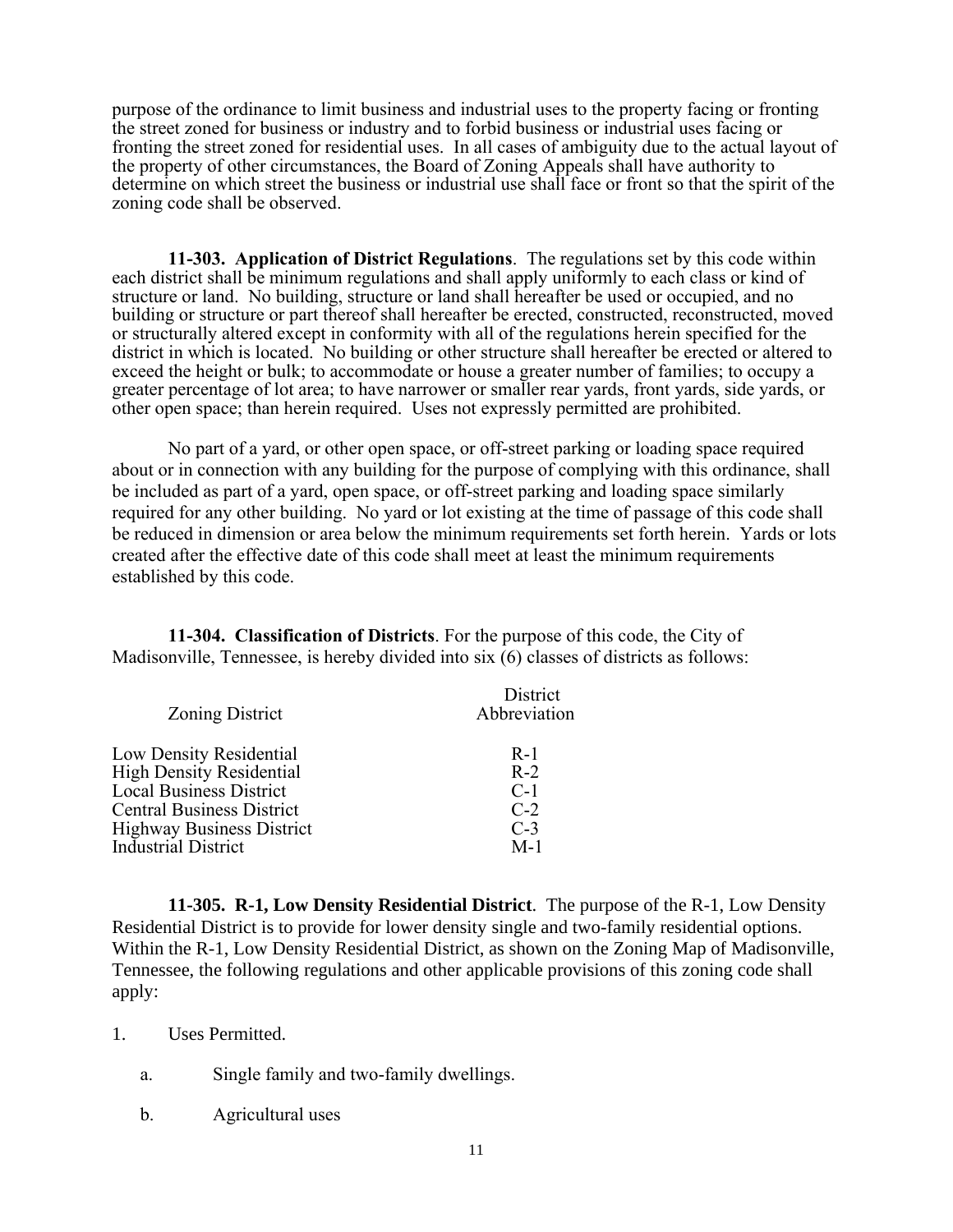- c. Customary accessory uses and buildings.
- d. Customary home occupations, provided the conditions in Section 11-402 are met.
- e. Public parks.
- f. Public schools.
- g. Churches and other places of worship, provided buildings are set back a minimum of forty (40) feet from all property lines and parking lots are set back a minimum of fifteen (15) feet from all property lines. A site plan, per Section 11-418, shall be submitted to the planning commission.
- h. Cemeteries, provided the conditions in Section 11-412 are met.
- i. Golf courses, provided buildings are set back a minimum of forty (40) feet from all property lines and parking lots are set back a minimum of fifteen (15) feet from all property lines. A site plan, per Section 11-418, shall be submitted to the planning commission.
- j. Bed and Breakfast Homestays, provided parking lots are set back a minimum of ten (10) feet from all property lines. A site plan, per Section 11-419, shall be submitted to the planning commission.
- k. Public utilities (but not buildings, offices, storage areas, or warehousing facilities).
- 2. Lot and Area Regulations. The minimum lot size and the principal building location shall comply with the following requirements:
	- a. Minimum lot area for single family dwelling without public sewer: 20,000 square feet
	- b. Minimum lot area for single family dwelling with public sewer: 10,000 square feet
	- c. Minimum additional lot area for  $2<sup>nd</sup>$  family dwelling without public sewer: 20,000 square feet
	- d. Minimum additional lot area for  $2<sup>nd</sup>$  family dwelling with public sewer: 5,000 square feet
	- e. Minimum lot width at front building setback line: 75 feet
	- f. Minimum depth of front yard: 30 feet
	- g. Minimum depth of rear yard: 25 feet
	- h. Minimum width of side yard: 15 feet
- 3. Height. No building shall exceed three (3) stories or thirty-five (35) feet in height.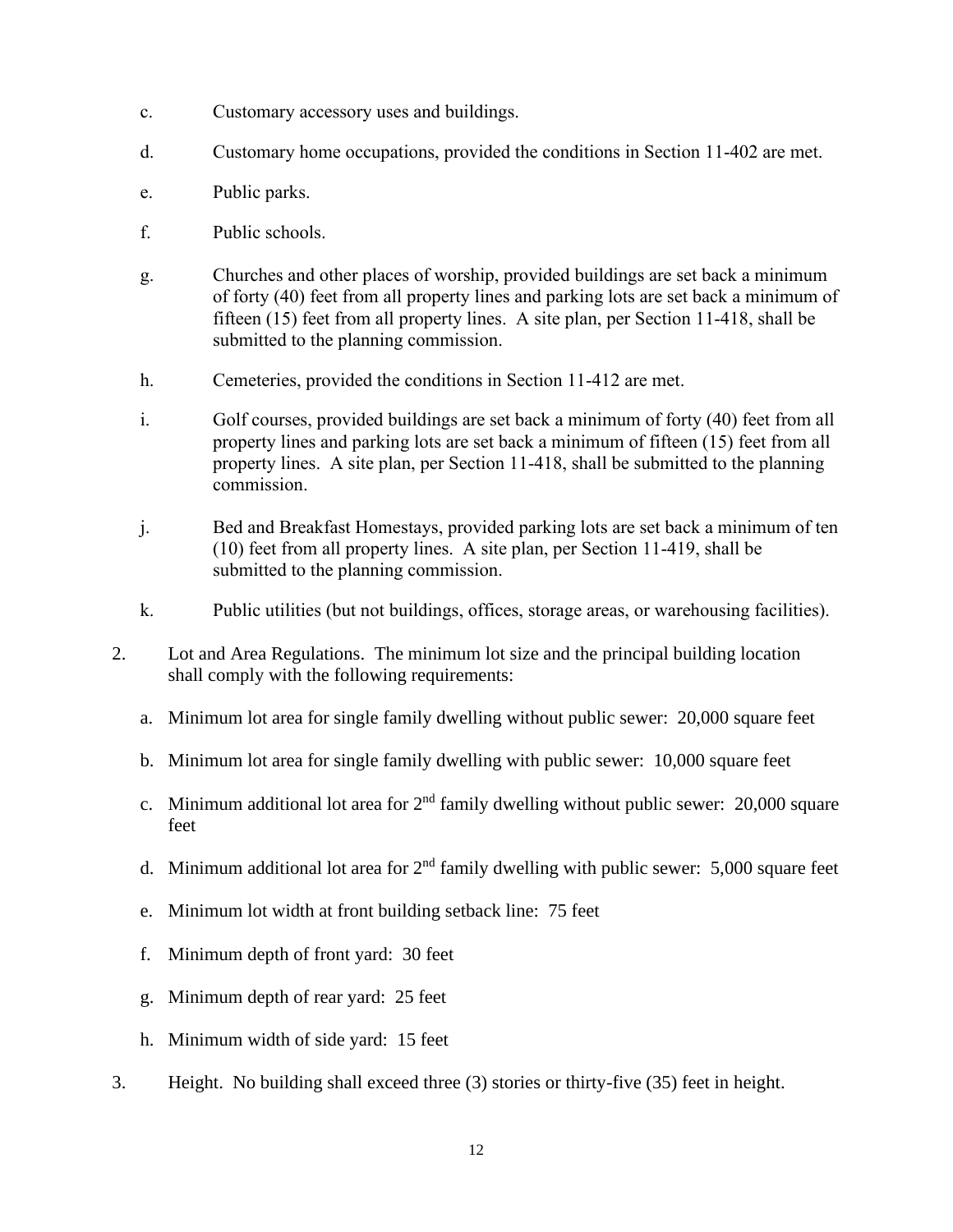- 4. Building Area. On any lot, the area occupied by all buildings, including accessory buildings, shall not exceed forty (40) percent of the total area of such lot.
- 5. Location of Accessory Buildings. No accessory building shall be erected in any front or side yard. Accessory buildings shall not cover more than thirty (30) percent of any required rear yard and shall not be located less than five (5) feet from any property line or any principal building on the same lot.

**11-306. R-2, High Density Residential District**. The purpose of the R-2, High Density Residential District is to provide for both lower and higher density residential options. This district is particularly suitable for areas near business districts and areas which are served by public water and sewer facilities. Within the R-2, High Density Residential District, as shown on the Zoning Map of Madisonville, Tennessee, the following regulations and other applicable provisions of this zoning code shall apply:

- 1. Uses Permitted
	- a. Single and two-family dwellings.
	- b. Multiple family dwellings, provided such facilities comply with the following requirements:
		- 1) The property shall front on and have direct access to a street that has a paved surface that is a minimum of twenty (20) feet in width with a minimum of two (2) foot wide paved or gravel shoulders;
		- 2) All buildings shall be set back a minimum of thirty (30) feet from all property lines;
		- 3) There shall be a minimum distance of twenty (20) feet between buildings;
		- 4) All parking lots and driveways shall be set back a minimum of ten (10) feet from all property lines;
		- 5) The complex shall be connected to public water and public sewer; and
		- 6) A site plan, per Section 11-418, shall be submitted to the planning commission.
	- c. Mobile home parks, provided the conditions in Section 11-409 are met.
	- d. Customary accessory uses and buildings.
	- e. Customary home occupations, provided the conditions in Section 11-402 are met.
	- f. Churches and other places of worship, provided buildings are set back a minimum of thirty (30) feet from all property lines and parking lots are set back a minimum of ten (10) feet from all property lines. A site plan, per Section 11-418, shall be submitted to the planning commission.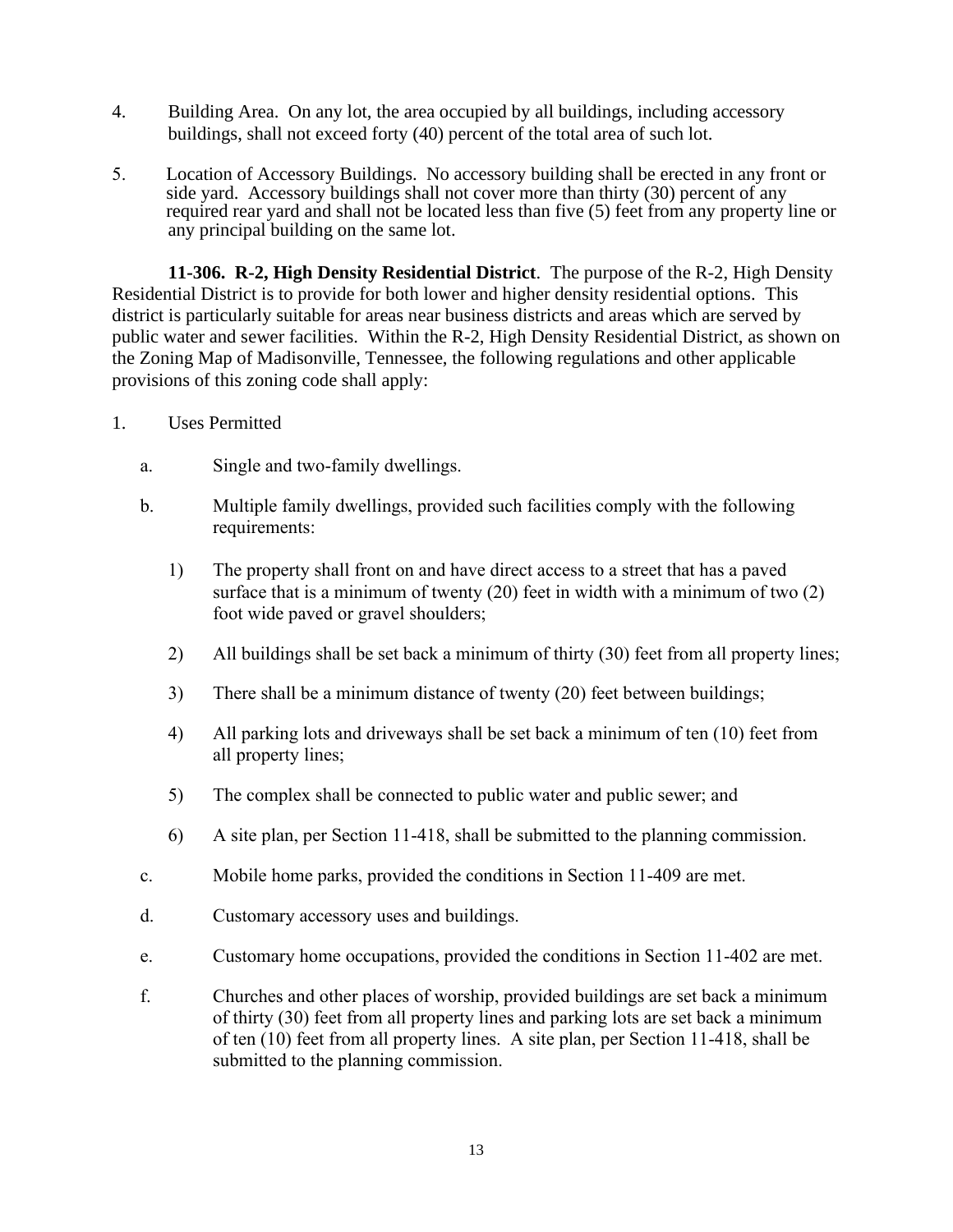- g. Nursing homes, assisted living facilities, group homes, residential treatment facilities, and mental health related facilities, provided such facilities comply with the following requirements:
	- 1) The property shall front on and have direct access to a street that has a paved surface that is a minimum of twenty (20) feet in width with a minimum of two (2) foot wide paved or gravel shoulders;
	- 2) All buildings shall be set back a minimum of thirty (30) feet from all property lines;
	- 3) There shall be a minimum distance of twenty (20) feet between buildings;
	- 4) All parking lots and driveways shall be set back a minimum of ten (10) feet from all property lines;
	- 5) All facilities shall be connected to public water and public sewer; and
	- 6) A site plan, per Section 11-418, shall be submitted to the planning commission.
- h. Day care centers, provided such facilities comply with the following requirements:
	- 1) The property shall front on and have direct access to a street that has a paved surface that is a minimum of twenty (20) feet in width with a minimum of two (2) foot wide paved or gravel shoulders;
	- 2) All buildings shall be set back a minimum of thirty (30) feet from all property lines;
	- 3) All parking lots and driveways shall be set back a minimum of ten (10) feet from all property lines;
	- 4) A fenced outdoor usable play space area of not less than fifty (50) square feet of space per child shall be provided. Such fenced area shall be set back a minimum of thirty (30) feet from all front property lines and ten (10) feet from all side and rear property lines; and
	- 5) A site plan, per Section 11-418, shall be submitted to the planning commission.
- i. Cemeteries, provided the conditions in Section 11-412 are met.
- j. Golf courses, provided buildings are set back a minimum of thirty (30) feet from all property lines and parking lots are set back a minimum of ten (10) feet from all property lines. A site plan, per Section 11-418, shall be submitted to the planning commission.
- k. Bed and Breakfast Establishments and Bed and Breakfast Homestays, provided parking lots are set back a minimum of ten (10) feet from all property lines. A site plan, per Section 11-418, shall be submitted to the planning commission.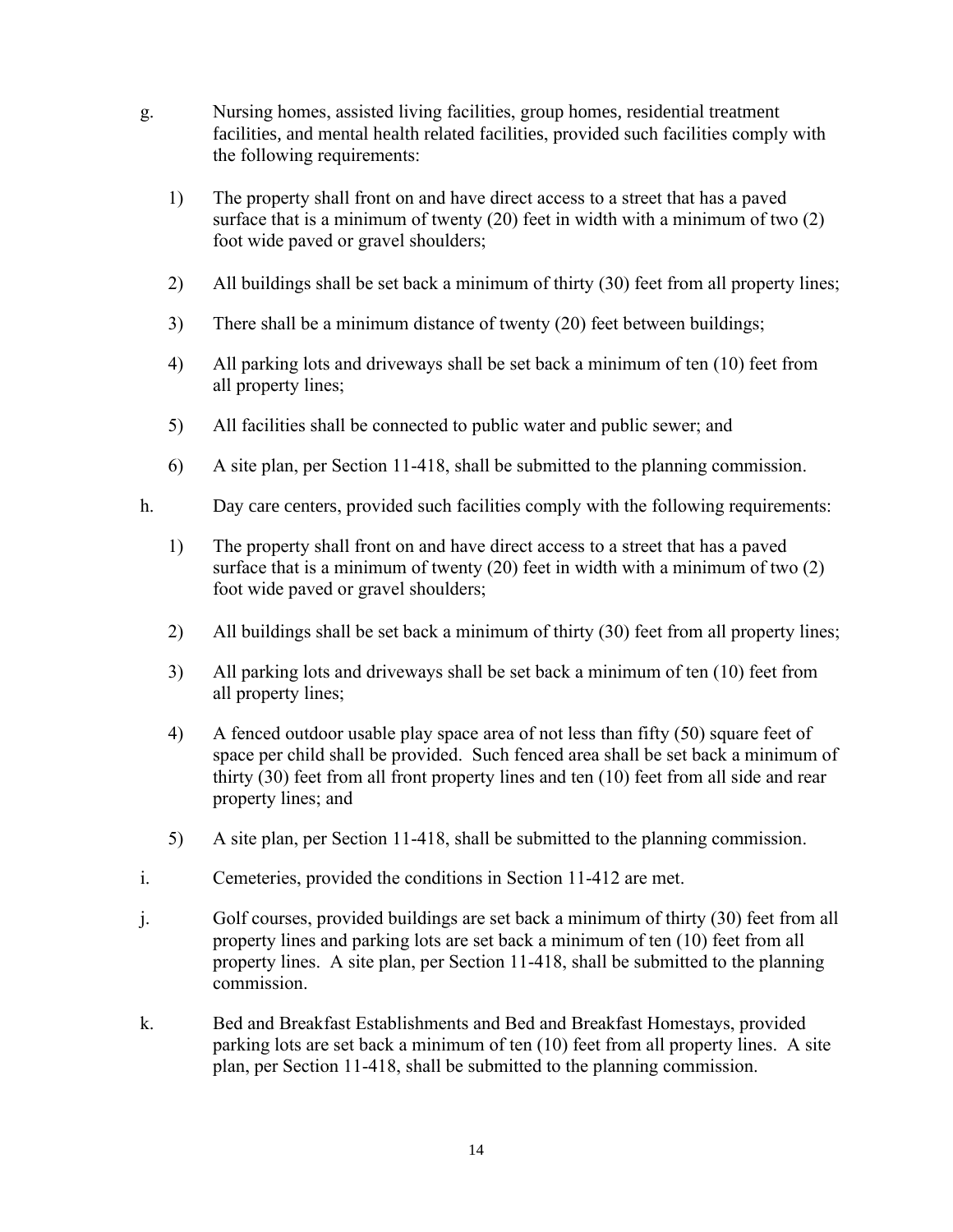- l. Short-Term Rental Units, provided an annual permit is obtained from the City of Madisonville.
- m. Public parks.
- n. Public schools.
- o. Telecommunication towers, provided the conditions in Section 11-417 are met.
- p. Public utilities (but not buildings, offices, storage areas, or warehousing facilities).
- 2. Lot Area Regulations. The minimum lot size and the principal building location shall comply with the following requirements:
	- a. Minimum lot area for single family dwelling without public sewer: 20,000 square feet
	- b. Minimum lot area for single family dwelling with public sewer: 9,000 square feet
	- c. Minimum additional lot area for  $2<sup>nd</sup>$  family dwelling without public sewer: 20,000 square feet
	- d. Minimum additional lot area for  $2<sup>nd</sup>$  family dwelling with public sewer: 3,000 square feet
	- e. Minimum additional lot area for each additional family dwelling after  $2<sup>nd</sup>$  family dwelling with public sewer: 3,000 square feet
	- f. Minimum lot width at front building setback line: 75 feet
	- g. Minimum depth of front yard: 30 feet
	- h. Minimum depth of rear yard: 15 feet
	- i. Minimum width of side yard:
		- One- story building: 12 feet
		- Two-story building: 12 feet
		- Three-story building: 15 feet
- 3. Height. No building shall exceed three (3) stories or thirty-five (35) feet in height.
- 4. Building Area. On any lot, the area occupied by all buildings, including accessory buildings, shall not exceed fifty (50) percent of the total area of such lot.
- 5. Location of Accessory Buildings: No accessory building shall be erected in any front or side yard. Accessory buildings shall not cover more than thirty (30) percent of any required rear yard and shall not be located less than five (5) feet from any property line or any principal building on the same lot.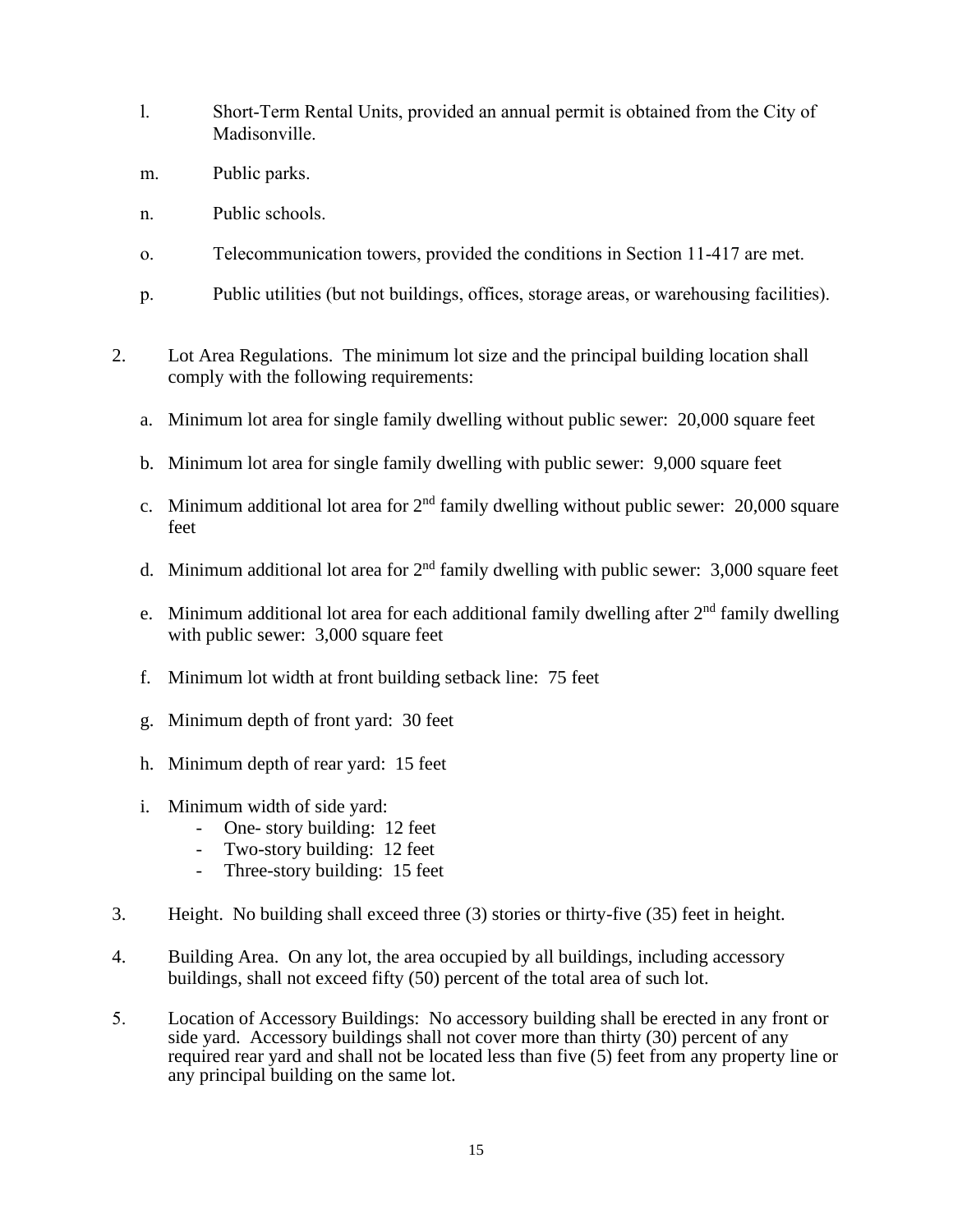**11-307. C-1, Local Business District**. The purpose of the C-1, Local Business District is to provide for certain small-scale commercial oriented uses that serve the surrounding neighborhoods. Within the C-1, Local Business District, as shown on the Zoning Map of Madisonville, Tennessee, the following regulations and other applicable provisions of this zoning code shall apply:

- 1. Uses Permitted.
	- a. Small scale retail sales, provided there is no outdoor sales or storage.
	- b. Indoor eating and drinking establishments.
	- c. Gasoline service stations, provided the conditions in Section 11-407 are met.
	- d. General offices.
	- e. Personal services.
	- f. Churches and other places of worship.
	- g. Day care centers.
	- h. Public utilities (but not buildings, offices, storage areas, or warehousing facilities).
- 2. Area Regulations. Building location(s) shall comply with the following requirements:
	- a. Minimum depth of front yard: 25 feet
	- b. Minimum depth of rear yard: 20 feet
	- c. Minimum width of side yard: 10 feet
	- d. On lots adjacent to a residential district, all buildings shall be located so as to comply with the side and rear yard setback requirements of the adjacent residential district on the side or rear adjoining the residential district.
- 3. Height. No building shall exceed three (3) stories or thirty-five (35) feet in height.

**11-308. C-2, Central Business District**. The purpose of the C-2, Central Business District is to protect and improve Madisonville's traditional downtown by permitting the concentrated development of general commercial type activities. Within the C-2, Central Business District, as shown on the zoning map of Madisonville, Tennessee, the following regulations and other applicable provisions of this zoning code shall apply:

- 1. Uses Permitted.
	- a. Small scale retail sales, provided there is no outdoor sales or storage. Sidewalk sales permitted.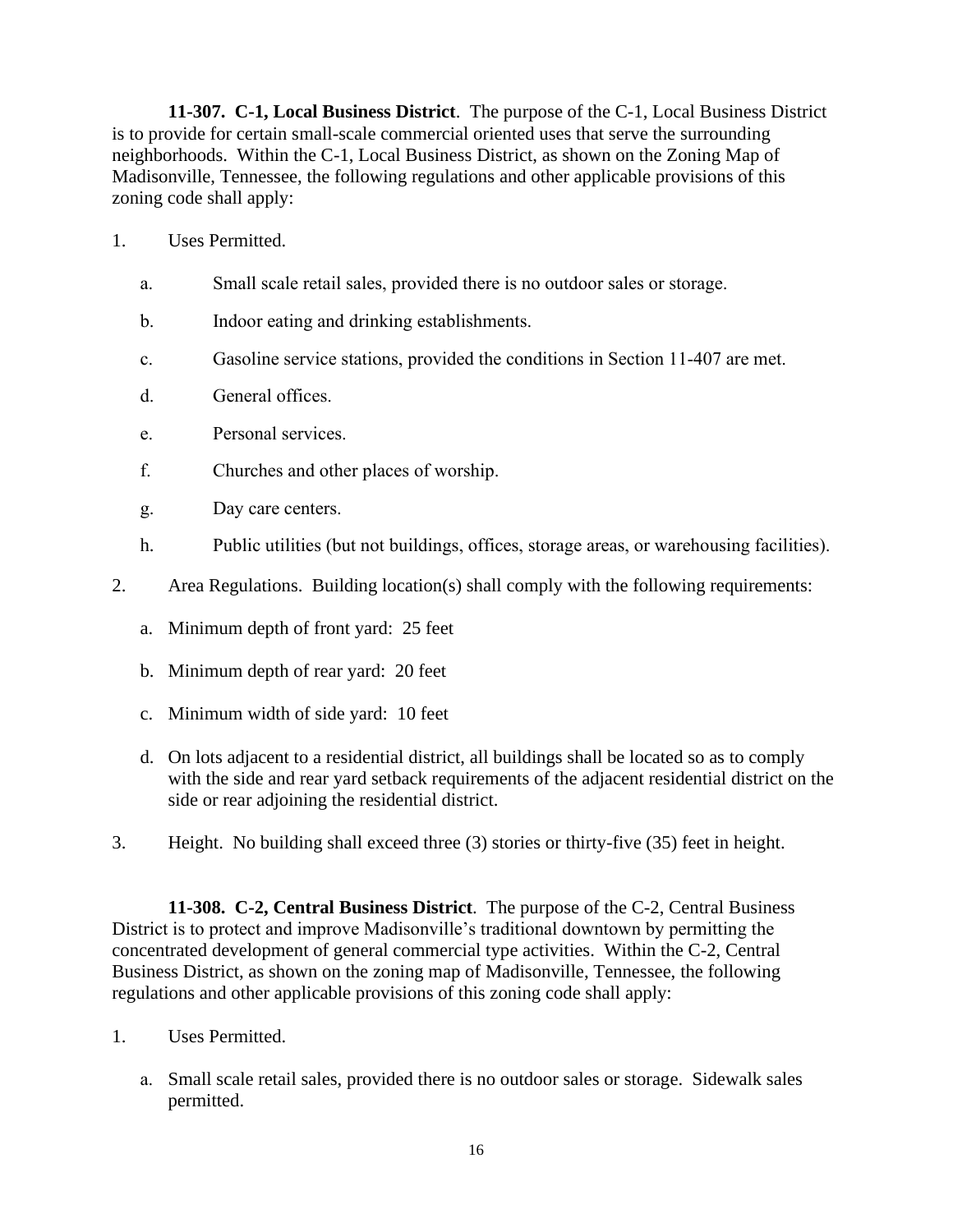- b. Financial institutions.
- c. General offices.
- d. Indoor eating and drinking establishments, outdoor seating permitted.
- e. Cultural facilities.
- f. Indoor recreation facilities.
- g. Parking lots and parking garages.
- h. Hotels.
- i. Churches and other places of worship.
- j. Philanthropic institutions, clubs, and lodges.
- k. Public utilities (but not buildings, offices, storage areas, or warehousing facilities).
- 2. Height. No building shall exceed three (3) stories or thirty-five (35) feet in height.

**11-309. C-3, Highway Business District**. The purpose of the C-3, Highway Business District is to provide for commercial activities along the major collector and arterial highways leading into the heart of the city. The intent of this district, however, is to encourage concentrations of general commercial activities rather than an extensive strip of commercial development along such highways. In addition, it is the goal and intent to preserve the trafficcarrying capacity of these major collectors and arterials. Within the C-3, Highway Business District, as shown on the Zoning Map of Madisonville, Tennessee, the following regulations and other applicable provisions of this zoning code shall apply:

- 1. Uses Permitted.
	- a. Retail sales.
	- b. Eating and drinking establishments.
	- c. Hotels, motels, and other overnight lodging establishments.
	- d. Business services.
	- e. Personal services.
	- f. General offices.
	- g. Financial institutions.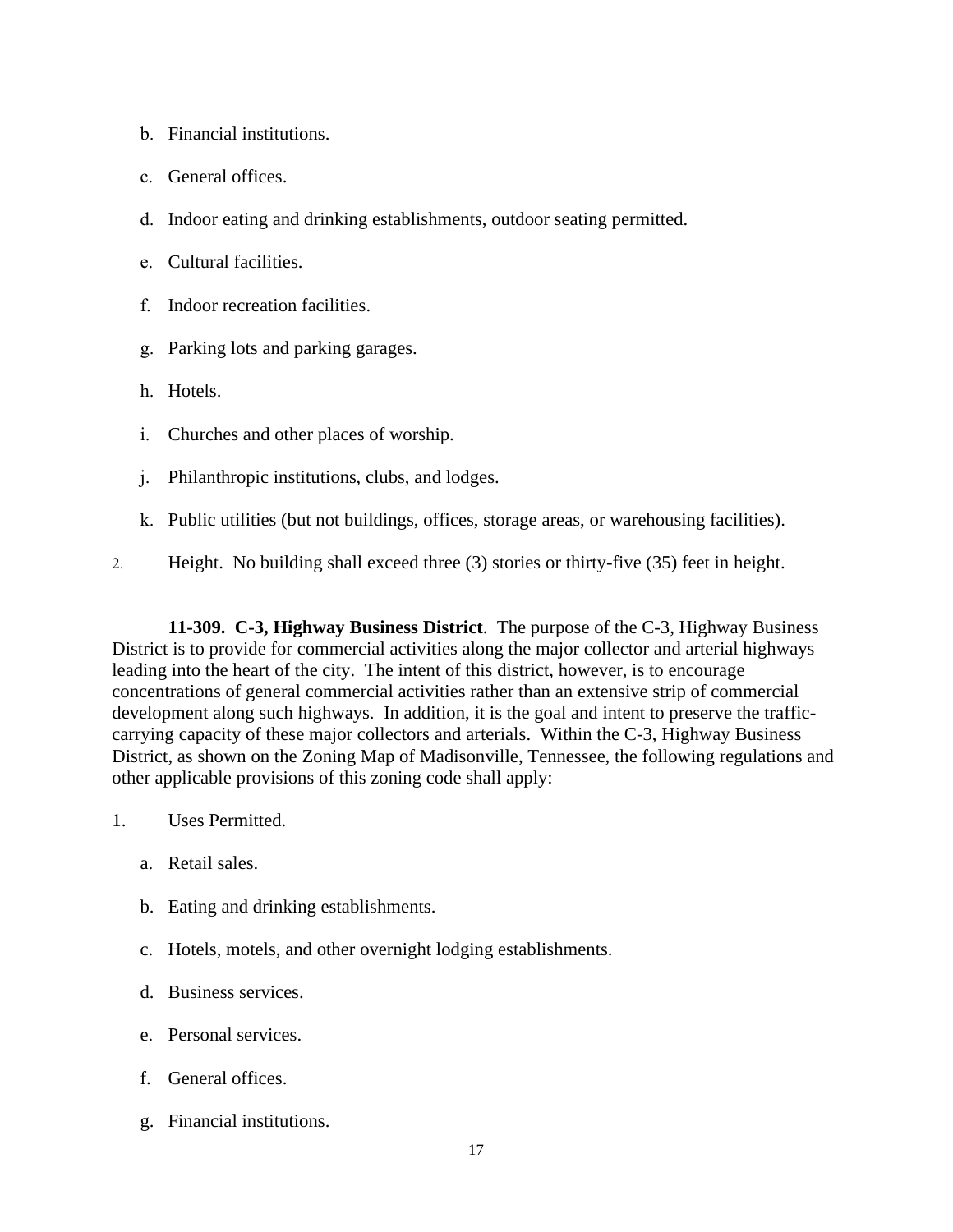- h. Medical facilities.
- i. Day care centers.
- j. Funeral homes and mortuaries.
- k. Automobile, truck, and boat repair services.
- l. Gasoline service stations, provided the conditions in Section 11-407 are met.
- m. Self Service Storage Facilities (Mini-Warehouses).
- n. Wholesale and distributing centers not involving more than five thousand (5,000) square feet for storage of wares to be wholesaled or distributed.
- o. Parking lots and parking garages.
- p. Cultural facilities.
- q. Recreation Facilities.
- r. Churches and other places of worship.
- s. Cemeteries, provided the conditions in Section 11-412 are met.
- t. Philanthropic institutions, clubs, and lodges.
- u. Group Homes, Residential Treatment Facilities, and Mental Health Related Facilities.
- v. Nursing Homes and Assisted Living Facilities.
- w. Travel trailer parks, provided the conditions in Section 11-410 are met and that such parks comply with the following requirements:
	- 1) All travel trailer sites shall meet the minimum building setback requirements;
	- 2) All parking lots and driveways shall be set back a minimum of ten (10) feet from all property lines;
	- 3) A minimum of twenty-five (25) percent of the gross land area of the site shall be reserved as functional open space for the enjoyment of visitors of the park; and
	- 4) A site plan, per Section 11-418, shall be submitted to the planning commission.
- x. Telecommunication towers, provided the conditions in Section 11-417 are met.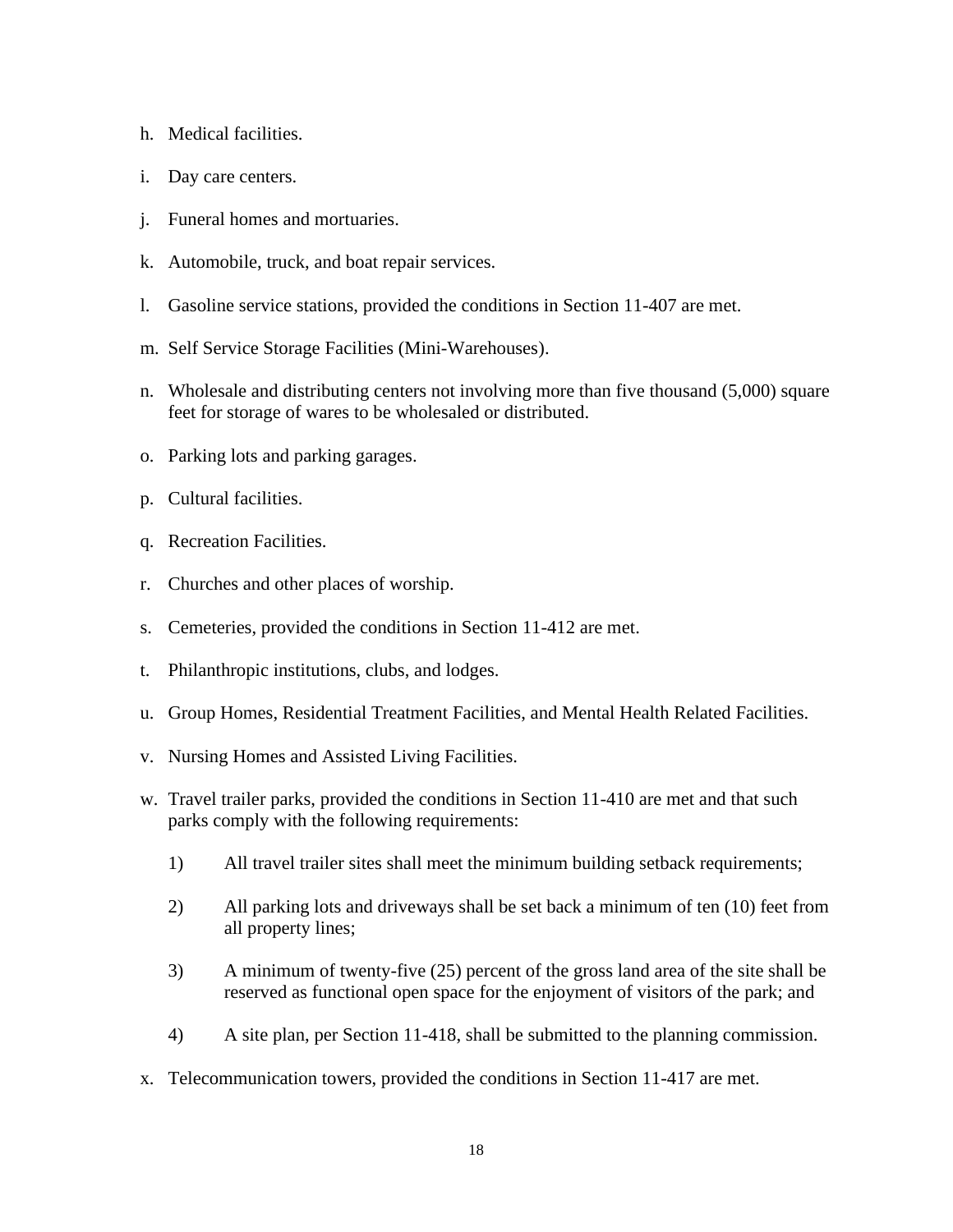- y. Public utilities and associated buildings, storage areas, warehousing areas, and warehousing facilities.
- 2. Area Regulations. Building location(s) shall comply with the following requirements:
	- a. Minimum depth of front yard: 35 feet
	- b. Minimum depth of rear yard: 20 feet
	- c. Minimum width of side yard: 10 feet
	- d. On lots adjacent to a residential district, all buildings shall be located so as to comply with the side and rear yard setback requirements of the adjacent residential district on the side or rear adjoining the residential district.
- 3. Height. No building shall exceed three (3) stories or thirty-five (35) feet in height.

**11-310. M-1, Industrial District**. The purpose of the M-1, Industrial District, is to provide areas in which the principal use of land is for manufacturing, processing, assembling, fabrication of materials, and warehousing or storage. These land uses generally require good accessibility to major rail or highway transportation routes. Such activities may have certain adverse effects upon surrounding properties and may, in some instances, not be compatible with various other zoning districts or other types of land use activities in the community. Within the M-1, Industrial District, as shown on the Zoning Map of Madisonville, Tennessee, the following regulations and other applicable provisions of this zoning code shall apply:

- 1. Permitted Uses.
	- a. Industry related offices.
	- b. Agricultural implement sales and service repair.
	- c. Equipment and machinery sales and service repair.
	- d. Automobile and truck sales and service repair.
	- e. Wholesale trade.
	- f. Gasoline service stations, provided the conditions in Section 11-407 are met.
	- g. Animal shelters.
	- h. Commercial laundry and dry-cleaning facilities.
	- i. Building materials and lumber yards.
	- j. Warehousing and storage facilities.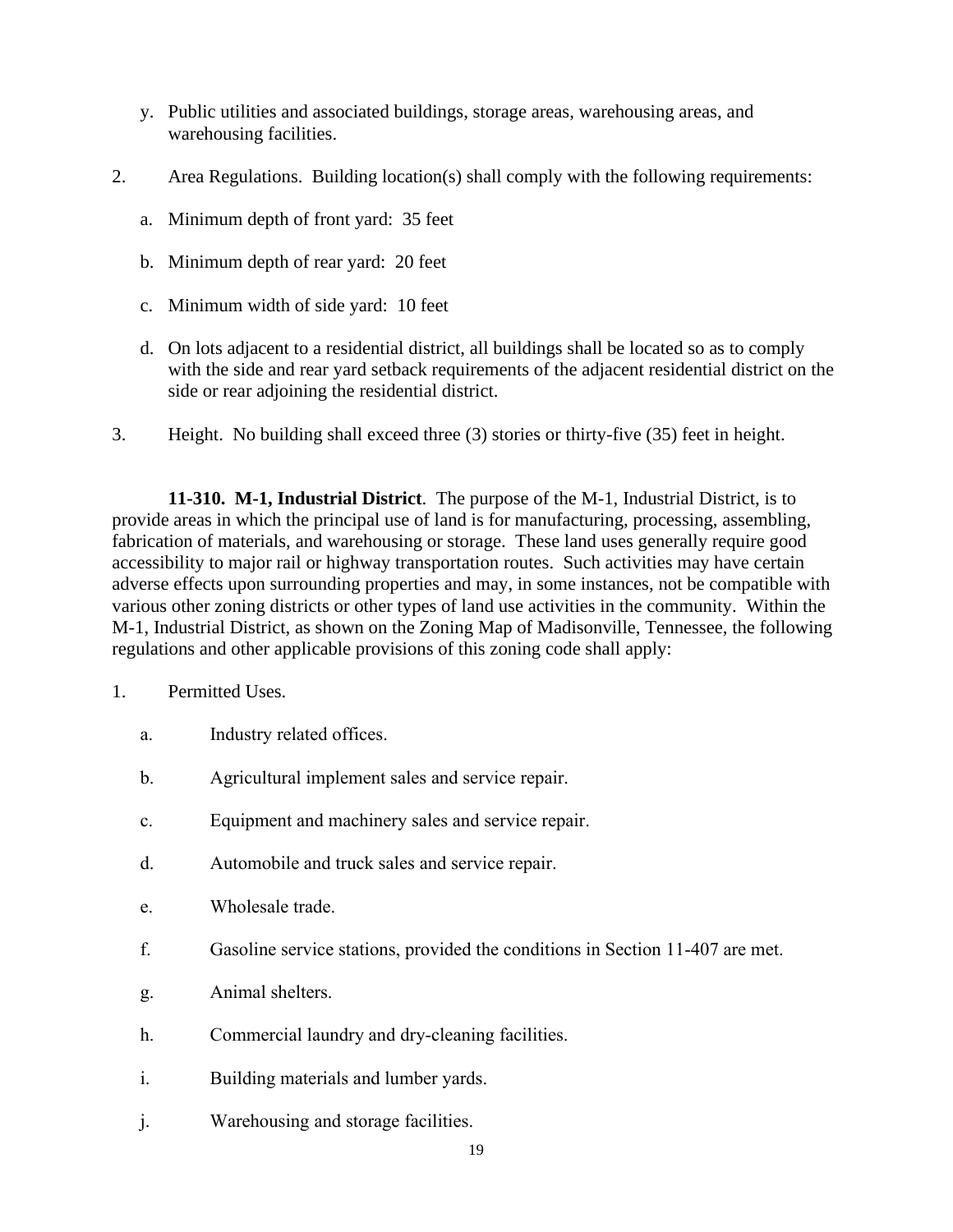- k. Distribution centers.
- l. Freight or truck yards or terminals.
- m. Tank storage of bulk oil and gasoline and the mixture or bulk storage of illuminating or heating gas, subject to the proper precautions as to location or prevention of fire and explosion hazards.
- n. Any manufacturing, processing, assembling, or fabricating plants not causing noxious fumes, odors, smoke, dust, gas, noise, vibration, and other similar negative externalities. Such uses shall also not pose a danger due to potential explosions, threat of fire, or poisonous fumes.
- o. Telecommunication towers.
- p. Convenience centers.
- q. Public utilities and associated buildings, storage areas, warehousing areas, and warehousing facilities.
- 2. Uses Permitted on Review.
	- a. Lots or yards for scrap or salvage operations
	- b. Lots or yards for processing, storage, display, or sales of any scrap, salvage, or secondhand building materials, wrecked automobiles, second-hand automobile parks, and salvage yards and junk yards.

The Board of Zoning Appeals may impose conditions and safeguards on the above uses to protect the interests of nearby land uses, public health, safety, and welfare.

- 3. Area Regulations. Building location(s) shall comply with the following requirements:
	- a. Minimum depth of front yard: 20 feet
	- b. Minimum depth of rear yard: 20 feet
	- c. Minimum depth of side yard: 20 feet
	- d. Minimum width of yard abutting railroad tracks: 0 feet
	- e. Minimum width of yard abutting residentially zoned land: 100 feet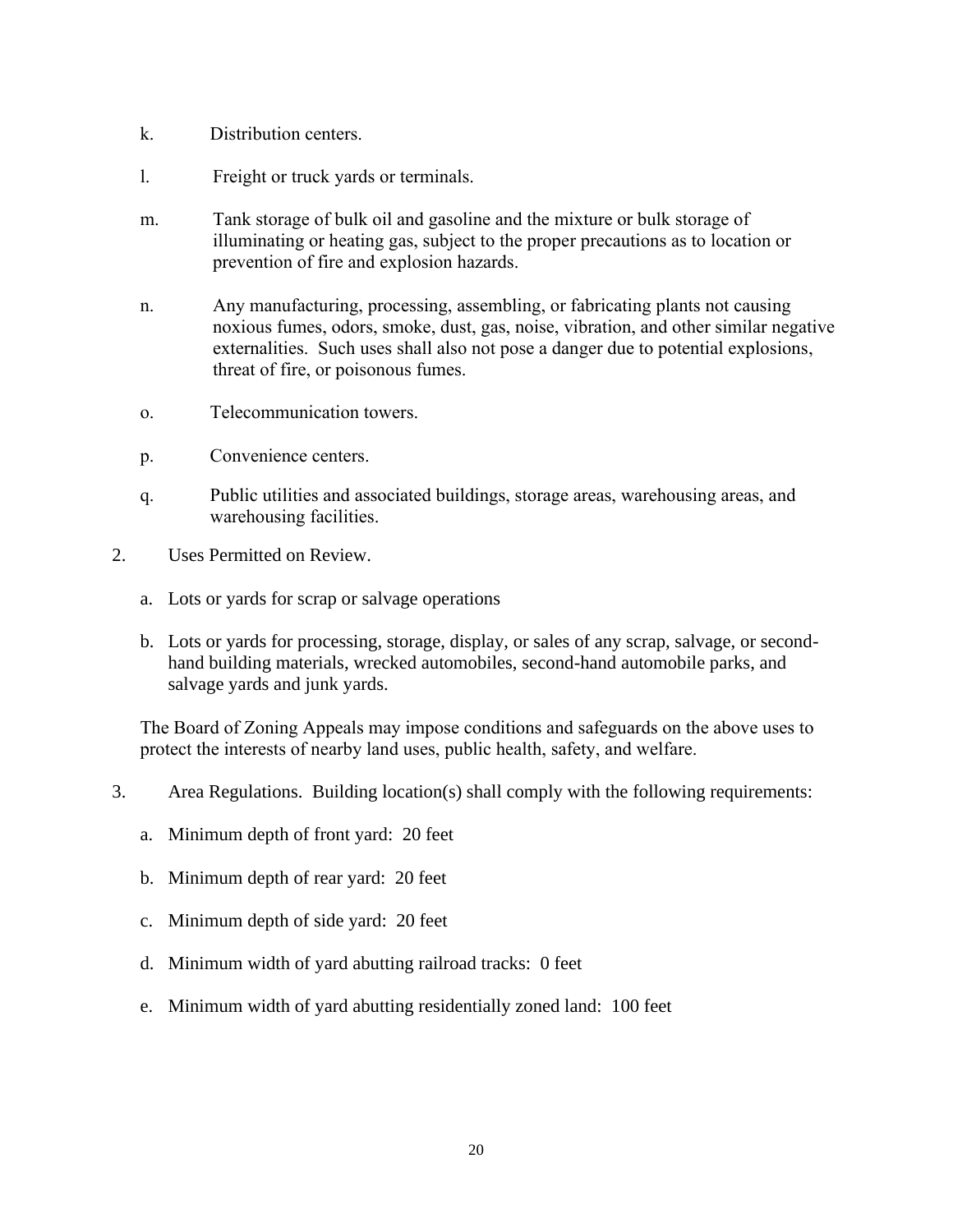# **CHAPTER 4**

## **SUPPLEMENTARY PROVISIONS APPLYING TO ALL DISTRICTS**

#### **SECTION**

- **11-401. Access Control**
- **11-402. Customary Home Occupations**
- **11-403. Off-Street Parking Regulations**
- **11-404. Off-Street Loading and Unloading Space Requirements**
- **11-405. General Lot Restrictions**
- **11-406. Visibility at Intersections**
- **11-407. Gasoline Service Station Restrictions**
- **11-408. Signs, Billboards, and Other Advertising Structures**
- **11-409. Mobile Homes and Mobile Home Parks**
- **11-410. Travel Trailers**
- **11-411. Standards for Automobile Wrecking, Junk, and Salvage Yards**
- **11-412. Standards for Cemeteries**
- **11-413. Height Regulations**
- **11-414. Swimming Pools**
- **11-415. Temporary Uses Regulations**
- **11-416. Planned Unit Development (PUD) Regulations**
- **11-417. Telecommunications Towers**
- **11-418. Site Plan Requirements**
- **11-419. Storm Water Detention Standards**

**11-401. Access Control**. In order to promote the safety of the motorist and pedestrian and to minimize traffic congestion and conflict by reducing the points of contact, the following regulations shall apply:

- 1. Points of access for vehicles onto a street shall not exceed thirty (30) feet in width, nor shall any point of access be allowed within ten (10) feet of the right-of-way line of any public intersection.
- 2. There shall be no more than two (2) points of access to any one public street for each four hundred (400) feet of lot frontage or fraction thereof, and the two (2) points shall have clear distance between them of not less than twenty-five (25) feet; provided, however, that lots less than eighty (80) feet wide shall have no more than one point of access to any one public street.
- 3. No curbs on city streets or rights-of-way shall be cut or altered without written approval of the street department. In the case of a state highway, a permit must be obtained from the Tennessee Department of Highways. No curb cut shall be established for automobile storage or parking space which would require that vehicles back directly into a public street.

**11-402. Customary Home Occupations**. The home occupation is intended to permit home based employment and entrepreneurship opportunities which do not alter or impact the residential character of the district. The home occupation is intended to be flexible, granting the resident(s) the opportunity to conduct a business or service on the property, provided such activity does not infringe upon individual rights of neighbors or property values within the area. Changing technologies and economic/social trends make identification of all conceivable occupations impractical. The primary use of the property shall be residential. The following conditions shall apply to all home occupations: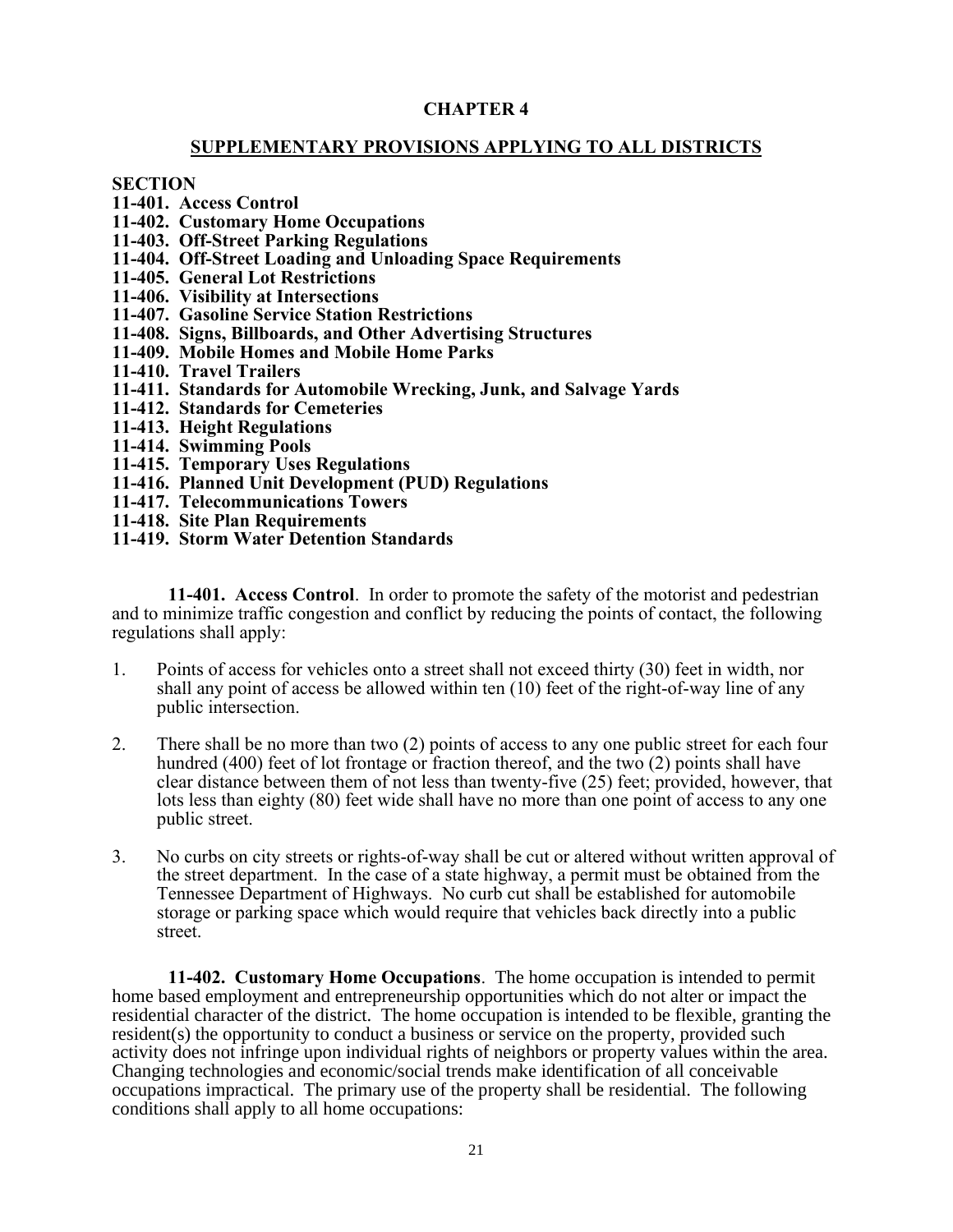- 1. No person other than household members residing on the premises shall be engaged in such home occupation.
- 2. If conducting a home occupation, a business license and a home occupation permit shall be obtained from the City of Madisonville.
- 3. Space devoted to home occupations shall not exceed twenty percent (20%) or a maximum of six hundred (600) square feet of the dwelling unit, whichever is less.
- 4. No home occupation shall be conducted in any accessory building or garage;
- 5. No alteration to any building shall indicate from the exterior that the building is being used for other than residential purposes.
- 6. No articles, materials, good, or equipment indicative of the home occupation shall be visible from any public street or adjacent properties.
- 7. Outdoor storage is prohibited.
- 8. No traffic shall be generated by the home occupation in greater volume than would normally be expected in a residential neighborhood. Off street parking shall be provided.
- 9. The use shall not increase noise, vibration, glare, fumes, odors, or electrical interference detectable to the normal senses off the premises.
- 10. No equipment or process shall be used which creates visual or audible interference in any radio or television receivers off the premises, or causes electrical fluctuations in the line voltage off the premises.
- 11. The home occupation shall not increase the type or volume of solid waste for at-curb disposal beyond that which is otherwise typical for a residence.

# **11-403. Off-Street Parking Regulations**.

1. Number of parking spaces required.

In all districts, except the C-2 Central Business District, there shall be provided at such time any building or structure is erected, enlarged, or increased in capacity, off-street parking spaces. The number of parking spaces provided shall meet the minimum requirements for the specific uses as set forth below. For uses not specifically mentioned in this section, the off-street parking requirements shall be determined by the Board of Zoning Appeals.

a. *Assisted living facilities*. One (1) parking space for each employee per shift plus one (1) parking space for each four (4) residential units.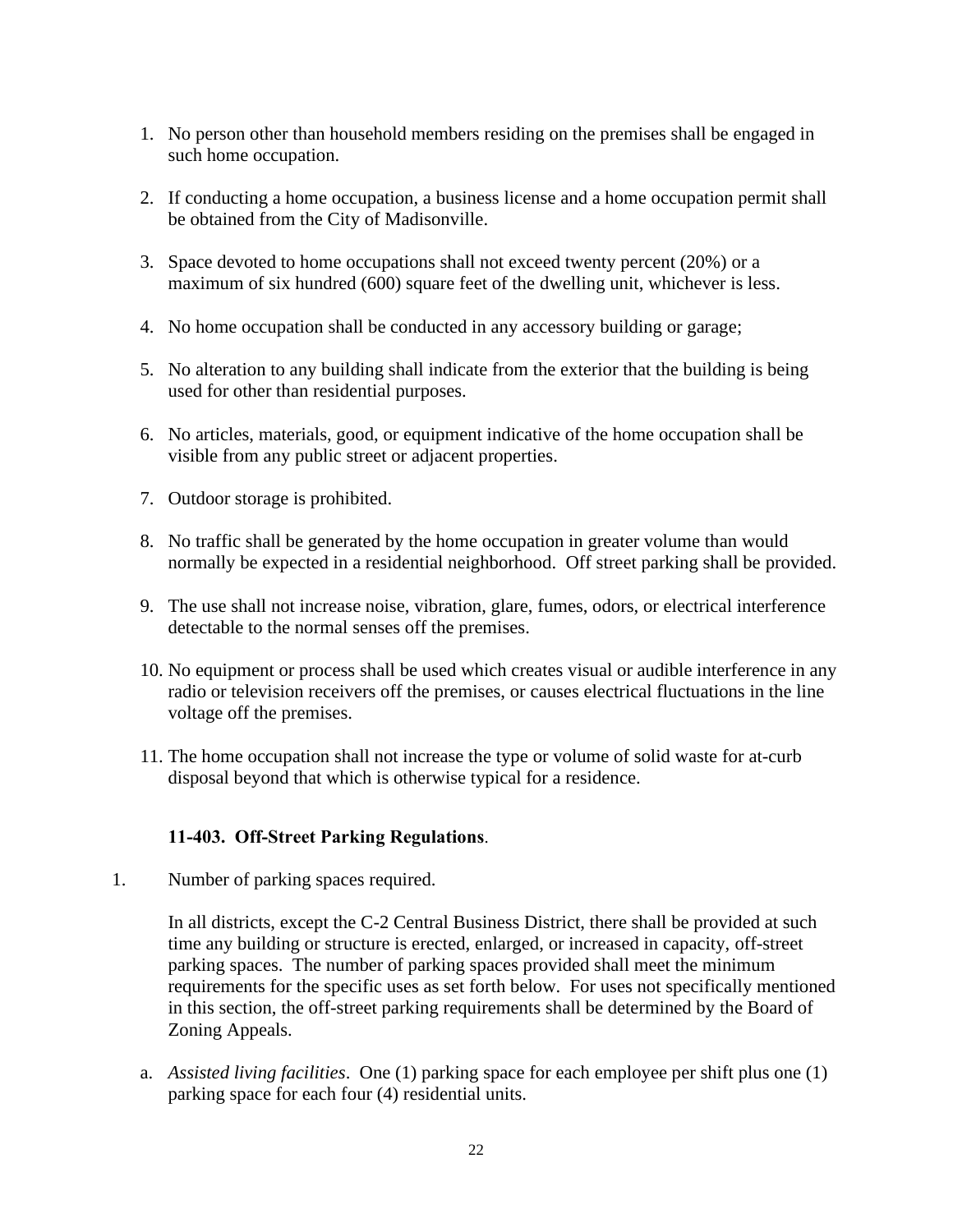- b. *Automobile/truck repair shop*. One (1) space per two-hundred and fifty (250) square feet of gross floor area.
- c. *Business Services.* One (1) space per two hundred and fifty (250) square feet of gross floor area.
- d. *Churches*. One (1) space per four (4) seats.
- e. *Commercial/general retail/shopping centers*. One (1) space per two-hundred and fifty (250) square feet of gross floor area.
- f. *Cultural Facilities*. One (1) space per two hundred and fifty (250) square feet of gross floor area.
- g. *Day Care Centers*. One (1) per employee plus one (1) per twenty-five (25) children.
- h. *Dwellings, single and two-family*. Two (2) spaces per dwelling unit.
- i. *Dwellings, multi-family*. One and one-half (1 ½) spaces per dwelling unit.
- j. *Funeral home/mortuaries*. One (1) space per four (4) seats.
- k. *Gasoline/Mini-Mart Station*. One (1) space at each gas pump plus one (1) space per twohundred and fifty (250) square feet of gross floor area.
- l. *General Offices*. One (1) space per two hundred and fifty (250) square feet of gross floor area.
- m. *Group Homes/Residential Treatment Facilities/Mental Health Related Facilities*. One (1) parking space for each employee per shift plus one (1) parking space per three (3) beds.
- n. *Hotels/Motels/Bed and Breakfast Homestays and Establishments/Other Overnight Lodging Establishments*. One (1) space per one (1) room or suite.
- o. *Handicapped/accessible parking spaces*. The number of handicapped/accessible parking spaces shall be provided as per ANSI A117.1, Standard for Accessible and Usable Buildings and Facilities [American National Standards Institute].
- p. *Home occupations*. Each home occupation shall be reviewed by the Board of Zoning Appeals to determine the minimum number of parking spaces needed for the particular use.
- q. *Manufacturing or other industrial use*. One (1) space for each three (3) persons employed or intended to be employed on a single shift, with a minimum of five (5) spaces.
- r. *Medical facilities*. One (1) space per three (3) patient beds.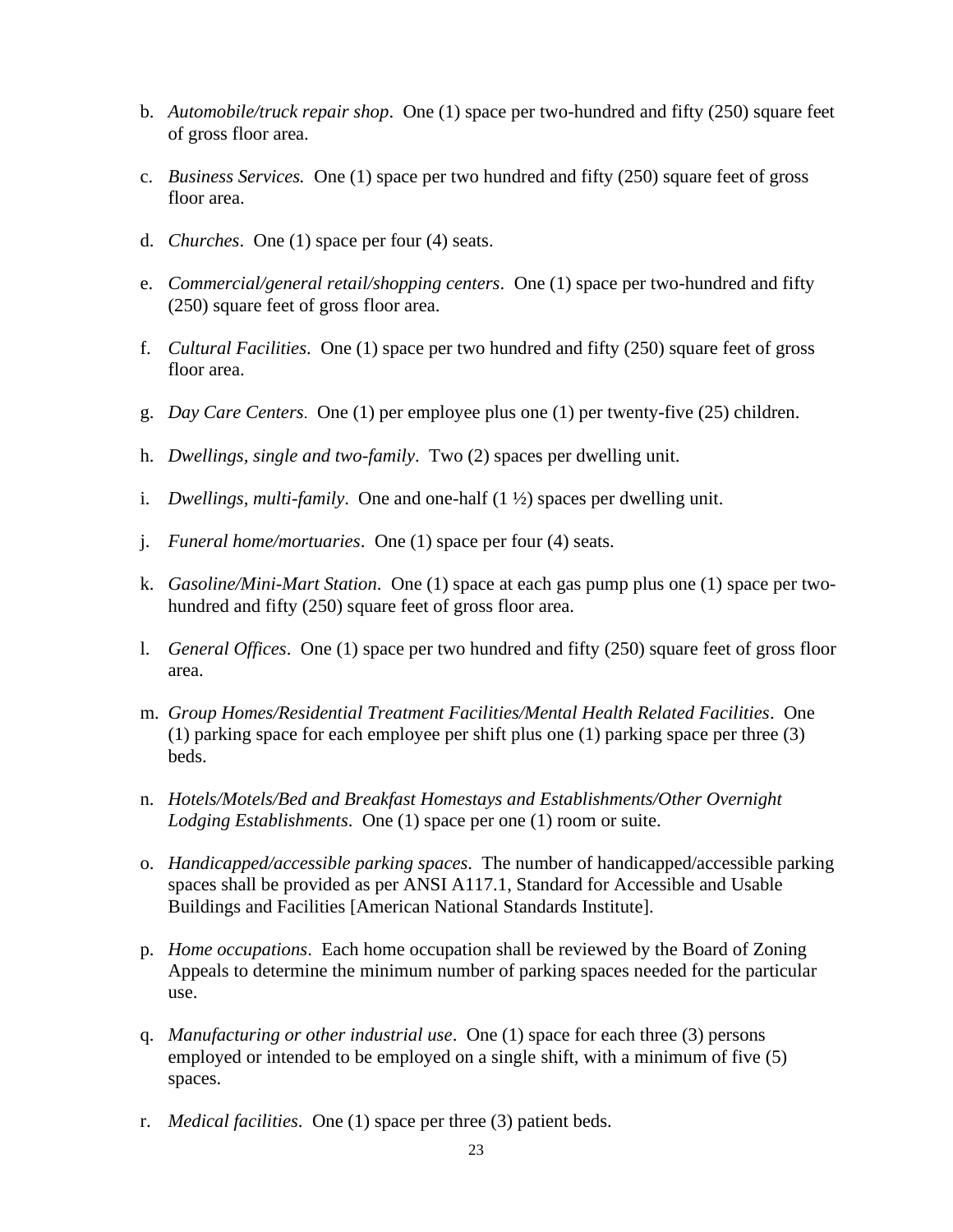- s. *Nursing homes*. One (1) parking space for each employee per shift plus one (1) parking space per five (5) beds.
- t. *Personal Services*. One (1) space per two hundred and fifty (250) square feet of gross floor area.
- u. *Private clubs or lodges*. One (1) space per three (3) members based on design capacity of facility.
- v. *Restaurants*. One (1) space per one hundred (100) square feet of gross floor area.
- w. *Short-Term Rental Units*. Four (4) spaces per dwelling unit.
- 2. Minimum parking lot site design

To provide for orderly, safe, and systematic circulation within parking areas, off-street parking areas shall meet the following general requirements:

- a. Except for parcels of land devoted to one (1) and two (2) family uses, all areas devoted to off-street parking shall be so designed and be of such size that no vehicle is required to back into a public street to obtain egress.
- b. All parking lots shall be designed so as to eliminate surface water ponding and shall be drained without contributing to drainage problems on adjoining property.
- c. Parking Spaces

Each parking space shall be a minimum of ten (10) feet in width and nineteen (19) feet in length.

Each handicapped/accessible parking space shall be a minimum of eight (8) feet in width and nineteen (19) feet in length. Such spaces shall have an adjacent access aisle, which shall be a minimum of five (5) feet in width and extend the full length of the parking spaces they serve. For every six (6) handicapped/accessible parking spaces, at least one (1) shall be a van-accessible parking space. Such van-accessible parking space shall have an adjacent access aisle of eight (8) feet in width.

Handicapped/accessible parking spaces shall be located on the shortest accessible route of travel from adjacent parking to an accessible building entrance(s).

d. Minimum width of aisle and back-up areas

Minimum width of parking lot aisles shall be as follows:

- 1. 90 degree parking 25 feet
- 2. 60 degree parking 18 feet (25 feet for two-way aisle)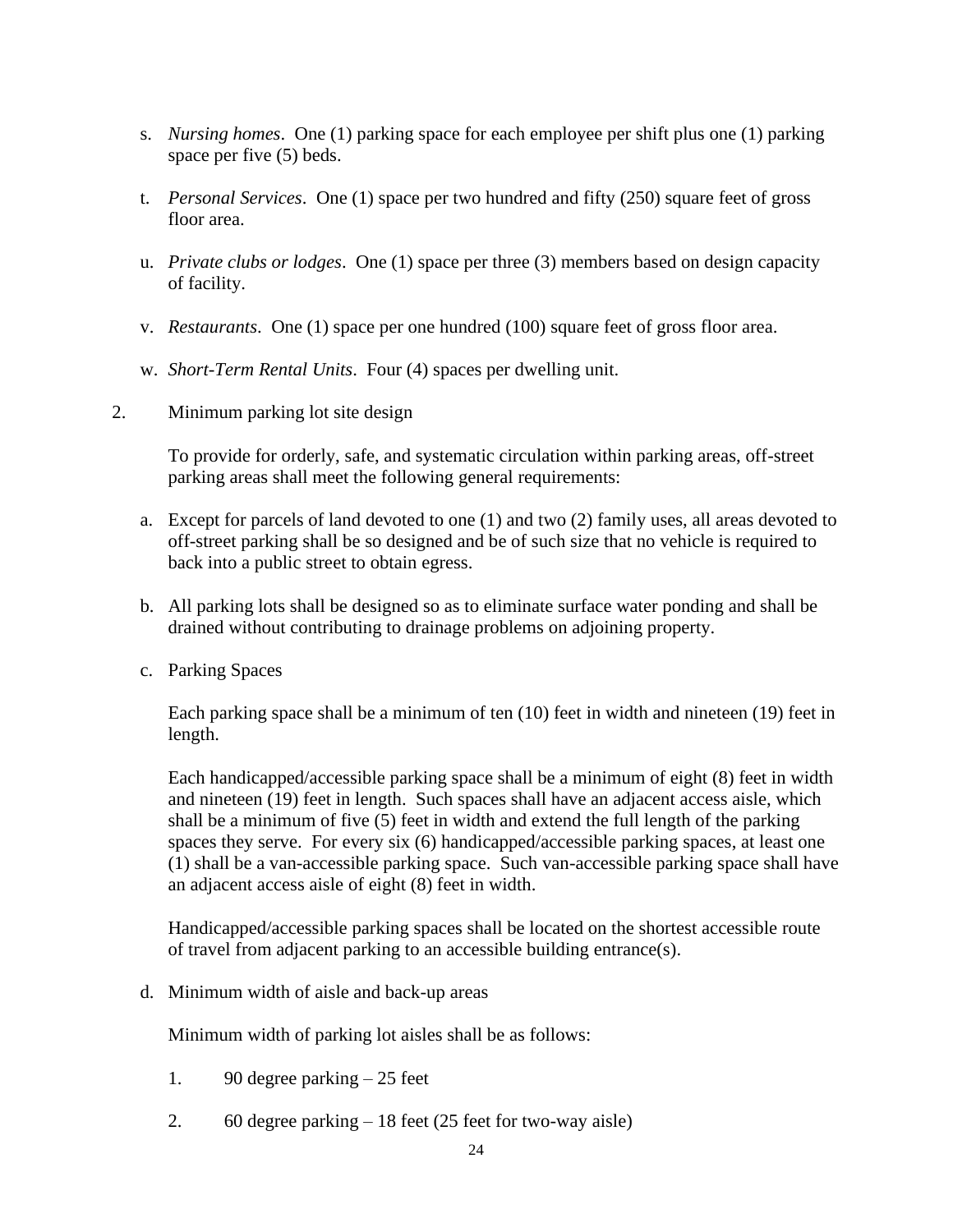- 3. 45 degree parking 13 feet (25 feet for two-way aisle)
- 4. 30 degree parking 12 feet (25 feet for two-way aisle)

Back-up or turn-around areas located at the end of dead-end parking aisles shall be a minimum of ten (10) feet in length.

- e. The storage lane for a drive-thru window shall be of adequate length to accommodate the storage of a minimum of eight (8) cars from the ordering station.
- f. Parking lots shall be set back a minimum of five (5) feet from all front, side, and rear property lines. Such areas shall be retained as permanent green space.
- g. A landscaped island a minimum of five (5) feet in width shall be provided at the ends of each parking row. Such islands shall extend the full length of the parking space(s).
- 3. Combination of required parking spaces.

The required parking space for any number of separate uses may be combined in one (1) lot, but the required space assigned to one (1) use may not be assigned to another use, except that the parking spaces required for churches, theaters, or assembly halls whose peak attendance will be at night or on Sundays may be assigned to a use which will be closed at night or on Sundays.

4. Remote parking spaces.

If the off-street parking space cannot be reasonably provided on the same lot on which the principal use is located, such space may be provided on any land within four hundred (400) feet of the main entrance to such principal use, provided such land is in the same ownership as the principal use.

5. Certification of minimum parking requirements.

Each application for a building permit for single and two-family dwelling shall include information as to the location and dimensions of off-street parking. This information shall be in sufficient detail to enable the building inspector to determine whether or not the requirements of this section are met.

**11-404. Off-Street Loading and Unloading Space Requirements**. To ensure adequate service access for the loading and unloading of delivery vehicles, every building or structure constructed and used for industry or commercial shall provide space for the loading and unloading of such vehicles off the street or public alley. Such space shall be shown on the site plan.

# **11-405. General Lot Restrictions**

1. In any non-residential zoning district, more than one (1) structure housing a permitted or permissible use may be erected on a single lot, provided that yard and other requirements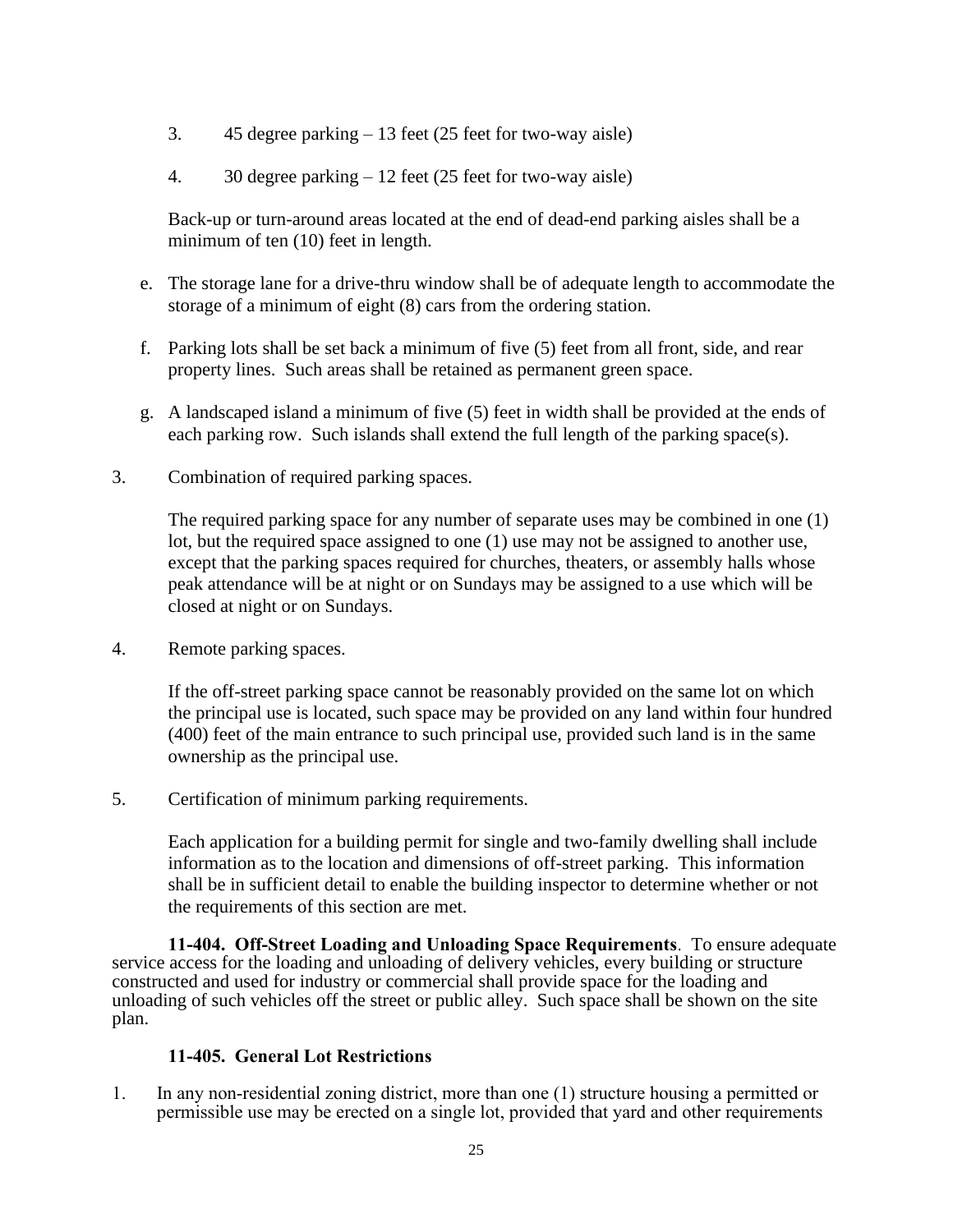of this ordinance shall be met for each structure as though it were on an individual lot. In general, within the R-1 and R-2 residential districts only one principal building shall be allowed per lot. However, the latter requirements shall not apply to group housing projects (Section 11-416), nor to the placement of a mobile or manufactured home as a temporary, additional dwelling for the care of an ill relative.

- a. In the case of a request to place a mobile or manufactured home on a lot for the temporary use of the caretaker of an ill relative, and where such a lot has one or more existing dwelling(s), the following conditions must be met:
	- 1. The procedure described in Section 11-703, Procedure for Authorizing Use Permitted on Review shall be followed.
	- 2. There must be a relationship of blood or marriage between the caretaker and the ill person to whom care is given.
	- 3. Medical confirmation must be provided to the Board of Zoning Appeals noting the nature of the illness requiring the residence of a caretaker on the site.
	- 4. Approval by the Board of Zoning Appeals shall be limited to a period of one year, although the board may approve the continuation of the caretaker dwelling at one-year intervals, subject to the provisions of Section 11-703.
- 2. No building shall be erected on a lot which does not abut at least one (1) street for a distance of twenty-five (25) feet. Such building shall conform to the lot and yard requirements of the district in which it is located.

**11-406. Visibility at Intersections**. On a corner lot not in the Central Business District, nothing shall be erected, placed planted, or allowed to grow in such a manner as materially to impede vision between a height of three and one-half  $(3-1/2)$  and ten (10) feet above the centerline grades of the intersecting streets in the area bounded by the street lines seventy-five (75) feet from the point of the intersection.

**11-407. Gasoline Service Station Restrictions**. The following regulations shall apply to gasoline service stations:

- 1. There shall be a building setback from all street right-of-way lines of a distance of not less than forty (40) feet, except for canopies designed to cover the gasoline pump islands.
- 2. Gasoline pumps or islands shall not be located closer than fifteen (15) feet to any street right-of-way.
- 3. Sign requirements as established in Section 11-408 shall be met.

**11-408. Signs and Billboards**. The purpose of these sign regulations is to balance the need of communication with the need to minimize traffic hazards, reduce clutter, and improve community appearance. The regulations for signs and billboards are enumerated below:

1. General Provisions. All signs and billboards erected, replaced, reconstructed, expanded, or relocated on any property within the city shall conform with the provisions of this section.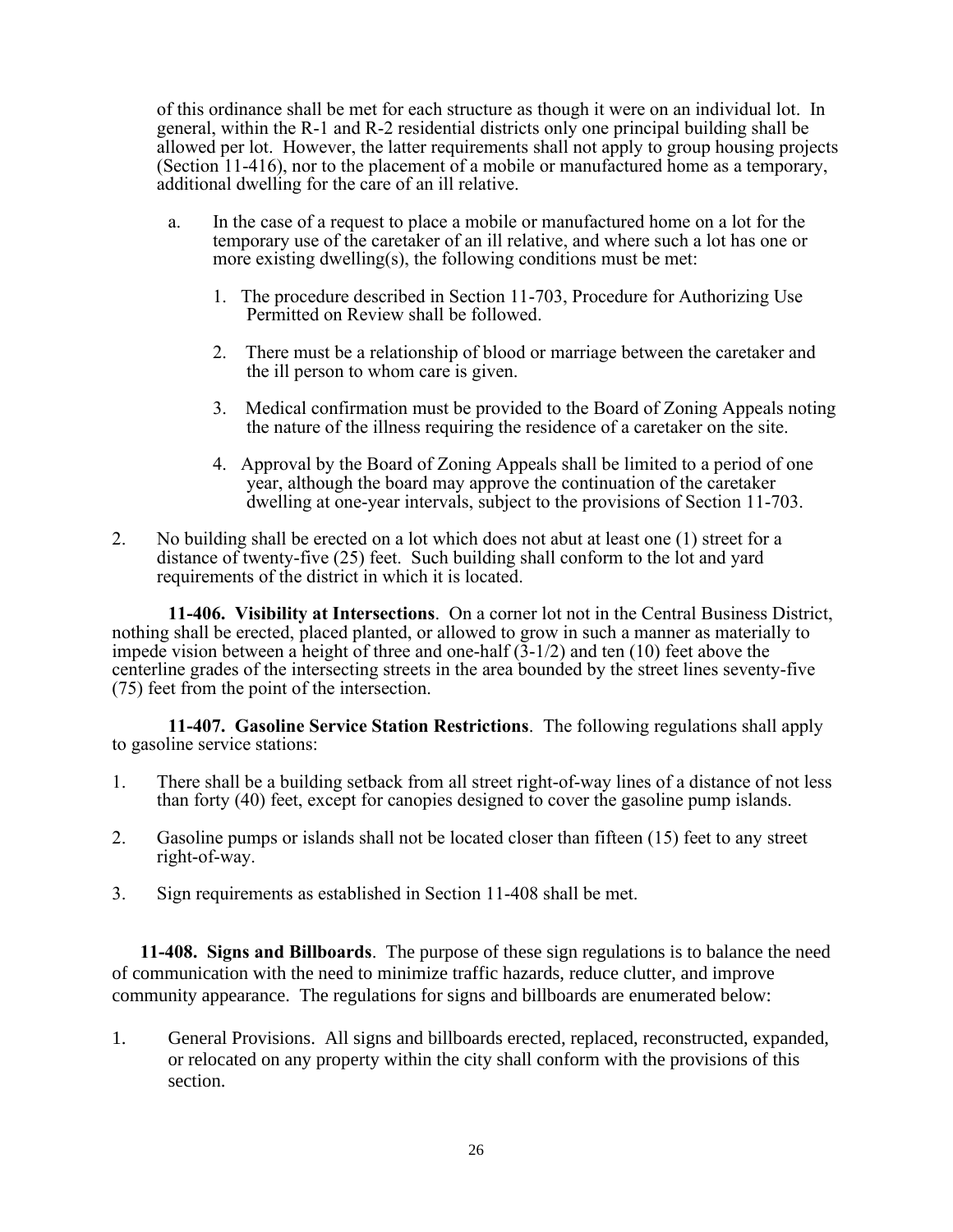- a. All signs erected, constructed, or placed in any district shall conform to the adopted building codes and if serviced by electrical power, shall conform to the National Electrical Code. Electrical materials and devices used on such signs shall bear the U.L. Label.
- b. No sign shall be erected or maintained where by reason of its position, wording, illumination, size, shape, or color may obstruct, impair, obscure, interfere with the view of, or be confused with any authorized traffic control sign, signal, or device.
- c. With the exception of One-Time Event Signs, all signs shall obtain a sign permit from the City of Madisonville.
- d. The area for all wall signs shall be measured by drawing an imaginary single, regular geometric shape of a rectangle, circle, or equilateral triangle around the sign. The text and other graphics do not have to be physically, visually, or topically connected.
- e. The area for all pole and ground signs shall be the entire face of the sign, including the advertising surface and any framing, trim, or molding but not including the supporting structures.
- f. When an entity is no longer in operation, the associated sign(s) shall be removed.
- 2. Residential Districts. In addition to meeting the General Provisions of this section, all signs within the R-1 Low Density Residential District and the R-2 High Density Residential District shall conform with the following provisions.
	- a. Any activity lawfully conducted on the premises shall be permitted one (1) nonilluminated sign up to two (2) square feet in area.
	- b. Uses Permitted on Review shall be permitted one (1) non-illuminated or internally illuminated ground or pole sign up to thirty-two (32) square feet in area. Such sign shall not exceed ten (10) feet in height and shall be set back a minimum of ten (10) feet from all property lines.
	- c. Uses Permitted on Review shall be permitted one (1) non-illuminated or internally illuminated wall sign. Such wall sign may have up to one-half  $(1/2)$  square feet of sign area per each linear foot of building wall on which the sign is mounted.
	- d. Residential neighborhoods shall be permitted one (1) non-illuminated ground or pole sign per neighborhood entrance. Such sign may be up to fifty (50) square feet in area, shall not exceed ten (10) feet in height, and shall be set back a minimum of ten (10) feet from all property lines.
- 3. Local Business District. In addition to meeting the General Provisions of this section, all signs within the C-1 Local Business District shall conform with the following provisions.
	- a. Freestanding entities shall be permitted one (1) non-illuminated or internally illuminated ground or pole sign. Such sign may be up to fifty (50) square feet in area, shall not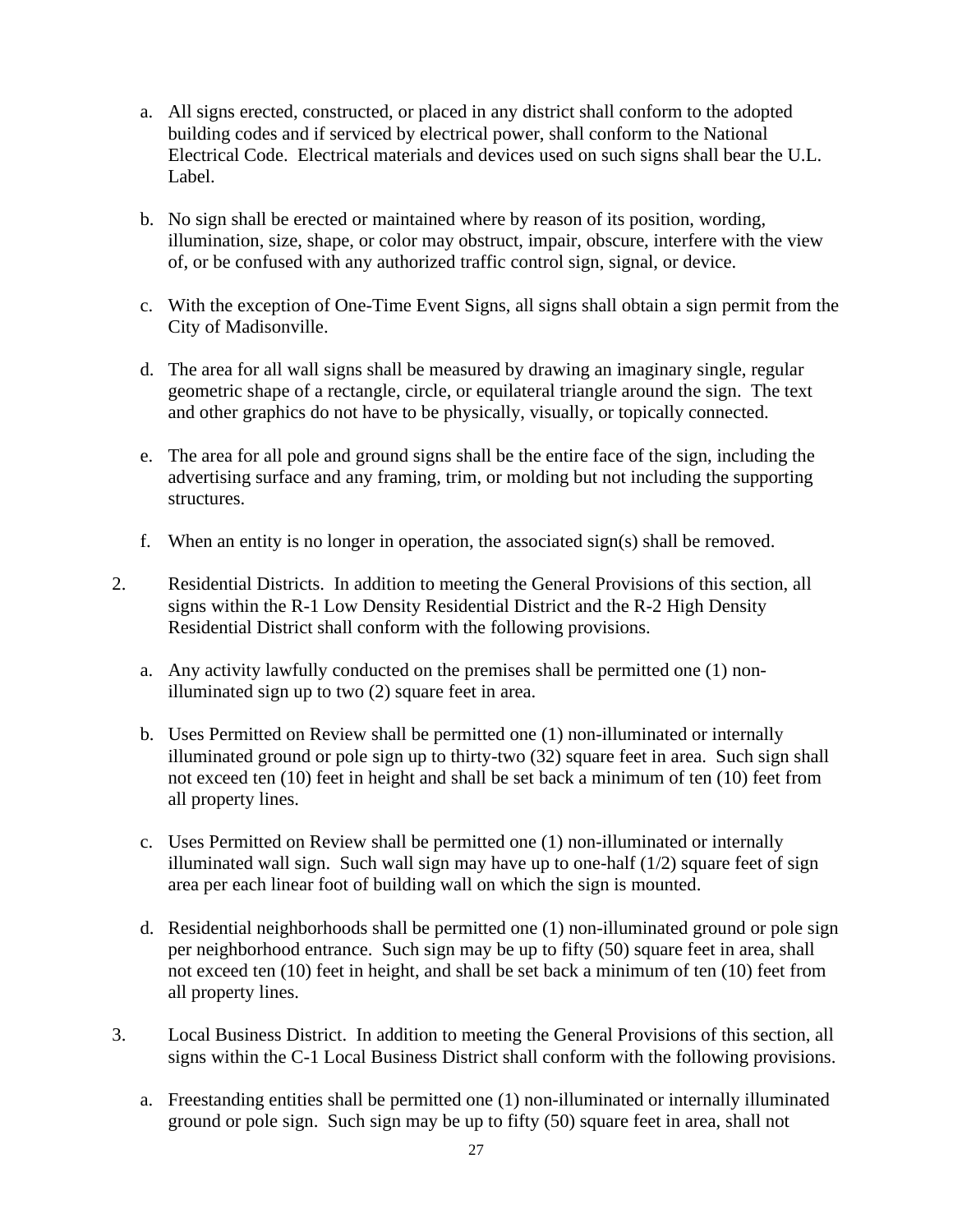exceed fifteen (15) feet in height, and shall be set back a minimum of ten (10) feet from all property lines.

- b. Multiple use buildings shall be permitted one (1) non-illuminated or internally illuminated ground or pole sign. Such sign may be up to fifty (50) square feet in area, shall not exceed fifteen (15) feet in height, and shall be set back a minimum of ten (10) feet from all property lines.
- c. Freestanding entities shall be permitted one (1) non-illuminated or internally illuminated wall sign per road frontage. Such sign(s) may have up to one  $(1)$  square feet of sign area per each linear foot of building wall upon which the sign is mounted.
- d. Tenants within a multiple use building shall be permitted one (1) non-illuminated or internally illuminated wall sign per road frontage. Such sign(s) may have up to one (1) square feet of sign area per each linear foot of building wall of tenant space upon which the sign is mounted.
- 4. Central Business District. In addition to meeting the General Provisions of this section, all signs within the C-2 Central Business District shall conform with the following provisions.
	- a. Freestanding entities shall be permitted one (1) non-illuminated or internally illuminated wall sign. Such sign may have up to one (1) square feet of sign area per each linear foot of building wall upon which the sign is mounted.
	- b. Tenants within a multiple use building or within an attached building shall be permitted one (1) non-illuminated or internally illuminated wall sign. Such sign may have up to one (1) square feet of sign area per each linear foot of building wall of tenant space upon which the sign is mounted.
- 5. Highway Business District. In addition to meeting the General Provisions of this section, all signs within the C-3 Highway Business District shall conform with the following provisions.
	- a. Freestanding entities shall be permitted one (1) non-illuminated or internally illuminated ground or pole sign. Such sign may be up to two hundred (200) square feet in area, shall not exceed thirty-five (35) feet in height, and shall be set back a minimum of ten (10) feet from all property lines.
	- b. Multiple use buildings shall be permitted one (1) non-illuminated or internally illuminated ground or pole sign. Such sign may be up to two hundred (200) square feet in area, shall not exceed thirty-five (35) feet in height, and shall be set back a minimum of ten (10) feet from all property lines.
	- c. Freestanding entities shall be permitted any number of non-illuminated or internally illuminated wall signs per road frontage. The total square footage allowed for all the signs combined shall be based on the length of the wall on which the signs are mounted.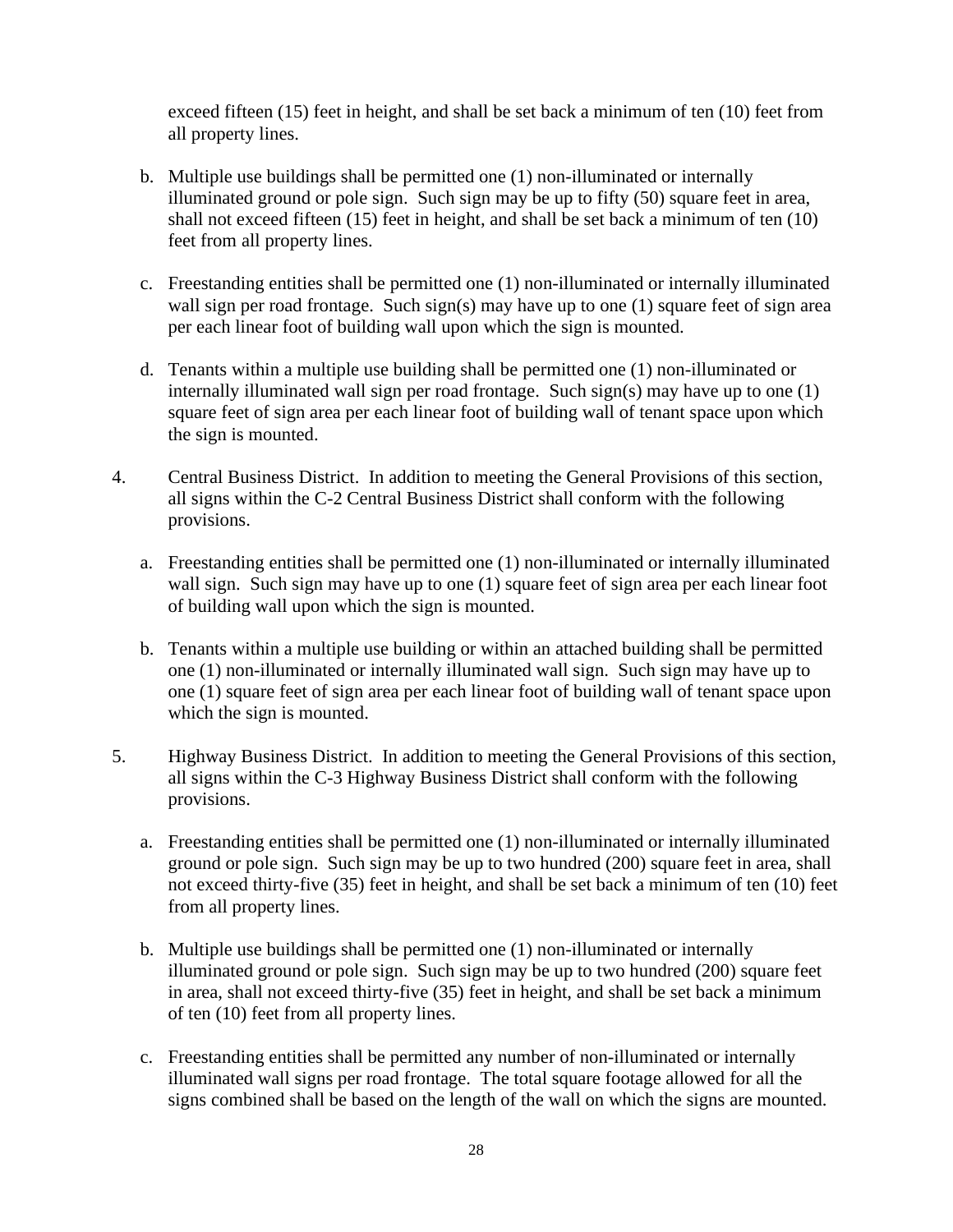The total area of such signs shall be one and one-half  $(1 \frac{1}{2})$  square feet of sign area per each linear foot of building wall upon which the sign(s) is/are mounted.

- d. Tenants within a multiple use building shall be permitted any number of non-illuminated or internally illuminated wall signs per road frontage. The total square footage allowed for all the signs combined shall be based on the length of the building wall of the tenant space. The total area of such signs shall be one and one-half  $(1 \frac{1}{2})$  square feet of sign area per each linear foot of building wall of tenant space upon which the sign(s) is/are mounted.
- 6. Industrial District. In addition to meeting the General Provisions of this section, all signs within the M-1 Industrial District shall conform with the following provisions.
	- a. Freestanding entities shall be permitted one (1) non-illuminated or internally illuminated ground or pole sign. Such sign may be up to one hundred (100) square feet in area, shall not exceed thirty-five (35) feet in height, and shall be set back a minimum of ten (10) feet from all property lines.
	- b. Multiple use buildings shall be permitted one (1) non-illuminated or internally illuminated ground or pole sign. Such sign may be up to one hundred (100) square feet in area, shall not exceed thirty-five (35) feet in height, and shall be set back a minimum of ten (10) feet from all property lines.
	- c. Freestanding entities shall be permitted one (1) non-illuminated or internally illuminated wall sign. Such sign may have up to one (1) square feet of sign area per each linear foot of building wall upon which the sign is mounted.
	- d. Tenants within a multiple use building shall be permitted one (1) non-illuminated or internally illuminated wall sign. Such sign may have up to one (1) square feet of sign area per each linear foot of building wall of tenant space upon which the sign is mounted.
	- e. Industrial parks shall be permitted one (1) non-illuminated ground or pole sign per park entrance. Such sign may be up to two hundred (200) square feet in area, shall not exceed ten (10) feet in height, and shall be set back a minimum of ten (10) feet from all property lines.
- 7. One-Time Event Signs. In addition to meeting the General Provisions of this section, all one-time event signs shall conform with the following provisions.
	- a. One-time event signs are permitted in all zoning districts, on developed land, and on vacant land.
	- b. Such signs shall be a maximum of thirty-two (32) square feet, shall not exceed six (6) feet in height, shall be non-illuminated, and shall be affixed to the ground or a building.
	- c. Freestanding one-time event signs shall be set back from all property lines a minimum of ten (10) feet.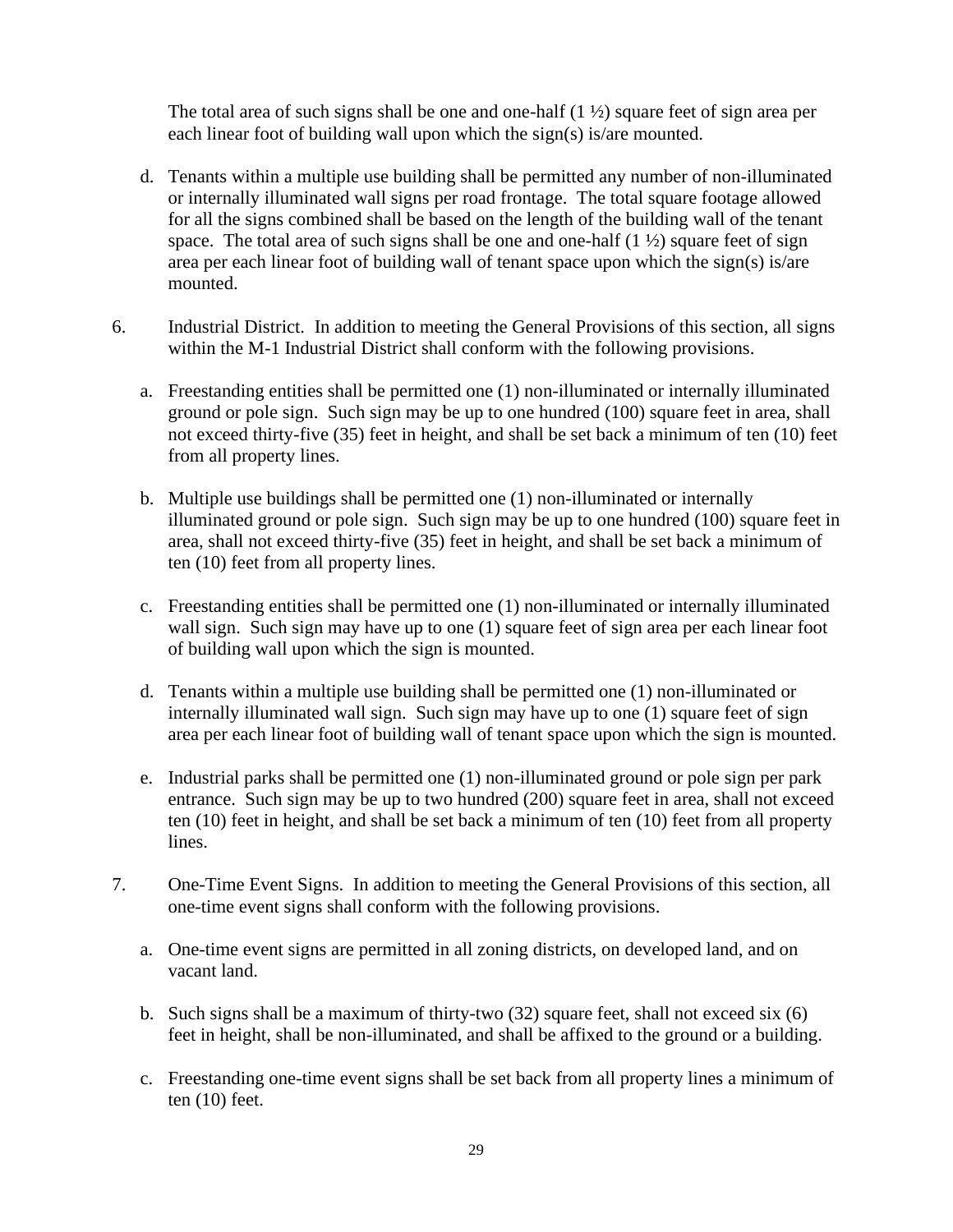- d. One-time event signs shall be removed promptly after the completion of the event.
- 8. Billboards. In addition to meeting the General Provisions of this section, all billboards shall conform with the following provisions.
	- a. Billboards are permitted within the C-3 Highway Business District.
	- b. Billboards shall not exceed one thousand five hundred (1,500) square feet in area, exceed thirty-five (35) feet in height, or exceed fifty (50) feet in length. The bottom of the billboard shall be a minimum of five (5) feet above the ground level.
	- c. Billboards shall meet the minimum building setbacks for the district in which they are located. In addition, billboards shall be set back a minimum of one hundred (100) feet from any residential district.
	- d. Internal illumination and changing sign faces are permitted provided the billboard has auto dimming which reduces the brightness after sunset.
	- e. No other billboard may be erected within a seven hundred and fifty (750) foot radius (determined by a straight line and not street distance) from the other billboard.

**11-409. Mobile Homes and Mobile Home Parks**. The following regulations shall apply to mobile homes and mobile home parks.

- 1. Single-wide mobile homes are not allowed on individual lots. Existing single-wide mobile homes on individual lots upon passing of this ordinance will be classified as nonconforming use structures as outlined in Chapter 5, Section 11-502 of the "Zoning Code-Madisonville, Tennessee." Single-wide mobile homes are henceforth allowed only in approved mobile home parks as outlined in Section 11-409, subsection 2 of the "Zoning Code-Madisonville, Tennessee."
- 2. Site and Lot Size Requirements for Mobile Home Parks.
	- a. No parcel of land containing less than ten (10) acres, nor less than ten (10) mobile home spaces, available at the time of first occupancy, shall be utilized for a mobile home park.
	- b. There shall not be less than nine thousand (9,000) square feet of lot area for each single-wide mobile home located in the park. No less than twelve thousand (12,000) square feet of park area shall be required for any other manufactured home (double-wide) located in the park.
- 3. Dimensional requirements.
	- a. Each mobile home space shall have a width of not less than twenty (20) feet plus the width of the mobile home unit, or a total width not less than forty (40) feet; whichever is greater.
	- b. Minimum space depth with side or street parking must be greater than or equal to the length of the mobile home plus twenty (20) feet, but not less than one hundred and twenty-five (125) feet.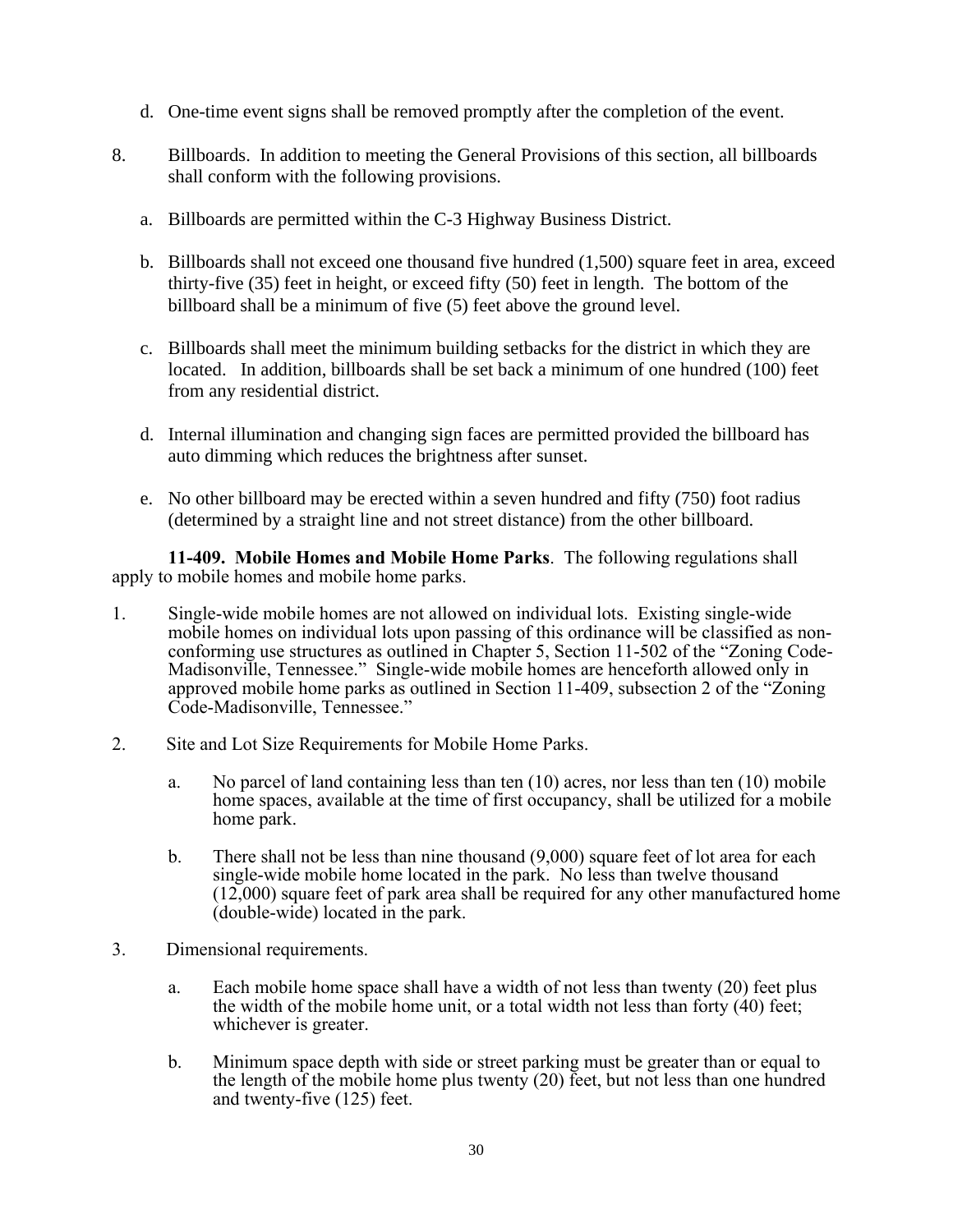- c. There shall be at least twenty (20) feet clearance between mobile homes which are parked on an end-to-end basis; and no mobile home shall be parked closer than twenty (20) feet to any building, property line, or street edge.
- 4. Permit for Mobile Home Parks. No place or site within the city shall be established or maintained by any person, groups of persons, or corporation as a mobile home park unless he holds a valid permit issued by the building inspector in the name of such person or persons for the specific mobile home park. A building permit shall not be issued in a mobile home park being developed until the required infrastructure improvements are complete. The city building inspector is authorized to issue, suspend, or review permits in accordance with the provisions of this ordinance.
- 5. Existing Mobile Home Parks. Mobile home parks in existence as of the effective date of this ordinance shall be required to obtain a mobile home permit. Pre-existing mobile home parks which cannot comply with the requirements regarding mobile home parks shall be considered as a non-conforming use; provided, however, if at any time the ownership of said park shall change, said new owner shall be given a period not to exceed thirty (30) days in which to comply with current mobile home park regulations, in all respects. Death of a husband or wife, or the divorce of husband and wife, shall not constitute a change of ownership unless a third party becomes the owner.
- 6. Inspections by the City Building Inspector. The city building inspector is hereby authorized and directed to make inspections to determine the conditions of mobile home parks, in order that he may perform his duty of safeguarding the health and general welfare of the public. The city building inspector shall have the power to enter at reasonable times upon any public or private property for the purpose of inspecting and investigating conditions relating to the enforcement of this ordinance.
- 7. Location and Planning. The mobile home park shall be located on a well-drained site and shall be so located that its drainage will not endanger any water supply.
- 8. Water Supply. Where a public water supply is available it shall be used exclusively. Water shall be furnished at the minimum capacity of two hundred fifty (250) gallons per day per mobile home space. An individual water service connection shall be provided for each mobile home space.
- 9. Sewage Disposal. An adequate sewage disposal system must be provided and must be approved in writing by the county health officer. Each mobile home space shall be equipped with at least a four (4) inch sewer connection, trapped below the front line and reaching the front line and reaching at least four (4) inches above the surface of the ground. All sewer lines shall be laid in trenches separated at least ten (10) feet horizontally from any drinking water supply line, except where sewer and water lines are closer together the water line pipe shall be laid and placed within another pipe as required by other ordinances and/or regulations of the City of Madisonville or the Madisonville Utilities Board.

Every effort shall be made to dispose of the sewage through a public sewerage system. In lieu of this, individual septic tanks and subsurface soil absorption systems may be used provided the soil characteristics are suitable and an adequate disposal area is available. The minimum size of any septic tank to be installed under any condition shall not be less than five hundred (500) gallons working capacity.

The amount of effective soil absorption area or total bottom area of overflow trenches will depend on local soil conditions and shall be determined only on the basis of the percolation rate of the soil. The percolation rate shall be determined as outlined by the Tennessee Department of Public Health. No mobile home shall be placed over a soil absorption field.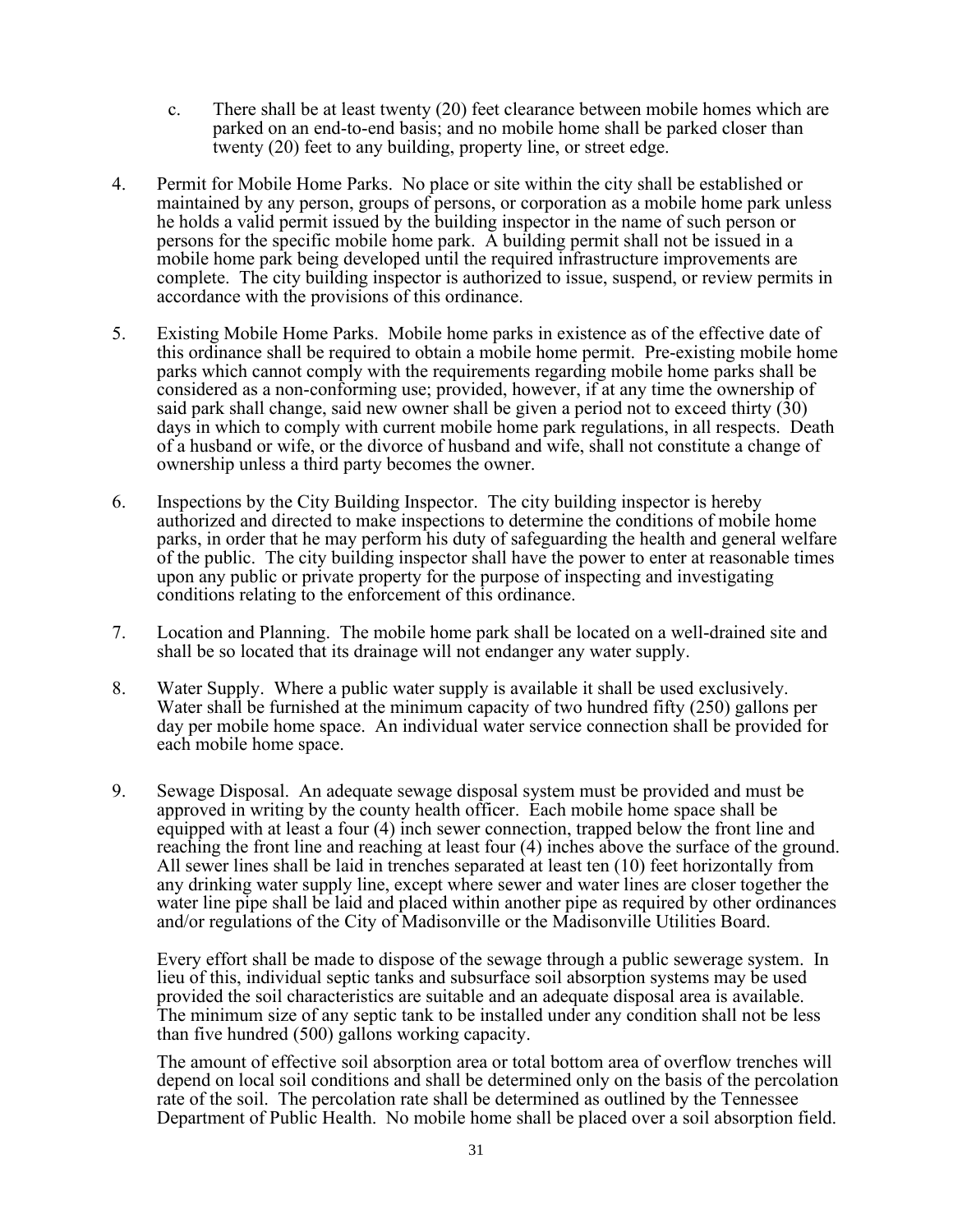In lieu of a public sewerage or septic tank system, an officially approved package treatment plant may be used.

- 10. Refuse. The storage, collection, and disposal of refuse in the park shall be so managed as to create no health hazards. All refuse shall be stored in fly proof, water tight, and rodent proof containers. Satisfactory container racks or holders shall be provided. Garbage shall be collected and disposed of in an approved manner at least once a week.
- 11. Electricity. An electrical outlet supplying at least two hundred and twenty (220) volts shall be provided for each mobile home space and shall be weatherproof and accessible to the parked mobile home. All electrical installations shall be in compliance with the National Electrical Code and Tennessee Department of Insurance and Banking Regulations No. 15, entitled, "Regulation Relating to Electrical Installations in the State of Tennessee" and shall satisfy all requirements of the Madisonville Utilities Board.
- 12. Streets. Minimum widths of various streets within mobile home parks shall be:

| One-way, with no on-street parking     | 12 ft. |
|----------------------------------------|--------|
| One-way, with parallel parking on one  |        |
| side only                              | 20 ft. |
| One-way, with parallel parking on both |        |
| sides                                  | 28 ft. |
| Two-way, with no on-street parking     | 20 ft. |
| Two-way, with parallel parking on one  |        |
| side only                              | 28 ft. |
| Two-way, with parallel parking on both |        |
| sides                                  | 36 ft. |

All streets, roads, and alleys shall be graded by the developer so that street surfaces may be constructed to meet the required standards. Deviation from these standards due to topographical conditions will be allowed only with special approval of the planning commission. Before grading is begun, the entire roadway area shall be cleared of all stumps, roots, brush, and other objectionable materials and all trees not intended for preservation. All tree stumps, boulders, and other obstructions shall be removed to a depth of two (2) feet below the subgrade. Rock, when encountered, shall be scarified to a depth of twelve (12) inches below the subgrade. All suitable material from roadway cuts may be used in the construction of fills, approaches, or at other places as needed.

An adequate drainage system, including necessary open ditches, pipes, culverts, intersectional drains, drop inlets, bridges, etc., shall be provided for the proper drainage of all surface water. Cross drains shall be provided to accommodate all natural water flow, and shall be of sufficient length to permit full width roadway and the necessary slopes.

After preparation of the subgrade, the roadbed shall be surfaced with crushed rock, stone, or gravel. The size of the crushed rock or stone shall be that generally known as "crushed run stone" from two and one-half  $(2-1/2)$  inches down, including dust. Spreading of the stone shall be done uniformly over the area by means of appropriate spreading devices. After spreading the stone shall be rolled until thoroughly compacted. The compacted thickness of the stone roadway shall be no less than six (6) inches. After a thoroughly compacted base has been established, a prime coat shall be applied as follows:

Between April and November 15 at a temperature of 35 degrees or above, tar grade RT-2 or RT-1 inclusive or MC-1 or MC-2, shall be applied at the rate of four-tenths  $(4/10)$  gallon per square yard of base surface. The stone chips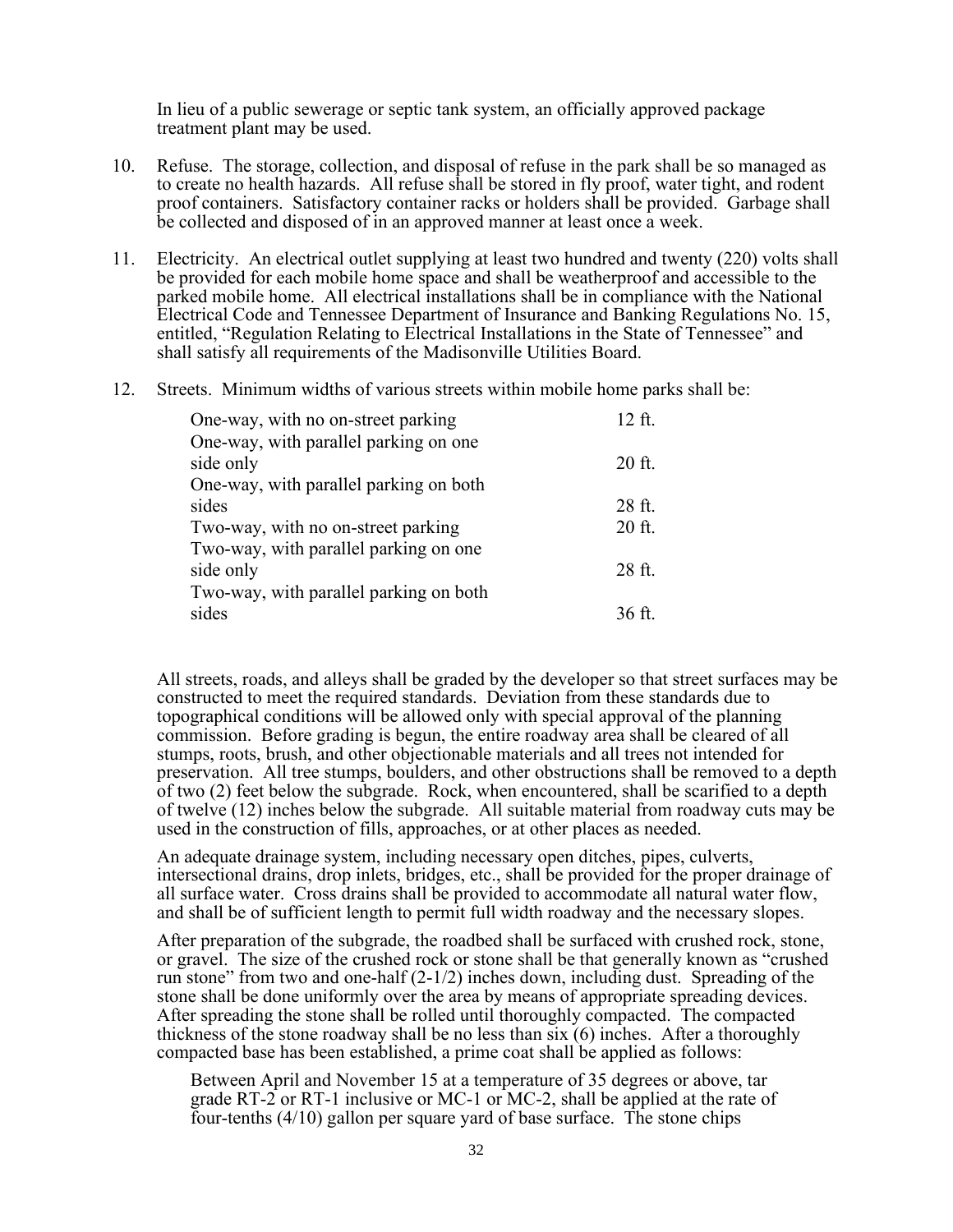graded from one-half  $(1/2)$  inch down to number eight  $(8)$  with no dust shall be applied at the rate of ten (10) to fifteen (15) pounds per square yard, rolled until thoroughly compacted and left to cure for such time as the city street commissioner or the county road superintendent may direct but not less than seven (7) days.

A wearing surface may not be required by the Board of Zoning Appeals. However, if the Board elects to require a wearing surface, it shall consist of one (1), two (2) inch thick compacted thickness coarse asphaltic concrete (plant mixed) surface treatment.

- 13. Buffer Strip. An evergreen buffer strip ten (10) feet in width, and at least six (6) feet in height within two (2) years of planting, may be required along all boundaries of the mobile home park. The plants composing the strip shall be arranged so that views of the mobile home park are obscured from surrounding streets and properties.
- 14. At least one recreational area shall be designated on the site of the mobile home park for the use of residents. No specific facilities shall be required in that area. The amount of space required for recreational purposes in a mobile home park shall be based on ten (10) percent of the total area of the development.
- 15. Application for Permit. Applications for a building permit shall be filed with and issued by the building inspector, subject to the approval of the Board of Zoning Appeals, in accordance to Section 11-703. Each application shall be accompanied by three (3) copies of the plot plan drawn to scale and displaying the following information. No building permit for the location of a mobile home or manufactured home may be issued until the required park improvements have been completed by the developer.
	- a. The location and legal description of the proposed mobile home park.
	- b. Location and dimensions of all buildings, improvements, and facilities constructed or to be constructed within the mobile home park.
	- c. The proposed use of buildings shown on the site.
	- d. The location and size of all mobile home spaces.
	- e. The location of all points of entry and exit for motor vehicles and the internal circulation pattern.
	- f. The location of all walls, fences, and screens and the indication of their height and the materials of construction.
	- h. The location and size of park and recreation areas.
	- i. The name and address of the applicant.
	- j. Such other architectural, engineering, and topographic data as may be required to permit the health officer, building inspector, and Board of Zoning Appeals to determine if the provisions of these regulations are being complied with shall be submitted with the plot plan.
	- k. A time schedule for development shall be prepared which shall demonstrate the applicant's readiness and ability to provide the proposed services. Said time shall be for a period of not more than one (1) year.
	- l. Certification of approval of the sanitary sewer system by the county health officer.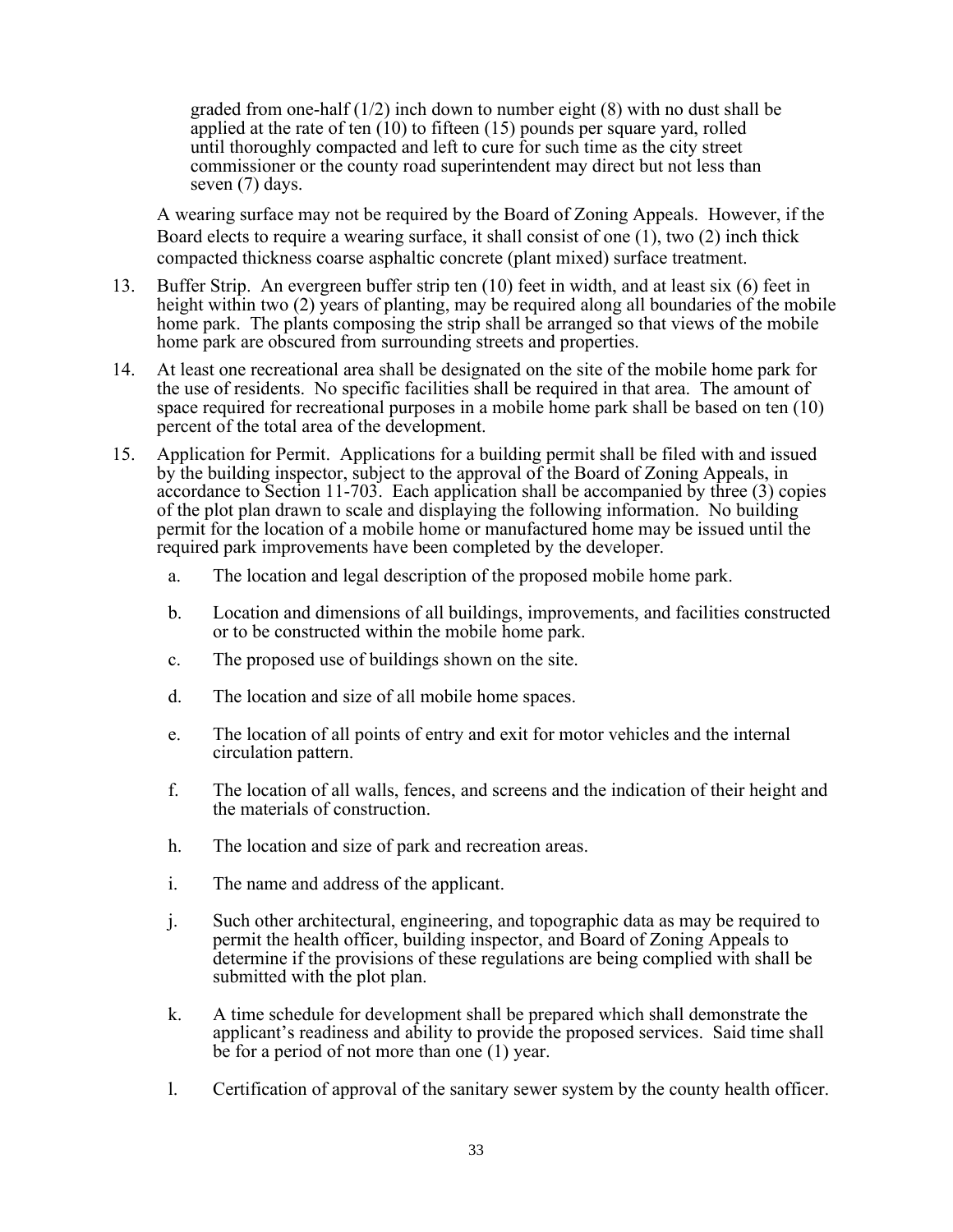**11-410. Travel Trailers**. Travel trailers may only be located in established travel trailer parks.

It shall be unlawful for any travel trailer to be occupied or serviced outside of any properly designated travel trailer park. This provision shall not apply to the storage of travel trailers provided said trailer unit is neither temporarily or permanently occupied as a dwelling unit while within the city limits.

- 1. Permit for Travel Trailer Park. No place or site within the city shall be established or maintained by any person, group of persons, or corporation as a travel trailer park unless he holds a valid permit issued by the city building inspector in the name of such person or persons for the specific travel trailer park. The city building inspector is authorized to issue, suspend, or revoke permits in accordance with the provisions of this ordinance.
- 2. Inspections by City Building Inspector and County Health Officer. The city building inspector and/or county health officer is hereby authorized and directed to make inspections to determine the condition of travel trailer parks in order that he may perform his duty of safeguarding the health and safety of the occupants of travel trailer parks and of the general public. The building inspector or health officer shall have the power to enter at reasonable times upon a private or public property for the purpose of inspecting and investigating conditions relating to the enforcement of this ordinance.
- 3. Length of Occupancy. Travel trailer spaces shall be rented by the day or week only, and the occupant of such space shall remain in the same travel trailer park not more than thirty (30) days.
- 4. Minimum Size of Travel Trailer Space. Each travel trailer space shall have a minimum width of thirty (30) feet and a minimum length of fifty (50) feet.
- 5. Site Improvements. Site planning improvements shall conform to the standards established in Regulations VI-XX of the State Regulations Governing the Construction, Operation, and Maintenance of Organized Camps in Tennessee, as provided in Chapter 65, Public Acts of 1965.
- 6. Substitution Clause. Article 2-103(1), through Article 2-102(6) of the Madisonville Municipal Code is hereby deleted and the above Section 11-410 is substituted therefor.

**11-411. Standards for Automobile Wrecking, Junk, and Salvage Yards**. The following standards shall be used as a guide in evaluating whether proposed land uses, such as salvage yards, junk yards, and similar uses, will have properly minimized their objectionable characteristics:

- 1. All motor vehicles stored or kept in such yards shall be so kept that they will not catch and hold water in which mosquitoes may breed and so that they will not constitute a place or places in which rats, mice, or other vermin may be harbored, reared, or propagated.
- 2. No automobile wrecking, junk, and salvage yard shall be permitted closer than three hundred (300) feet from any residential district.
- 3. All outdoor storage of salvage and wrecking operations shall be conducted entirely within an enclosed opaque fence or wall, except driveway areas, from eight (8) to twelve (12) feet in height. Storage between the street and such fence or wall is expressly prohibited. Any fence or wall erected for screening purposes shall be properly painted or otherwise maintained in good condition.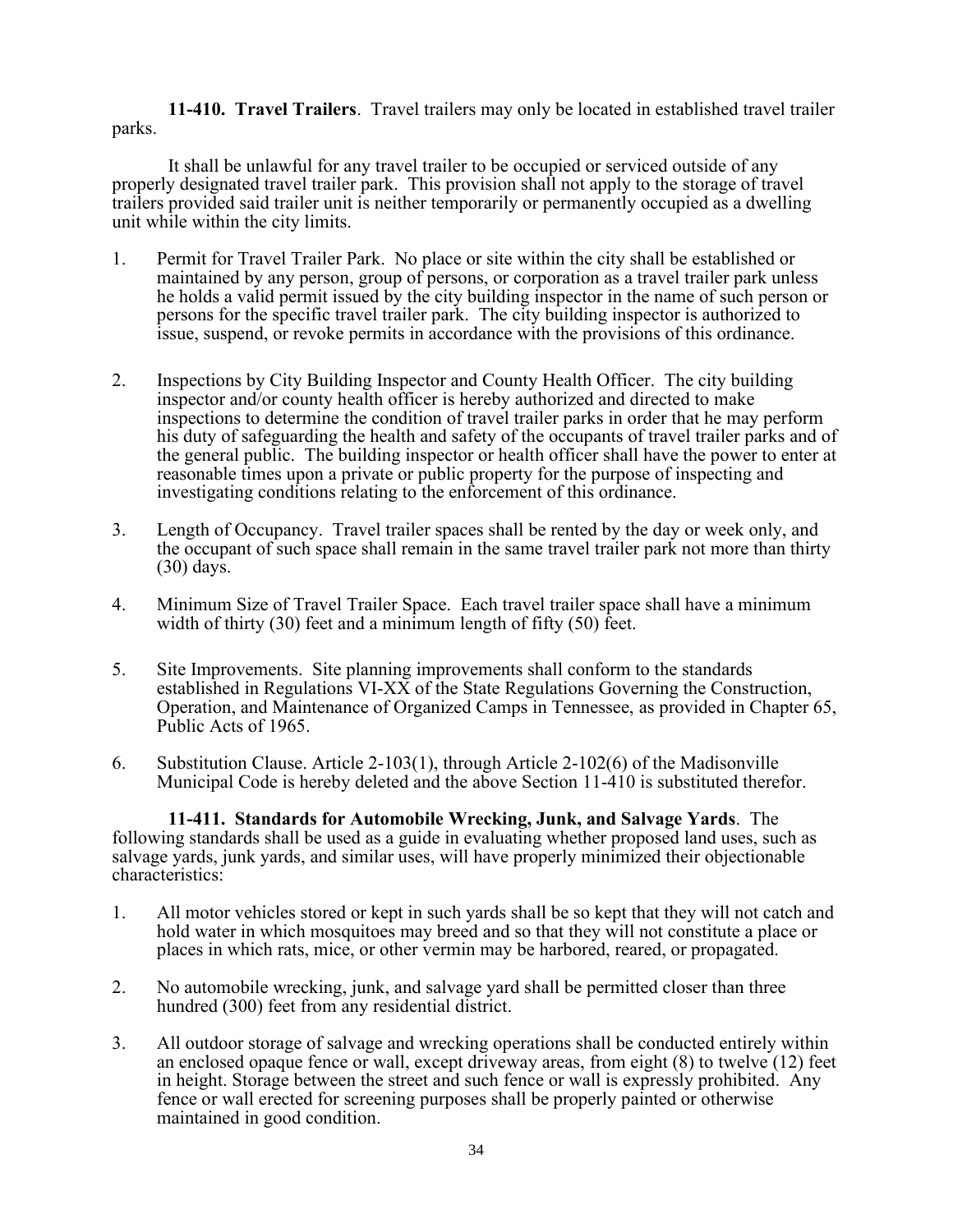4. No person shall own or maintain an automobile wrecking, junk or salvage yard within the City of Madisonville until he has secured approval from the Board of Zoning Appeals in accordance with Section 11-703.

# **11-412. Standards for Cemeteries**.

- 1. The following development standards shall apply to all cemeteries.
	- a. The site proposed for a cemetery shall not interfere with the development of a system of streets and in addition shall have direct access to a thoroughfare.
	- b. Any new cemetery shall be located on a site containing not less than ten (10) acres.
	- c. All structures and facilities including but not limited to mausoleums, graves, burial lots, monuments, and maintenance buildings shall be set back at least (30) feet from any property line street right-of-way.
- 2. Proposals for cemeteries shall be reviewed by the Board of Zoning Appeals in accordance with the provisions of Section 11-703.

**11-413. Height Regulations.** The height limitations contained in the district regulations do not apply to spires, belfries, cupolas, antennas, water tanks, ventilators, chimneys, or other appurtenances usually required to be placed above the roof level and not intended for human occupancy.

**11-414. Swimming Pools**. No swimming pools or part thereof, excluding aprons and walks shall protrude into any required front or side open space.

The swimming pool area shall be walled or fenced so as to prevent uncontrolled access by children and pets from the street or from adjacent properties. Said fence or wall shall be not less than five (5) feet in height and maintained in good conditions.

Private swimming pools are permitted in the residential districts provided that the pool is intended and is to be used solely for the enjoyment of the occupants and their guests of the property on which it is located.

**11-415. Temporary Use Regulations.** The following regulations are necessary to govern the operation of certain necessary or seasonal uses non-permanent in nature. Application for a temporary use permit shall be made to the building inspector. Said application shall contain a graphic description of the property to be utilized and a site plan, a description of the proposed use, and sufficient information to determine yard requirements, setbacks, sanitary facilities, and parking space for proposed temporary use. The following uses are deemed to be temporary uses and shall be subject to the specific regulations and time limits which follow and to the regulations of any district in which such use is located.

- 1. Carnival and Circus. May obtain a temporary use permit in the R-1, R-2, or C-3 districts; however, such permit shall be issued for a period of no longer than fifteen (15) days.
- 2. Christmas Tree Sales. May obtain a thirty (30) day temporary use permit for the display of Christmas trees on open lots in any district.
- 3. Temporary Buildings. In any district, a temporary use permit may be issued for a contractor's temporary office and equipment sheds incidental to a construction project. Such permit shall not be valid for more than one  $(1)$  year but may be renewed for a six  $(6)$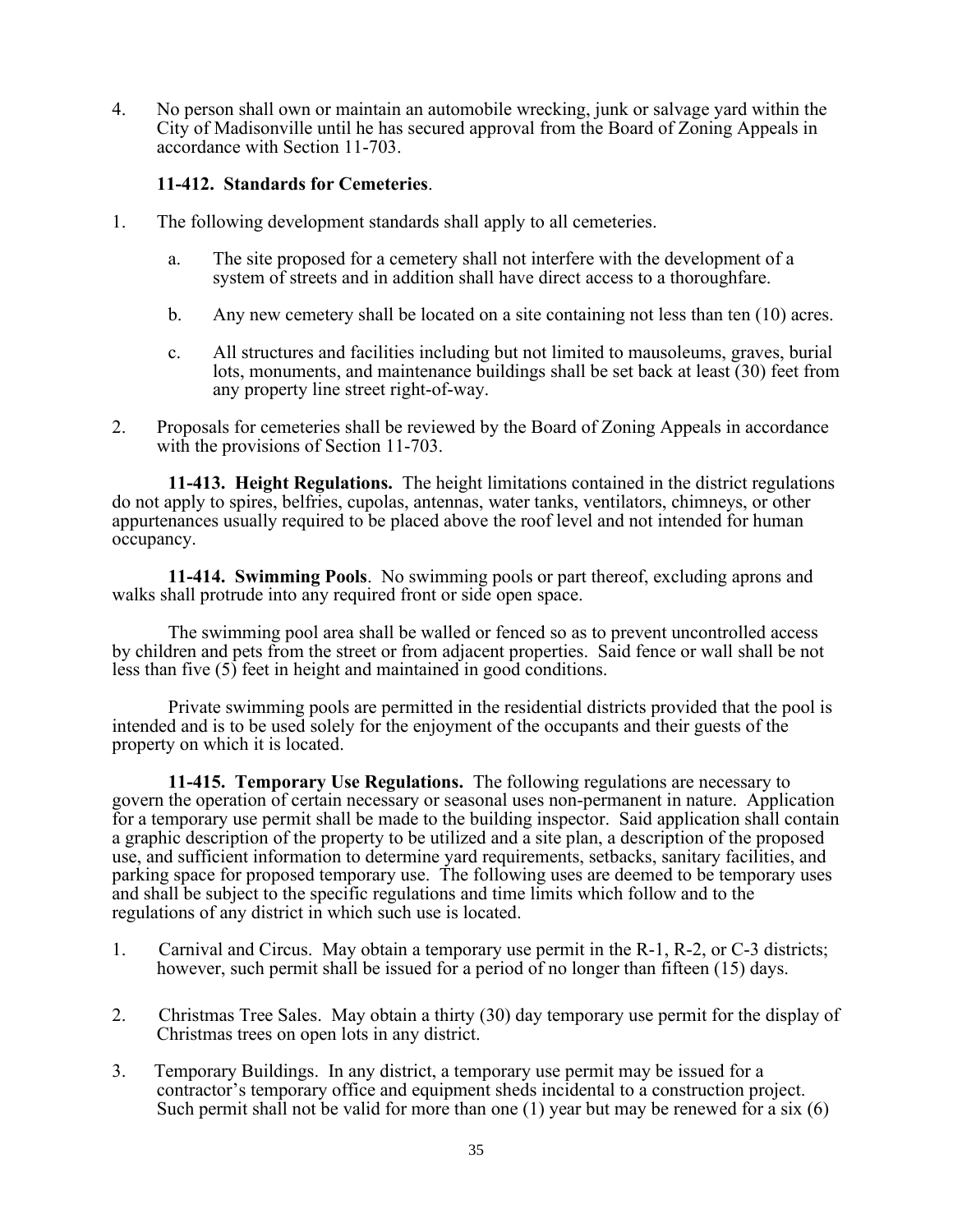month extension. However, not more than three (3) extensions shall be granted a particular use. Such use shall be moved at the completion of the project or expiration date of the permit.

- 4. Religious Tent Meetings. In any district, except the M-1, Industrial District, a temporary use permit shall be issued for a tent or other temporary structure to house a religious meeting. Such permits shall not be issued for more than a thirty (30) day period.
- 5. Seasonal Sale of Farm Product. In any district, except M-1, Industrial District, a temporary use permit may be issued for the sale of farm produce grown on the premises. Structures utilized for such sales shall be removed when not in use. The permit shall be issued for a ninety (90) day period and may be renewed one (1) time per calendar year. Minimum setback for all structures shall be thirty-five (35) feet.

# **11-416. Planned Unit Development (PUD) Regulations.**

- 1. Planned unit developments are professionally designed residential, commercial, or industrial developments that contain two or more principal buildings, have common property, and are designed and developed to function as a unit. PUDs shall comply with the standards established in these regulations, however, the planning commission may consider deviations from the strict application of these regulations to achieve appropriate or desired design provided the intent of these regulations is not violated. PUDs shall comply with the appropriate district and other regulations of this ordinance and the standards established below.
- 2. Applicability. A PUD may be developed in any zoning district provided the uses permitted and density requirements of the district are met.
- 3. Minimum Site. All PUDs shall have sufficient space to accommodate the proposed project. The site shall not be smaller than the minimum lot size required for the district in which the project is to be located.
- 4. Building Location. Where feasible, the highest height and intensity of buildings and uses shall be toward the interior of the property. No building shall be located closer than twenty (20) feet to any other building nor closer than twenty-five (25) feet from any outer property line. All buildings shall also be set back twenty (20) feet from front property lines or thirty-five (35) feet from the road/drive if the property is not subdivided.
- 5. Road Standards. Public and common ways for pedestrian and vehicular circulation shall be developed in relationship to other existing or planned streets and ways and with the Major Road Plan of Madisonville. All road and way improvements shall comply with the design and construction standards of the subdivision regulations regardless of whether they are to be public or private. However, slight adjustment to the standards may be permitted if the developer can show good cause and the intent and the spirit of the regulations are not compromised.
- 6. Utilities. All PUDs shall be served by public water and public sewer systems. Public water lines and fire hydrants shall be installed so that all lots/buildings are adequately served and are within five hundred (500) feet of a hydrant.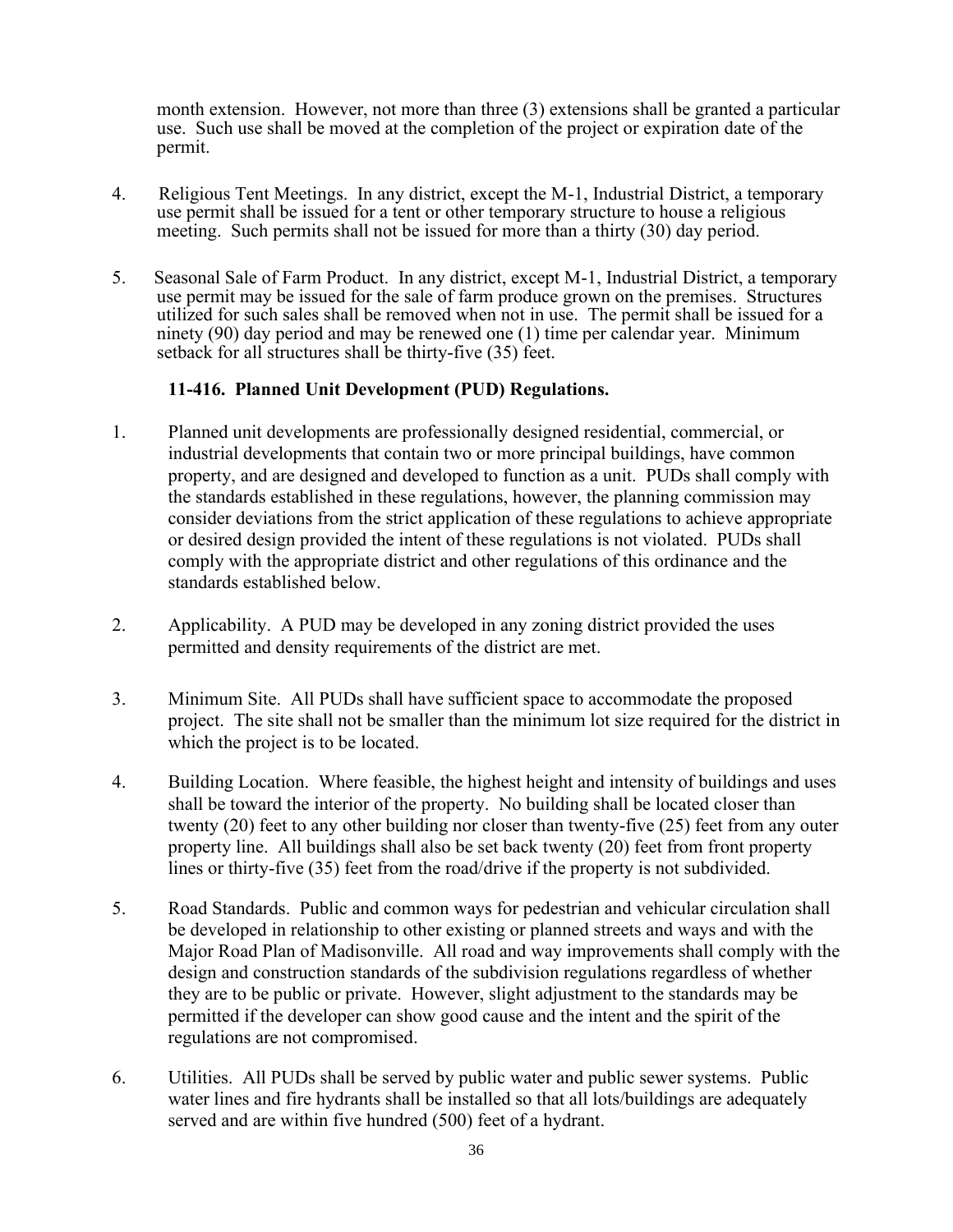- 7. Landscaping and Open Space. All undeveloped property shall be maintained as open space. Landscaping shall be required for those areas adjacent to buildings, parking areas, and recreation facilities. Areas away from the developed property may be allowed to remain in a natural state.
- 8. Parking Requirements. Parking shall be required to meet the Off-Street Parking Regulations in section 11-403.
- 9. Drainage Plan. A drainage plan shall be required for any PUD to show how storm water will be handled. The planning commission may require that drainage facilities accommodate on-site retention of storm water if it appears that the public drainage system cannot handle the drainage or other properties would be adversely affected. In such cases, drainage facilities shall be designed and constructed to accommodate on-site retention of storm water to the predevelopment standards, based on a ten-year flood of twenty-four hour duration.
- 10. Density Requirements for a Residential PUD. The density (units per gross amount of property) shall not exceed the density for the district in which the PUD is located.
- 11. Signs. Signs shall conform with the requirements of section 11-408.
- 12. Plan Preparation and Review Process. Plan Preparation. All site plans and plats must be prepared and stamped by a surveyor licensed in the State of Tennessee. The scale shall not exceed  $1" = 30'$ .
	- a. PUDs Requiring the Subdivision of Property. In PUDs in which property is subdivided, the following requirements shall apply.
		- 1. Preliminary PUD Plan/Preliminary Subdivision Plat. The planning commission shall be provided with a preliminary PUD plan and preliminary subdivision plat. The plan/plat shall include all information required for a preliminary subdivision plat, as identified in the subdivision regulations, plus detailed information regarding: building dimensions and locations, road/driveway design and locations, parking design, open space, recreation facilities, drainage facilities, utilities, landscaping, pedestrian walkways, mailbox and garbage collection stations, and any other information that the commission may require.
		- 2. Final PUD Plan/Final Subdivision Plat. Following approval of a preliminary PUD plan/preliminary subdivision plat, the developer shall submit a final PUD plan/final subdivision plat showing all information required for a final subdivision plat, as identified in the subdivision regulations, and final detailed information regarding: building dimensions and locations, road/driveway design and locations, parking design, open space, recreation facilities, drainage facilities, utilities, landscaping, pedestrian walkways, mailbox and garbage collection stations, and final legal documents of ownership and maintenance agreements pertaining to common property.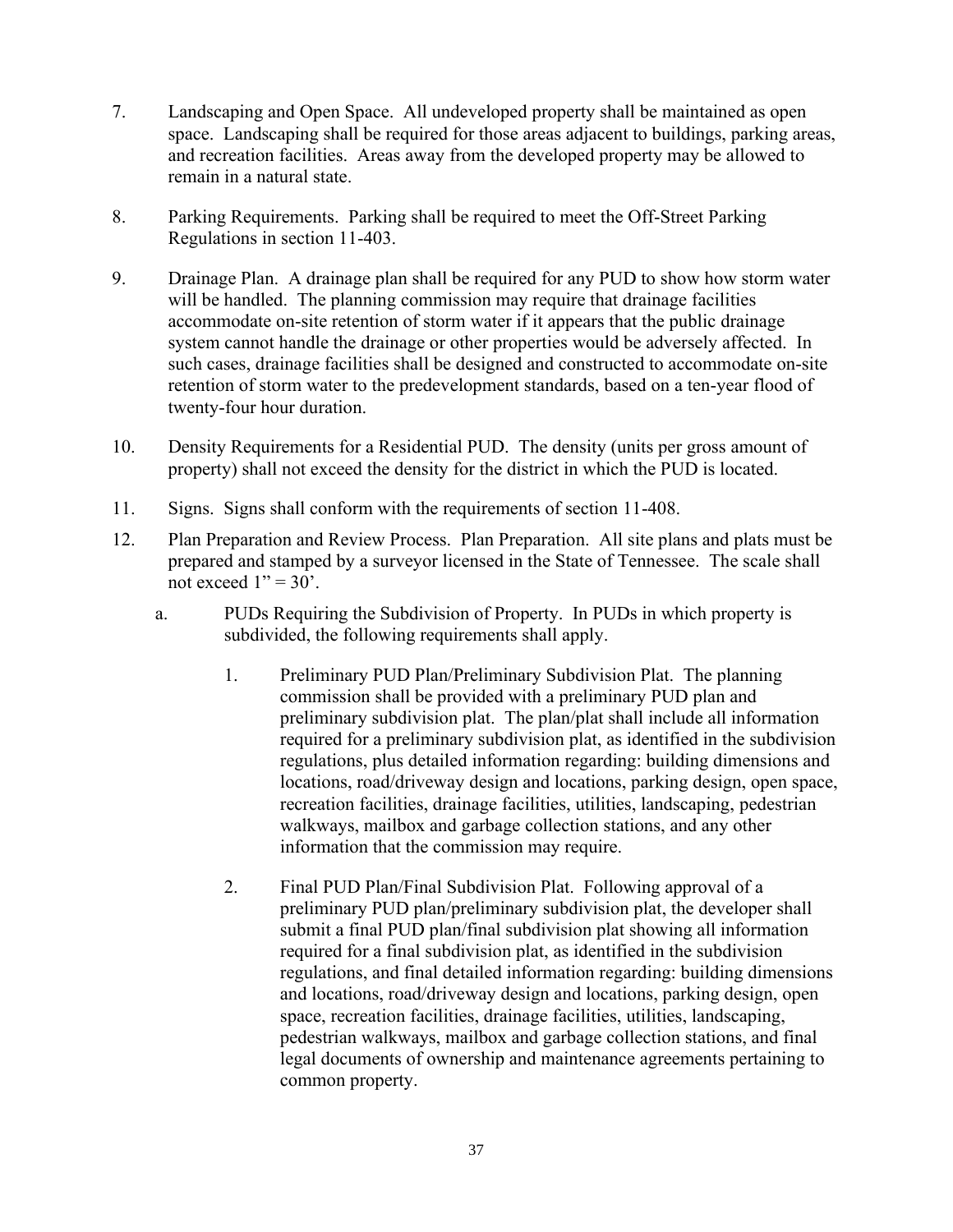- b. PUDs Not Requiring the Subdivision of Property. In PUDs in which property is not to be subdivided, the following requirements shall apply.
	- 1. Preliminary PUD Plan. The planning commission shall be provided with a preliminary PUD plan. The plan shall show detailed information regarding: building dimensions and locations, road/driveway design and locations, parking design, open space, recreation facilities, drainage facilities, utilities, landscaping, pedestrian walkways, mailbox and garbage collection stations, and any other information that the commission may require.
	- 2. Final PUD Plan. Following approval of a preliminary PUD plan, the developer shall submit a final PUD plan showing all final information regarding: building dimensions and locations, road/driveway design and locations, parking design, open space, recreation facilities, drainage facilities, utilities, landscaping, pedestrian walkways, mailbox and garbage collection stations, and final legal documents of ownership pertaining to common property.
- 13. Administration Procedures. The developer may begin construction of the PUD after the preliminary PUD plan and the preliminary subdivision plat (if required) have been approved by the commission. Property can not be sold in the development until the final PUD plan and final subdivision plat (if applicable) have been approved by the commission. A bond or irrevocable letter of credit may be approved and retained by the commission to allow the sale of properties prior to completion of the development.

**11-417. Telecommunications Towers.** The requirements of this section apply to the placement of commercial transmitting and receiving antennae, including any incidental structures to the antennae. Requirements noted below are meant to prevent harmful impacts upon the community, which can occur as the result of the erection of telecommunications towers. Commercial telecommunications towers must adhere to the following standards.

1. Telecommunications Tower as a Principal Use.

For the purposes of the Madisonville Zoning Code, a telecommunications tower shall be considered a principal use of land. However, this definition shall not preclude the use of an existing structure or tower for the installation of a telecommunications antenna.

2. The Priority of Co-location.

An Applicant proposing to construct a new telecommunications tower shall identify all other existing towers within the city as possible alternative sites for antenna installation. Where feasible, priority shall be given to the placement of an additional antenna on an existing tower, or to the installation of an antenna existing structures such as water towers or church steeples. Furthermore, approval of the construction of a new telecommunication tower generally shall be contingent on the capability of the future installations of additional antennae on such a tower. The applicant for a new tower shall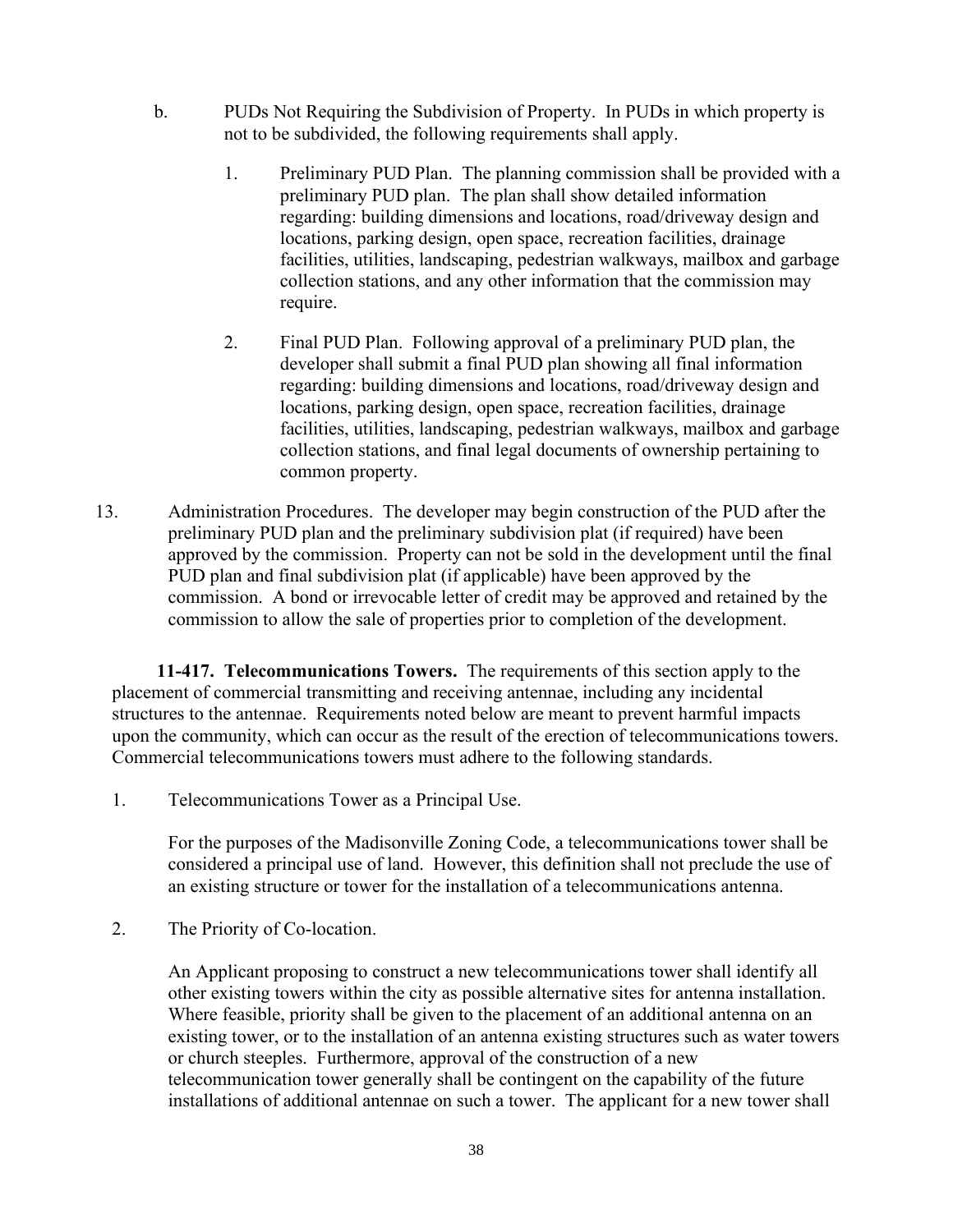provide written authorization to the planning commission indicating that the proposed tower is designed to allow the installation of additional antennae. The authorization shall be recorded at the Office of the Register of Deeds prior to the issuance of a permit for tower construction.

3. Application for the Erection of Telecommunications Tower.

A request to erect a telecommunications tower within the Town of Madisonville shall be submitted to the Building Inspector at the Madisonville Town Hall. If the request consists of an additional antenna placed on an existing structure or tower, without any extension of that structure or tower, and with no construction of new buildings, then the building inspector may determine the conformance of the request with the town regulations. However, if any new tower, extension of an existing structure or tower, or any new telecommunications building is proposed for a site, then the Madisonville Planning Commission shall consider the request.

A permit for construction on a telecommunications tower shall not be issued without the approval of the Madisonville Planning Commission. If substantial progress on a tower project has not been made within six (6) months of the issuance of a permit, then that permit shall be void. Prior to any consideration by the planning commission regarding proposed construction on a telecommunications facility, the following must be submitted for the planning commission agenda at least ten (10) days prior to the date of the meeting at which the proposal is to be addressed.

- a. A scaled site plan displaying the location, type, and height of the proposed tower; topographic contour lines at five (5) foot intervals; the locations and dimensions of any proposed or existing buildings on the site; locations of guy wires and their anchor points on the ground; dimensions of property boundaries, nearby rights of way and street names, easements, and significant natural features; proposed or existing access points into the site; a landscape plan, along with indications of any needed screening and fencing, utility lines or installations in the vicinity of the site; and, the locations of any structures on properties adjacent to the site, including the names of adjacent property owners.
- b. Information collected by the applicant concerning any alternative, existing structures or towers in the Town of Madisonville, which might provide for the placement of a telecommunications antenna, without the construction of a new tower.
- 4. Setbacks for Towers and Associated Buildings.

The placement of any telecommunications tower shall be provided with a setback from each property line equivalent in linear feet to the height of the tower, plus five (5) additional feet. Any building(s) erected on the tower site shall conform with the applicable building setback requirements which apply to the zoning district in which the site is located.

5. Guy Wires and Supports.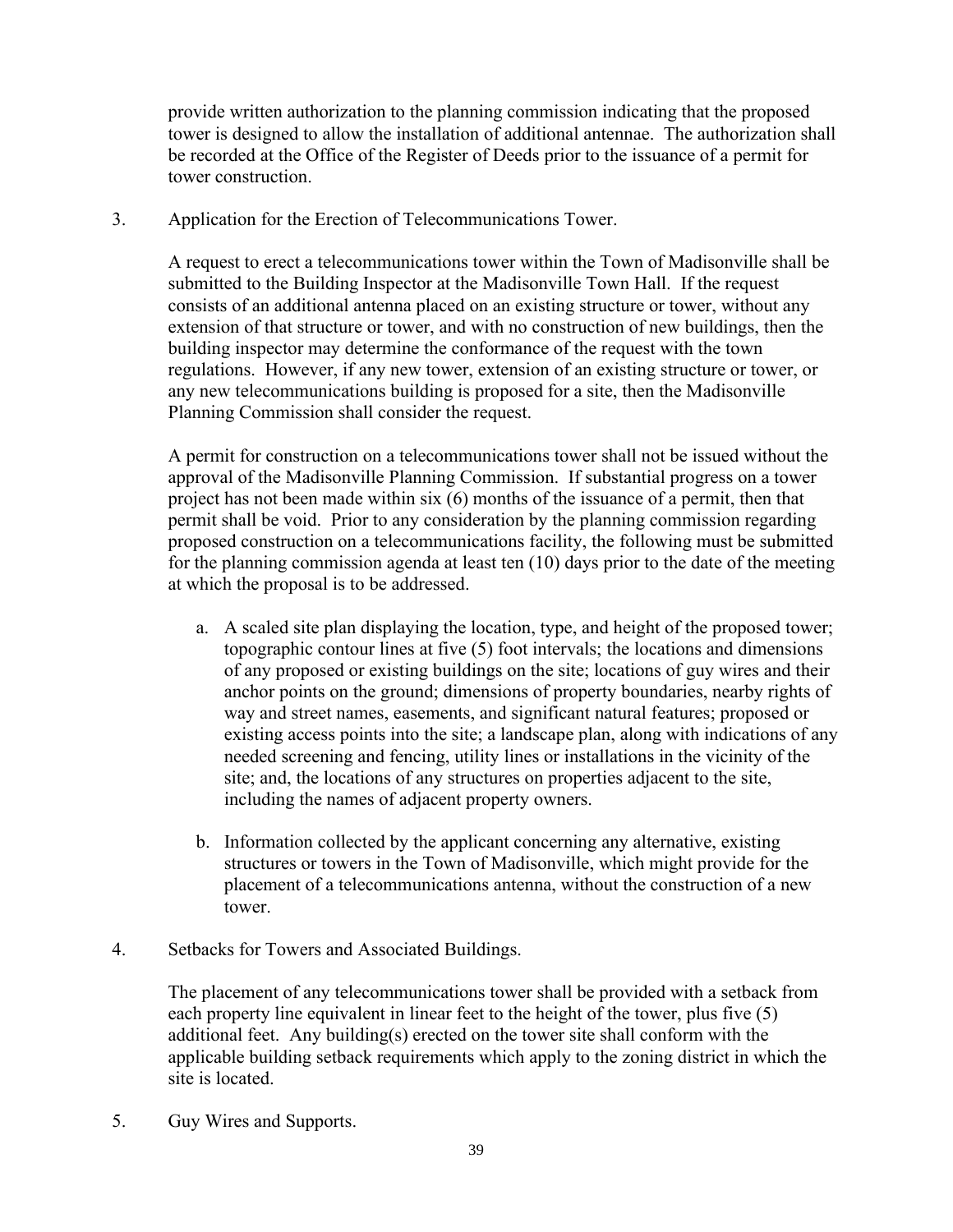Guy wires, and associated supports for guy wires, shall be set back a minimum of ten (10) feet from side and rear property lines, and no guy wire shall be allowed within the front building setback ordinarily required in the zoning district in which the proposed tower site is located.

6. Lighting, Noise, and Color.

Lighting for a tower shall not exceed the requirements of Federal and State regulations, with regard to the number and color of lights. Intermittent or strobe lights shall be allowed on a tower only to the extent needed to satisfy Federal or State regulations. Lighting in excess of the applicable requirements shall not be permitted.

Insofar as possible, given Federal or State regulations, noise emanating from a tower, or from equipment accessory to it, shall not be audible to adjacent residents. Where such noise may emanate from a tower site, the applicant shall provide evidence for the implementation of measures to mitigate noise on surrounding properties.

7. Screening from Public View.

Any telecommunications facility approved under these regulations shall be screened along all property lines to a height of six (6) feet. The material used for screening shall be sufficient to prevent visual observation of the telecommunications site through the material.

8. Planting of New Vegetation.

Where vegetation is installed for telecommunications facility screening, the time allowed for the installation of landscaping shall not exceed thirty (30) days after the completion of tower construction and associated appurtenances. If seasonal circumstances prevent the planting of vegetation on a tower site, then the building inspector may allow an extension of the thirty (30) day time limit into the next growing season, but for no more than thirty (30) days of that season.

9. Tower Removal Upon Termination of Use.

When the active use of a telecommunications tower ceases for a period of six (6) consecutive months, then the tower shall be removed at the owners expense. It shall be the responsibility of the owner of a telecommunications tower to notify the Building Inspector when that tower has ceased operations, except for ordinary maintenance and minor repairs.

**11-418. Site Plan Requirements.** The Planning Commission shall review and approve site plans for all new construction except agricultural, single and two-family developments, and on-premise signs prior to issuance of a building permit. Five (5) copies of the site plan shall be provided to the building inspector ten (10) working days prior to the meeting at which it is to be reviewed. The approval of a site plan shall lapse six (6) months after the date of its approval unless a permit has been issued. The validity of a building permit is established in Section 11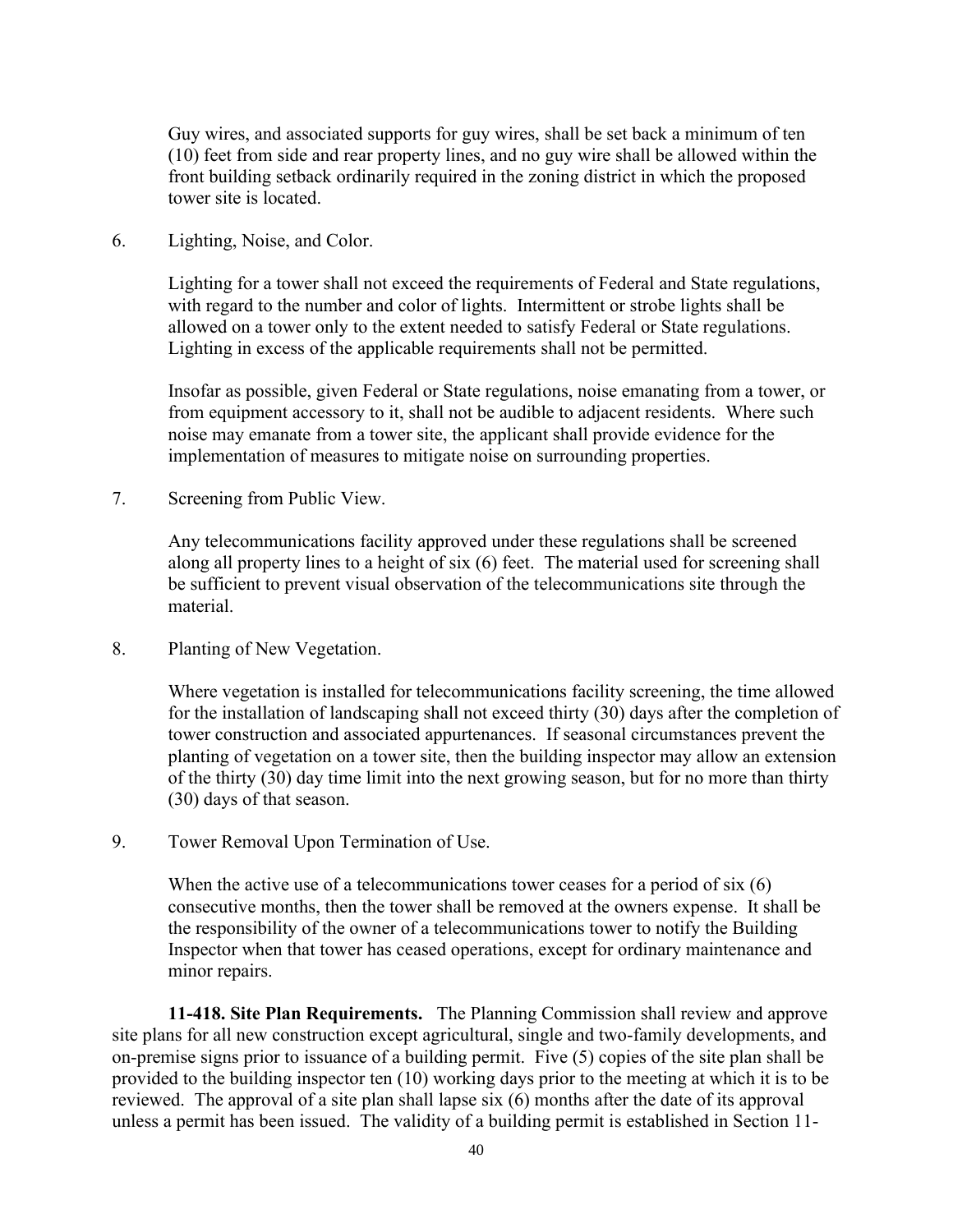603. Building Permits. To allow for adequate review of new developments, all site plans shall comply with the following:

- 1. Drawn at a scale of not less than  $1" = 20'$ .
- 2. Prepared by a licensed engineer or surveyor.
- 3. Contain a location map and north arrow.
- 4. Depict the locations and dimensions of all property lines.
- 5. Depict the locations, dimensions, and uses of all existing and proposed buildings and remaining territory.
- 6. Depict the locations, dimensions, and designs of all existing and proposed utilities, including fire hydrants.
- 7. Depict the dimensions and designs of proposed parking, travel aisles, driveways, walkways, and landscaping.
- 8. Depict the locations and extent of all land subject to flooding.
- 9. Contain a drainage plan showing the locations, dimensions, and designs of all existing and proposed drainage facilities.

**11-419. Storm Water Detention Standards.** Storm water detention is required for all developments for which a site plan is required unless the developer meets specific exemptions listed in Madisonville's Stormwater Ordinance. These standards are intended to encourage the application of the requirements in the Madisonville Stormwater Ordinance during the site planning process. The following standards shall apply:

- 1. The development shall be required to use generally accepted standards and procedures for calculating the release of storm water from the site before and after development.
- 2. On site measures shall be designed and constructed so that the post development rate of storm water runoff does not exceed predevelopment levels.
- 3. The design criteria for the sizing of detention and drain facilities shall be based on a twenty-four (24) hour storm of a ten (10) year frequency under the pre-development conditions of the site.
- 4. Post-development calculations shall be based on the impervious area depicted on the site plan.

Certificate: The following certificate shall be on the site plan and shall be signed by a registered engineer.

Certificate of Stormwater Facilities

I certify that the storm water facilities have been designed so that the postdeveloped storm water runoff rates will not exceed pre-developed storm water runoff rates based on a 24-hour, ten-year storm event.

\_\_\_\_\_\_\_\_\_\_\_\_\_\_\_\_\_\_\_\_\_\_\_\_\_\_\_\_\_\_\_\_\_\_\_\_\_\_, Registered Engineer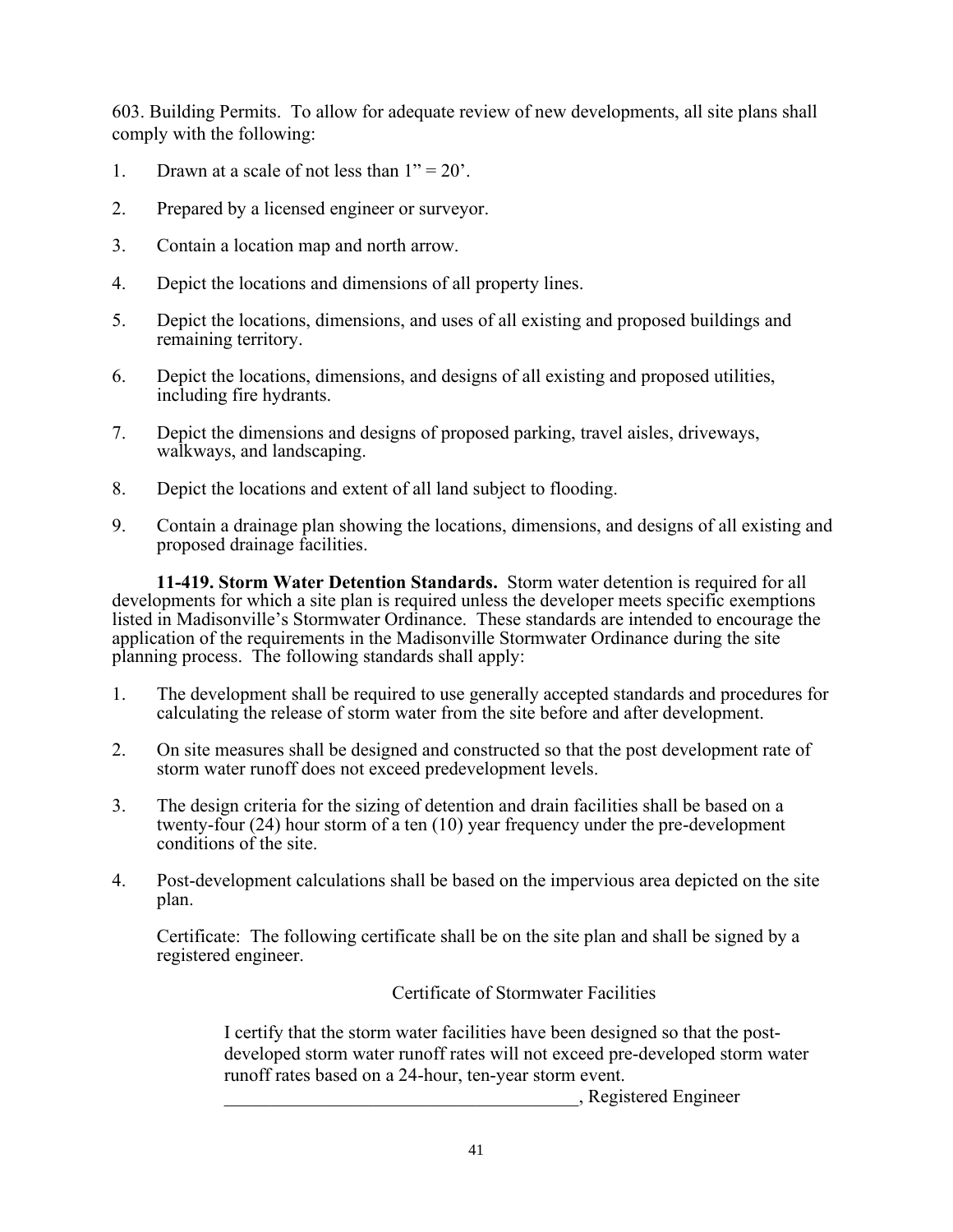#### **CHAPTER 5**

#### **EXCEPTIONS AND MODIFICATIONS**

**SECTION 11-501. Scope 11-502. Non-conforming Uses 11-503. Lot of Record 11-504. Minimum Size 11-505. Setback Requirement 11-506. Uses Permitted Upon Review.**

**11-501. Scope**. Chapter 5 of this ordinance is devoted to providing for the necessary exceptions and modifications to the specific zoning district provisions and the supplementary provisions provided for in Chapters 3 and 4.

**11-502. Non-conforming Uses**. Within the districts established by this ordinance or amendments that may later be adopted, there exist lots, structures, uses of lots and structures, and characteristics of use which were lawful before this code was passed or amended, but which would be prohibited, regulated, or restricted under the terms of this code or future amendments. It is the intent of this code to permit these non-conformities to continue until they are removed, but not to encourage their survival.

Non-conforming uses are declared by this code to be incompatible with permitted uses in the districts involved. To avoid undue hardship, nothing in this code shall be deemed to require a change in the plans, construction, or designated use of any building on which actual construction was lawfully begun prior to the effective date of adoption or amendment of this code and upon which actual building construction has been carried on diligently.

An existing non-conforming use of a building may be changed to a conforming use, to a non-conforming use of the same classification, or to a non-conforming use of a more restrictive classification; provided, however, that establishment of another non-conforming use of the same or more restrictive classification shall be subject to such conditions as the Board of Zoning Appeals may require in order to protect the area.

A non-conforming use of land shall be restricted to the area occupied by such use as of the effective date of the zoning code. A non-conforming use of the land shall not be enlarged or moved in whole or part to any portion of the lot or parcel other than that occupied by such use at the effective date of adoption of the ordinance.

When a non-conforming use of a structure is discontinued or abandoned for a period of six (6) consecutive months, the structure shall not, thereafter, be used except in conformity with the regulations of the district in which it is located.

Any non-conforming building or non-conforming use, which is damaged by fire, flood, wind, or other act of God or man, may be reconstructed and used as before, if it be done within twelve (12) months of such damage, unless damaged to extent of more than sixty (60) percent of its fair sales value immediately prior to damage, in which case any repair or reconstruction shall be in conformity with the provisions of the zoning code.

A non-conforming building or building housing a non-conforming use shall not be structurally altered except in conformance with the provisions of the zoning code. However, nothing in this code shall be deemed to prevent the strengthening or restoring to a safe condition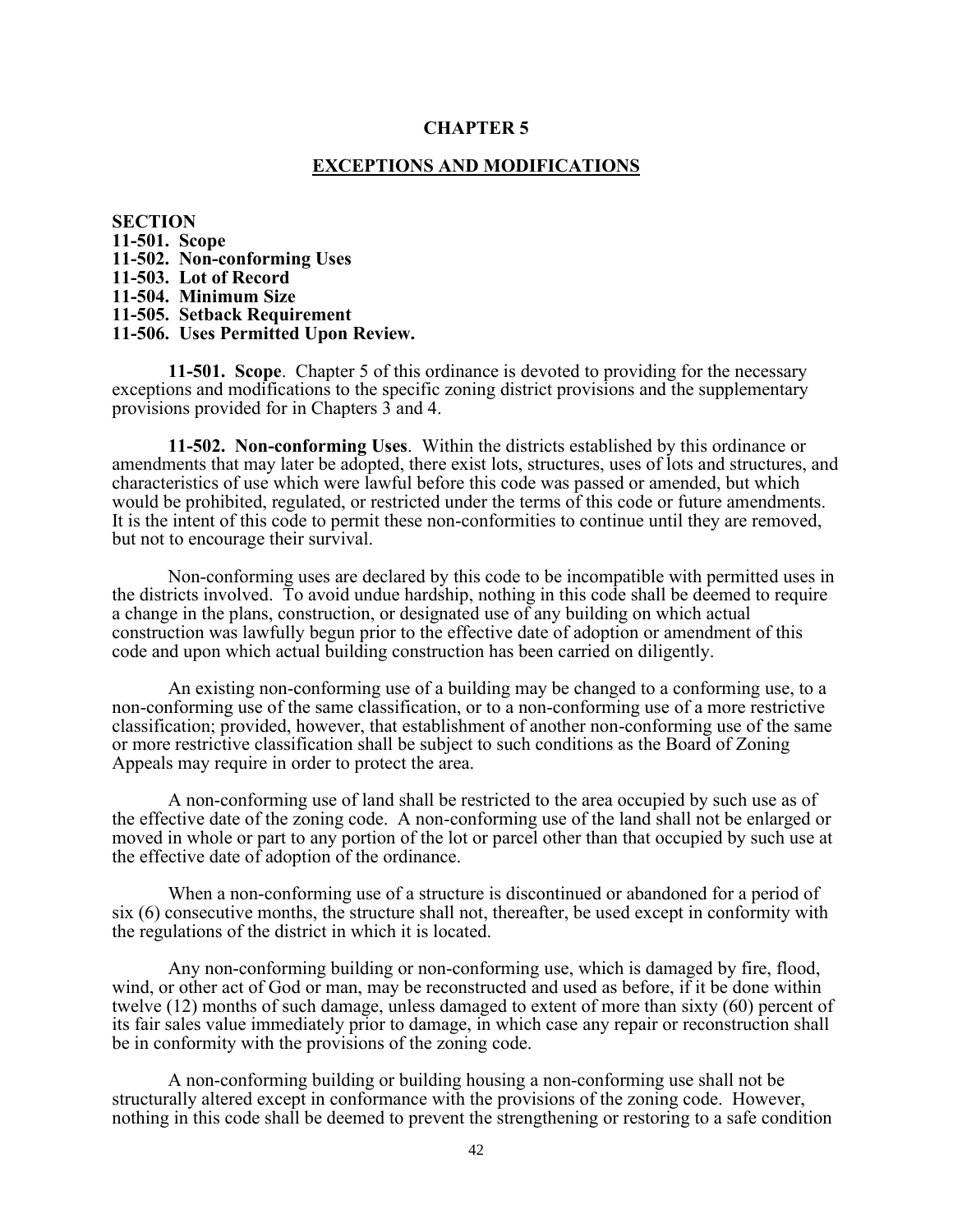of any building or part thereof declared to be unsafe by any official charged with protecting the public safety, upon order of such official.

**11-503. Lot of Record**. Where the owner of a lot does not own sufficient land to enable him to conform to the yard or other requirements of the zoning code, an application may be submitted to the Board of Zoning Appeals for a variance from the terms of the zoning code. Such lot may be used as a building site, provided, however, that the yard and other requirements of the district are complied with as closely as, in the opinion of the Board of Zoning Appeals, is possible.

No lot which is now or hereafter built upon shall be so reduced in area that the yards and open space will be smaller than prescribed by the zoning code, and no yard, court, or open space provided around any building for the purpose of complying with the provisions hereof, shall again be considered as a yard, court, or other open space for another building

If two or more lots or combination of lots and portions of lots with continuous frontage in single ownership are of record, at the time of passage or amendment of this ordinance, and if all or part of the lots do not meet the requirement established for lot width and area, the lands involved shall be considered to be an undivided parcel for the purposes of this ordinance, and no portion of said parcel shall be used or sold in a manner which diminishes compliance with lot width and area requirements established by this ordinance.

**11-504. Minimum Size**. In no case shall the Board of Zoning Appeals permit a residence to be erected on a lot whose width at the building line is less than fifty (50) feet and/or whose total lot area is less than five thousand  $(5,000)$  square feet.

**11-505. Setback Requirement** The setback requirement of the zoning code for dwellings shall not apply to any lot where the average depth of existing setbacks on the developed lots located within one hundred (100) feet on each side of such lot is less than the minimum required front yard depth. In such cases, the front yard setback may be less than required but not less than the average of the existing depth for front yards on developed lots within one hundred (100) feet. In residential districts, however, the setback shall in no case be less than fifteen (15) feet from the street right-of-way line.

**11-506. Uses Permitted Upon Review**. Any use which is permitted as a special exception in a district under the terms of this ordinance shall not be deemed a non-conforming use in such district, but shall without further action be considered a conforming use.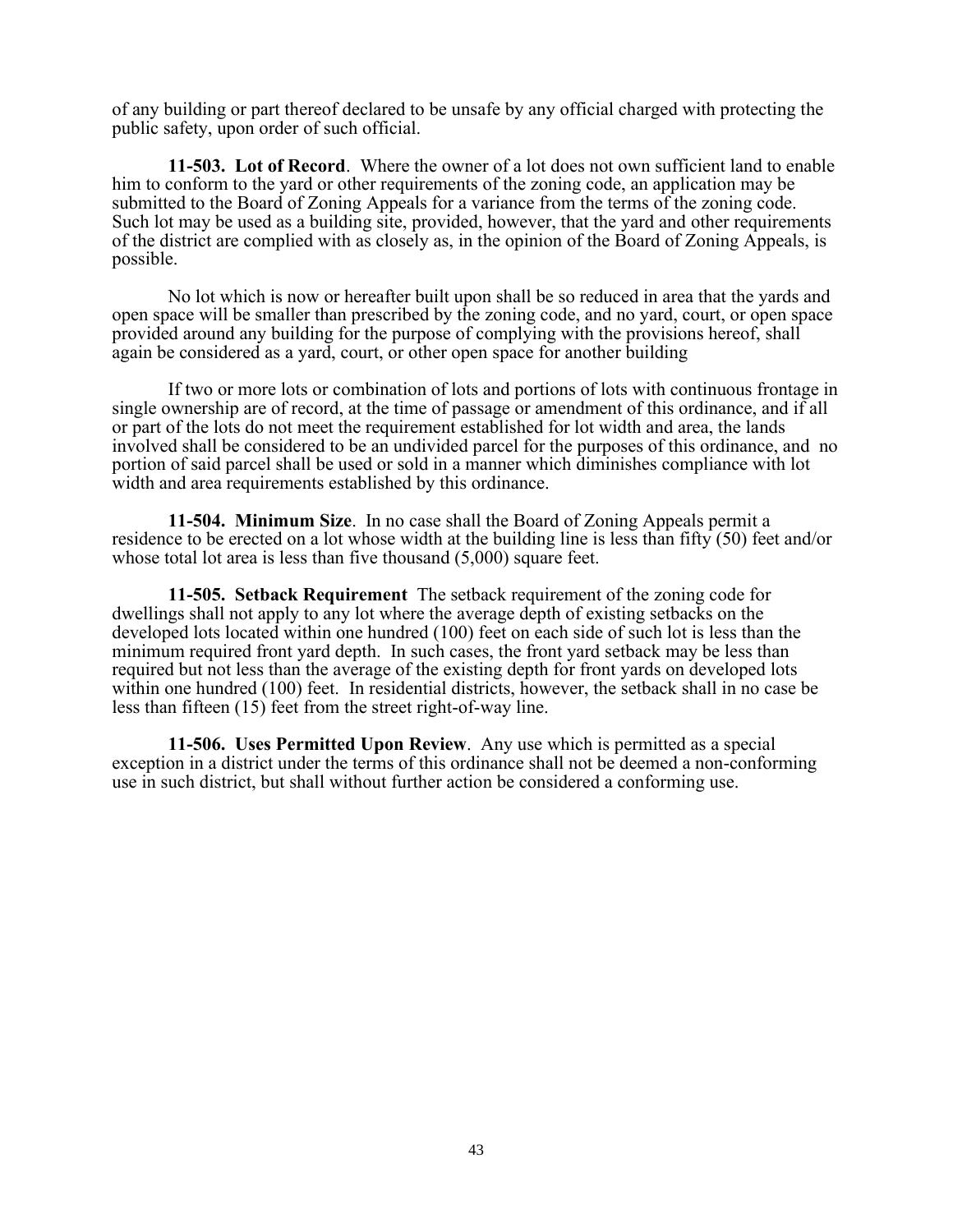#### **CHAPTER 6**

#### **ADMINISTRATION AND ENFORCEMENT**

**SECTION**

**11-601. Administration of the Ordinance**

**11-602. The Enforcement Officer**

**11-603. Building Permits**

**11-604. Certificate of Occupancy**

**11-601. Administration of the Ordinance**. Except as otherwise provided, no structure or land shall, after the effective date of this ordinance, be used and no structure or part thereof shall be erected, altered, or moved unless in conformity with the regulations herein specified for the district in which it is located. In their interpretation and application, the provisions of this ordinance shall be considered minimum requirements adopted for the promotion of public health, safety, morals, convenience, order, prosperity, and general welfare of the community.

It is not intended by this ordinance to repeal, abrogate, annul, or in any way impair or interfere with existing provisions of other laws or ordinances, except those specifically repealed by covenant, deed, or other private agreement. Whichever ordinance, existing provision of law, contract or deed imposes a greater restriction upon land structure, or other uses, than the provision of that ordinance shall control.

**11-602. The Enforcement Officer**. The provisions of this ordinance shall be administered and enforced by the building inspector. This official shall have the right to enter upon any premises necessary to carry out his duties in the enforcement of this ordinance. In addition, he shall issue all building permits and make and maintain records thereof, and conduct inspections as prescribed by this ordinance and other such inspections as are necessary to insure compliance with this ordinance.

**11-603. Building Permits**. No building or other structure shall be erected, moved, or added to, or structurally altered without a permit therefor, issued by the building inspector. No permit shall be issued by the building inspector except in conformity with the provisions of this ordinance, unless he receives a written order from the Board of Zoning Appeals in the form of an administrative review, special exception, or variance as provided by the ordinance.

The building inspector shall ensure that the site plan has been approved by the planning commission and any applicable building codes have been complied with prior to the issuance of a building permit. For new construction not requiring site plan review by the planning commission, the building inspector shall require sufficient information to ensure that the applicable sections of the zoning regulations are met.

If the proposed excavation, construction, moving, or alteration as set forth in the application is in conformity with the provisions of the zoning code, the building inspector shall issue a building permit for such excavation or construction. If an application for a building permit is not approved, the building inspector shall state in writing on the application the cause for disapproval. Issuance of a permit shall, in no case, be construed as waiving any provision of the zoning code, and building permits shall be void after six (6) months from date of issue unless substantial progress on the project has been made by that time.

**11-604. Certificate of Occupancy**. No land or building or other structure or part thereof hereafter erected, moved, or altered in its use shall be used until the building inspector shall have issued a certificate of occupancy stating that such land, structure, or part thereof is found to be in conformity with the provisions of the zoning code. Within three (3) days after notification that a building or premises or part thereof is ready for occupancy or use, it shall be the duty of the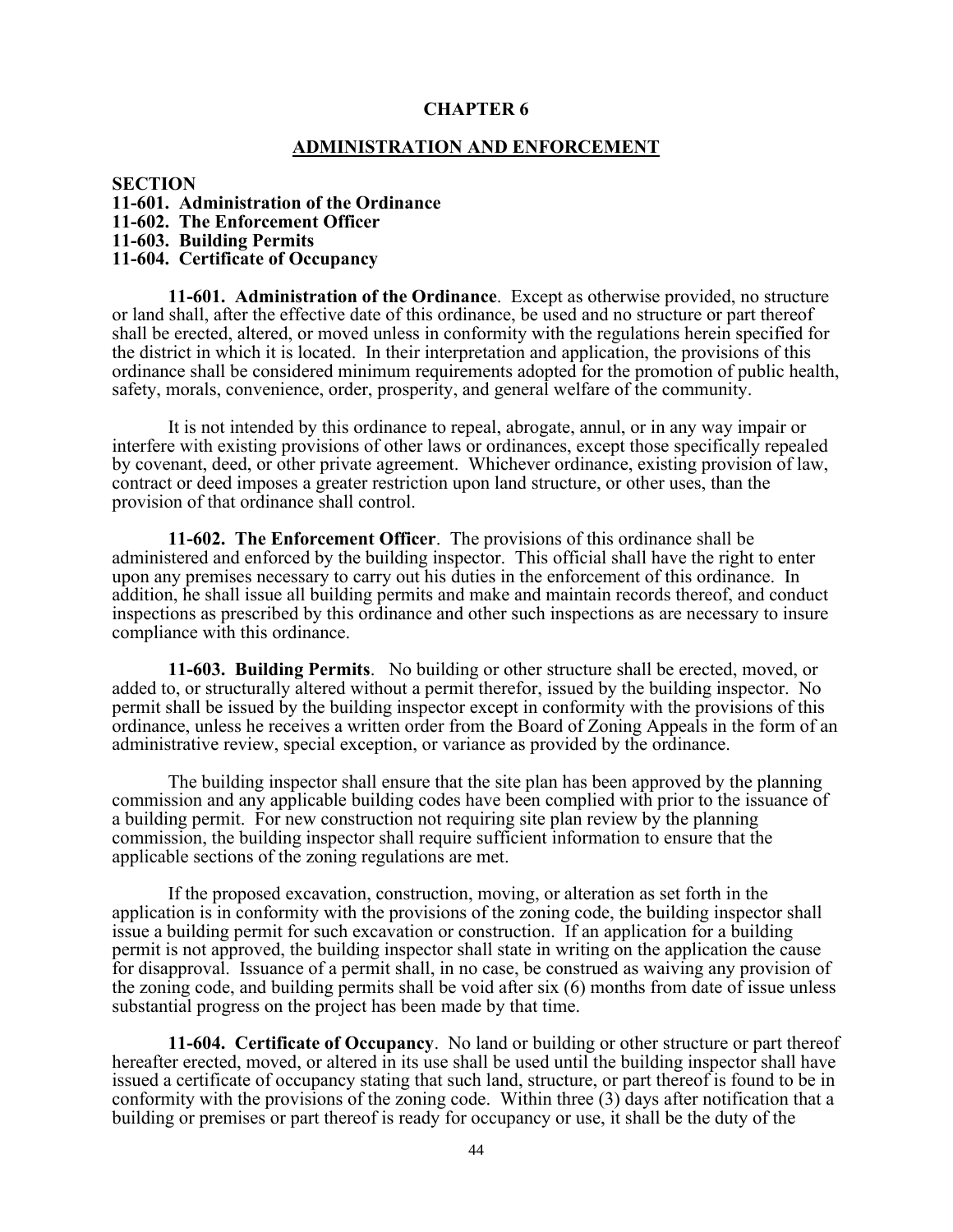building inspector to make a final inspection thereof, and to issue a certificate of occupancy, if the building or premises or part thereof is found to conform with the provisions of the zoning code, or, if such certificate is refused, to state the refusal in writing with the cause for such refusal.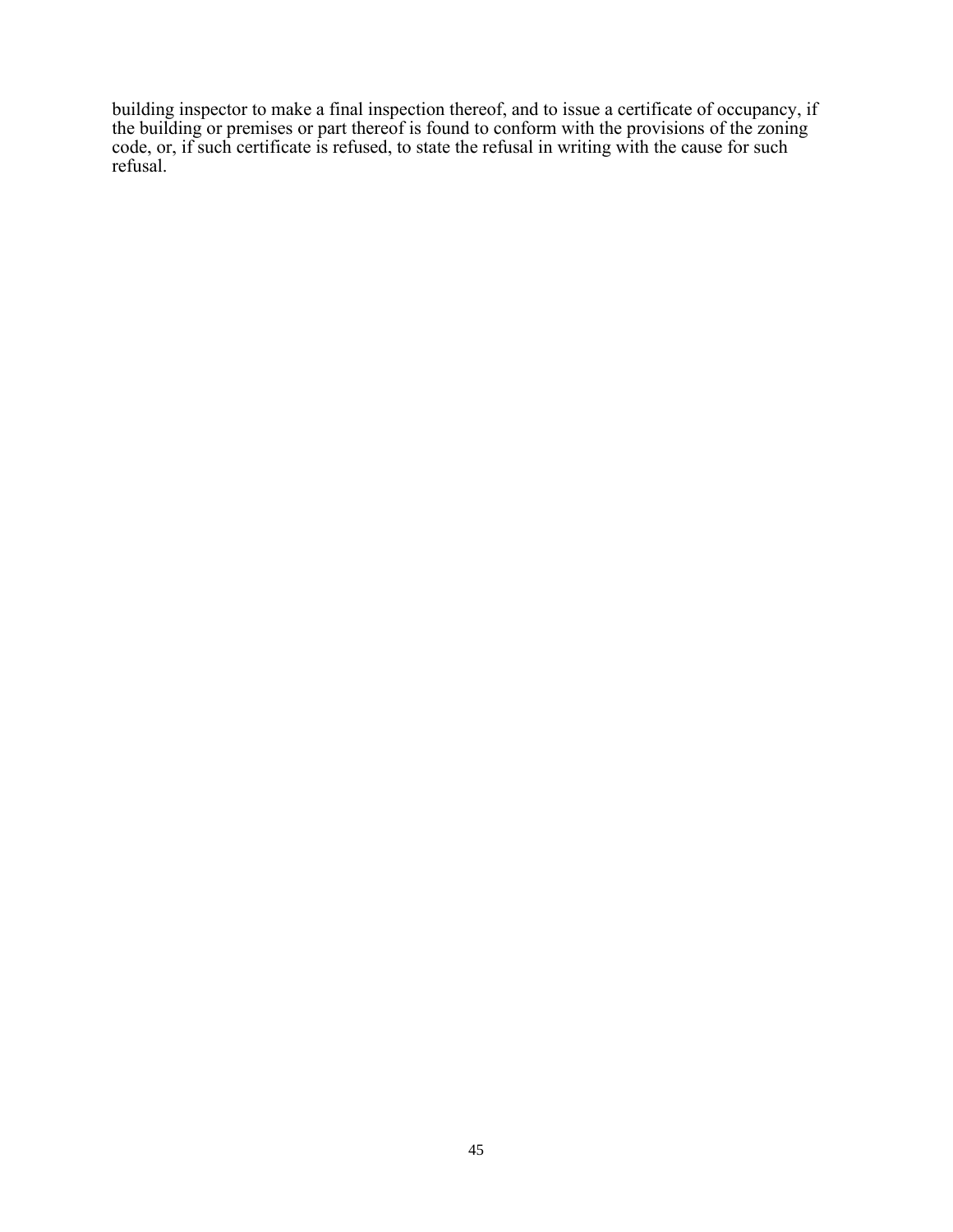# **CHAPTER 7**

# **BOARD OF ZONING APPEALS**

#### **SECTION**

- **11-701. Creation and Appointment**
- **11-702. Powers and Duties**
- **11-703. Procedure for Authorizing Use Permitted on Review**
- **11-704. Variances**

**11-701. Creation and Appointment**. A Board of Zoning Appeals is hereby established in accordance with Section 13-705 through 13-707, Tennessee Code Annotated. As permitted by Section 13-705, Tennessee Code Annotated the Madisonville Regional Planning Commission is hereby designated as the Board of Zoning Appeals.

- 1. Procedure. Meetings of the Board of Zoning Appeals shall be held at the call of the chairman, and at such other times as the Board may determine. Such chairman, or in his absence, the acting chairman, may administer oaths and compel the attendance of witnesses. All meetings of the Board shall be open to the public. The Board shall adopt rules or procedure and shall keep records of applications and action taken thereof which shall be public records.
- 2. Appeals: How Taken. An appeal to the Board of Zoning Appeals may be taken by any person, firm or corporation aggrieved, or by any governmental officer, department, board or bureau affected by any decision of the building inspector based in whole or in part upon the provisions of the zoning code. Such appeal shall be taken by filing with the Board of Zoning Appeals a notice of appeal specifying the grounds thereof. The building inspector shall transmit to the Board all papers constituting the record upon which the action appealed was taken. The Board shall fix a reasonable time for the hearing of the appeal, give notice to the parties in interest, and decide the same within a reasonable time. Upon hearing, any person, or party may appear in person, by agent, or attorney.

**11-702. Powers and Duties**. The Board of Zoning Appeals shall have the following powers:

- 1. Administrative Review. To hear and decide appeals where it is alleged by the appellant that there is error in any order, or requirement, made by the building inspector or other administrative official in the carrying out or enforcement of any provision of the zoning code.
- 2. Special Exceptions. To hear and decide application for special exceptions as specified in the zoning code, hear requests for interpretation of the zoning map, and for decision on any special questions upon which the Board of Zoning Appeals is authorized to pass.
- 3. Variances. To hear and decide applications for variances from the terms of the zoning code.

**11-703. Procedure for Authorizing Use Permitted on Review**. The following procedure is established to provide procedures for review of a proposed use by the Board of Zoning Appeals. The procedure shall be the same whether review is required by this ordinance or whether a review is requested by the building inspector to determine whether a proposed use is potentially noxious, dangerous, or offensive.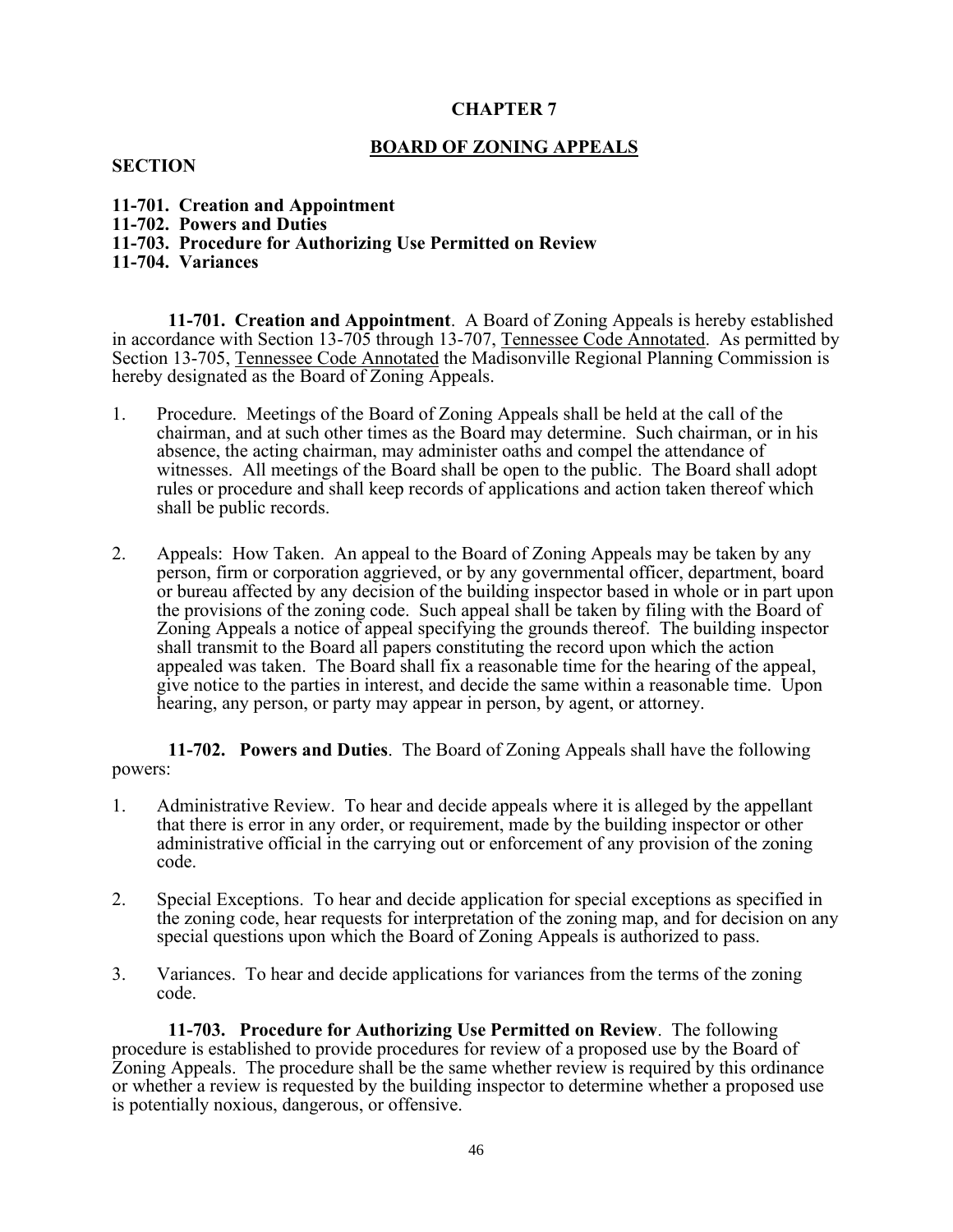- 1. Application. An application shall be filed with the Board of Zoning Appeals for review. Said application shall show the location and intended uses of the site, the names of the property owners and existing land uses within two hundred (200) feet, and any other material pertinent to the request which the Board of Zoning Appeals may require.
- 2. Restrictions. In the exercise of its approval, the Board of Zoning Appeals may impose such conditions regarding the location, character, or other features of the proposed uses or buildings as it may deem advisable in the furtherance of the general purposes of the zoning code.
- 3. Validity of Plans. All approved plans, conditions, restrictions, and rules made a part of the approval of the Board of Zoning Appeals shall constitute certification on the part of the applicant that the proposed use shall conform to such regulations at all times.
- 4. General Requirements. A use permitted on review shall be granted provided that the Board of Zoning Appeals finds that it:
	- a. Is so designed, located, and proposed to be operated that the public health, safety, and welfare will be protected.
	- b. Will not adversely affect other property in the area in which it is located.
	- c. Is within the provision of "Uses Permitted on Review" as set out in this ordinance.
	- d. Conforms to all applicable provisions of this ordinance.

**11-704. Variances**. The purpose of the variance is to modify the strict application of the specific requirements of this ordinance in the case of exceptionally irregular, narrow, shallow, or other exceptional physical conditions, whereby such application would result in practical difficulty or unnecessary hardship which would deprive an owner of the reasonable use of his land. The variance shall be used only where necessary to overcome some obstacle which is preventing an owner from using his property under the zoning code.

- 1. Application. After written denial of a permit, a property owner may make application for a variance, using any form which might be made available by the Board of Zoning Appeals.
- 2. Standards for Variances. In granting a variance, the Board shall ascertain that the following criteria are met:
	- a. Variances shall be granted only where special circumstances or conditions, fully described in the findings of the Board, do not apply generally in the district.
	- b. Variances shall not be granted to allow a use otherwise excluded from the particular district in which requested.
	- c. For reasons fully set forth in the findings of the Board, the aforesaid circumstances or conditions are such that the strict application of the provisions of the zoning code would deprive the applicant of any reasonable use of this land. Mere loss in value shall not justify a variance. There must be a deprivation of beneficial use of land.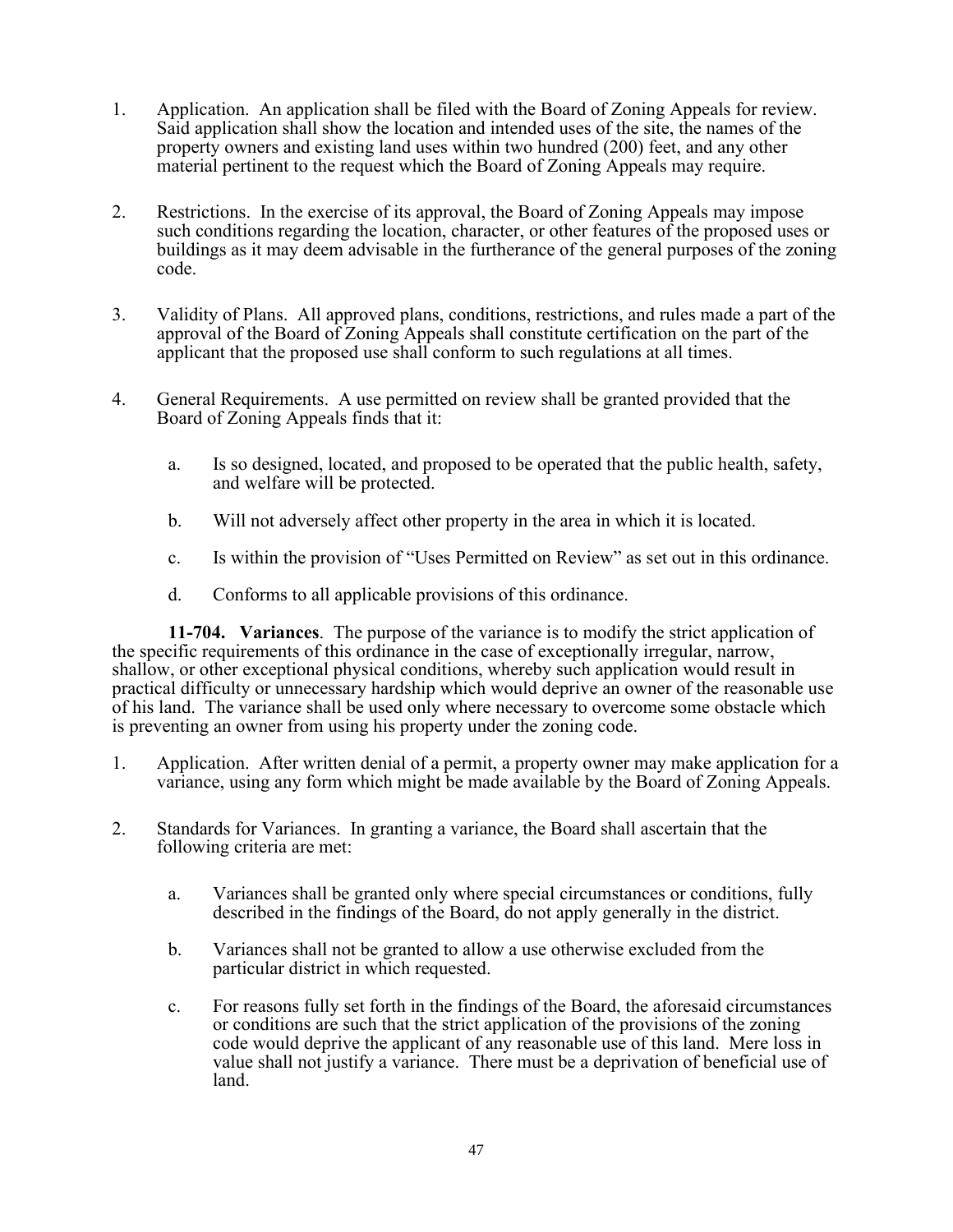- d. The granting of any variance shall be in harmony with the general purposes and intent of the zoning code and shall not be injurious to the neighborhood, detrimental to the public welfare, or in conflict with the comprehensive plan for development.
- e. In reviewing an application for a variance, the burden of showing that the variance should be granted shall be upon the person applying therefor.